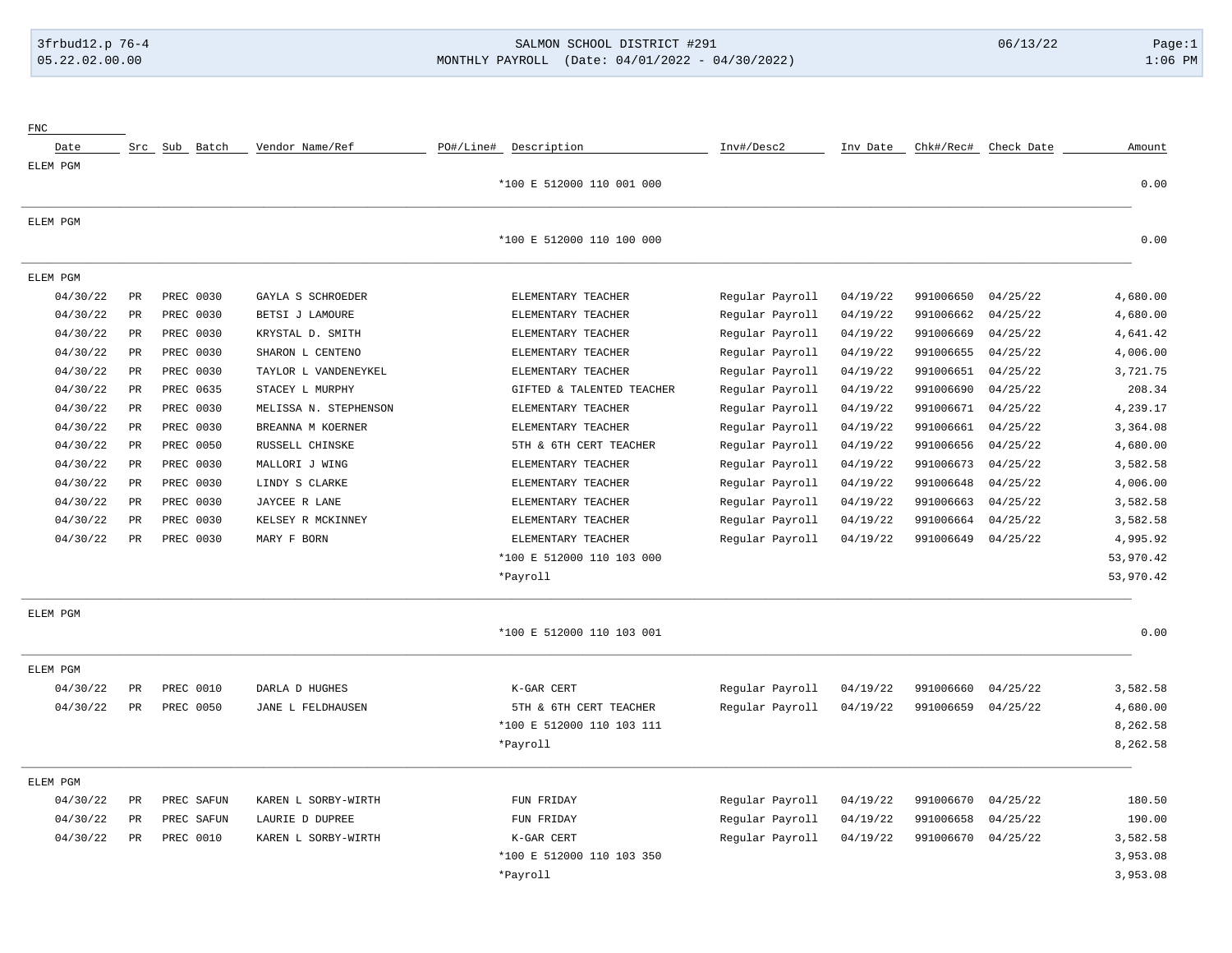FNC

# 3frbud12.p 76-4 SALMON SCHOOL DISTRICT #291 06/13/22 Page:2 05.22.02.00.00 MONTHLY PAYROLL (Date: 04/01/2022 - 04/30/2022) 1:06 PM

| Date     |             | Src Sub Batch | Vendor Name/Ref            | PO#/Line# Description     | Inv#/Desc2      | Inv Date | Chk#/Rec#          | Check Date | Amount   |
|----------|-------------|---------------|----------------------------|---------------------------|-----------------|----------|--------------------|------------|----------|
| ELEM PGM |             |               |                            |                           |                 |          |                    |            |          |
|          |             |               |                            | *100 E 512000 110 602 000 |                 |          |                    |            | 0.00     |
| ELEM PGM |             |               |                            |                           |                 |          |                    |            |          |
| 04/15/22 | PR          | PREC PARAH    | JOSIE JESSICA GORDON       | Paraprofessional Hourly   | Regular Payroll | 04/19/22 | 991006738 04/25/22 |            | 134.41   |
|          |             |               |                            | *100 E 512000 115 103 000 |                 |          |                    |            | 134.41   |
|          |             |               |                            | *Payroll                  |                 |          |                    |            | 134.41   |
| ELEM PGM |             |               |                            |                           |                 |          |                    |            |          |
| 04/15/22 | $_{\rm PR}$ | PREC SAFUN    | DAWN LOPEZ                 | FUN FRIDAY                | Regular Payroll | 04/19/22 | 991006725          | 04/25/22   | 48.00    |
| 04/15/22 | $_{\rm PR}$ | PREC SAFUN    | CAROLYN J FEEKEN           | FUN FRIDAY                | Regular Payroll | 04/19/22 | 991006716          | 04/25/22   | 48.00    |
|          |             |               |                            | *100 E 512000 115 103 350 |                 |          |                    |            | 96.00    |
|          |             |               |                            | *Payroll                  |                 |          |                    |            | 96.00    |
| SEC PGM  |             |               |                            |                           |                 |          |                    |            |          |
|          |             |               |                            | *100 E 515000 110 001 000 |                 |          |                    |            | 0.00     |
| SEC PGM  |             |               |                            |                           |                 |          |                    |            |          |
|          |             |               |                            | *100 E 515000 110 100 000 |                 |          |                    |            | 0.00     |
| SEC PGM  |             |               |                            |                           |                 |          |                    |            |          |
| 04/30/22 | $_{\rm PR}$ | PREC 0090     | DUSTIN J. PACE             | HS CERT                   | Regular Payroll | 04/19/22 | 991006692          | 04/25/22   | 4,641.42 |
| 04/30/22 | $_{\rm PR}$ | PREC 0090     | ASHLEY C TARKALSON         | HS CERT                   | Regular Payroll | 04/19/22 | 991006697          | 04/25/22   | 3,364.08 |
| 04/30/22 | PR          | PREC 0090     | TRACY L BURGESS            | HS CERT                   | Regular Payroll | 04/19/22 | 991006679          | 04/25/22   | 4,680.00 |
| 04/30/22 | PR          | PREC 0090     | <b>JESSICA SHANAFELT</b>   | HS CERT                   | Regular Payroll | 04/19/22 | 991006696          | 04/25/22   | 4,641.42 |
| 04/30/22 | PR          | PREC 0090     | DENISE A BRASWELL          | HS CERT                   | Regular Payroll | 04/19/22 | 991006677          | 04/25/22   | 4,680.00 |
| 04/30/22 | PR          | PREC 0090     | HOLLIS K TROUGHTON         | HS CERT                   | Regular Payroll | 04/19/22 | 991006699          | 04/25/22   | 3,582.58 |
| 04/30/22 | PR          | PREC 0090     | JEREMY S BURGESS           | HS CERT                   | Regular Payroll | 04/19/22 | 991006678          | 04/25/22   | 3,135.60 |
| 04/30/22 | PR          | PREC 0090     | FRANK W GARRETT            | HS CERT                   | Regular Payroll | 04/19/22 | 991006686          | 04/25/22   | 4,680.00 |
| 04/30/22 | PR          | PREC 0090     | PHILIP R GOODELL III       | HS CERT                   | Regular Payroll | 04/19/22 | 991006687          | 04/25/22   | 4,473.67 |
| 04/30/22 | PR          | PREC 0090     | JOHN E ANDERSON            | HS CERT                   | Regular Payroll | 04/19/22 | 991006674          | 04/25/22   | 4,387.08 |
| 04/30/22 | PR          | PREC 0090     | SHANIA NELSON              | HS CERT                   | Regular Payroll | 04/19/22 | 991006691          | 04/25/22   | 3,364.08 |
| 04/30/22 | PR          | PREC 0635     | STACEY L MURPHY            | GIFTED & TALENTED TEACHER | Regular Payroll | 04/19/22 | 991006690          | 04/25/22   | 208.33   |
| 04/30/22 | PR          | PREC 0090     | MEREDITH A. GALVAN         | HS CERT                   | Regular Payroll | 04/19/22 | 991006685          | 04/25/22   | 1,930.63 |
| 04/30/22 | PR          | PREC 0090     | DANIEL R. HEALD            | HS CERT                   | Regular Payroll | 04/19/22 | 991006688          | 04/25/22   | 2,792.19 |
| 04/30/22 | PR          | PREC 0090     | CONSUELO IRENE FRY-BELLAMY | HS CERT                   | Regular Payroll | 04/19/22 | 991006684          | 04/25/22   | 3,497.14 |
| 04/30/22 | PR          | PREC 0090     | SEAN M. MCKINNEY           | HS CERT                   | Regular Payroll | 04/19/22 | 991006653          | 04/25/22   | 4,006.00 |
| 04/30/22 | PR          | PREC 0160     | BRADY M BEVER              | ALT SCHL CERT             | Regular Payroll | 04/19/22 | 991006700          | 04/25/22   | 2,003.00 |
| 04/30/22 | PR          | PREC 0090     | BARBARA RENAE LEWIS        | HS CERT                   | Regular Payroll | 04/19/22 | 991006689          | 04/25/22   | 4,680.00 |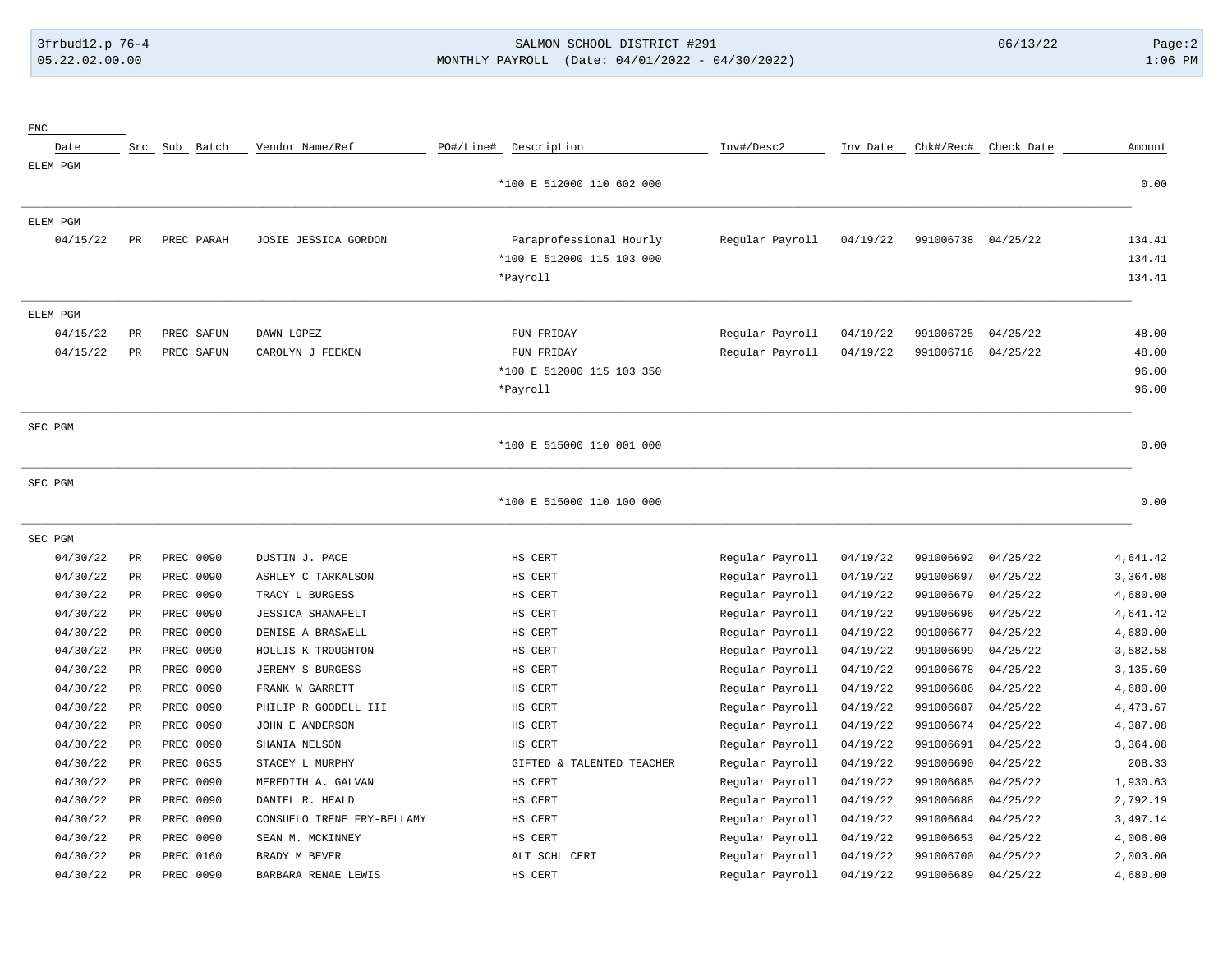#### 3frbud12.p 76-4 SALMON SCHOOL DISTRICT #291 06/13/22 Page:3 05.22.02.00.00 MONTHLY PAYROLL (Date: 04/01/2022 - 04/30/2022) 1:06 PM

FNC

100 E 515000 110 401 000 (continued)

|         | Date           | Src         |           | Sub Batch  | Vendor Name/Ref      | PO#/Line# | Description               | Inv#/Desc2      | Inv Date | Chk#/Rec#          | Check Date | Amount    |
|---------|----------------|-------------|-----------|------------|----------------------|-----------|---------------------------|-----------------|----------|--------------------|------------|-----------|
|         | 04/30/22       | $_{\rm PR}$ |           | PREC 0090E | BRETT DICKERSON      |           | HS CERT                   | Regular Payroll | 04/19/22 | 991006683          | 04/25/22   | 382.00    |
|         | 04/30/22       | $_{\rm PR}$ | PREC 0090 |            | BRETT DICKERSON      |           | HS CERT                   | Regular Payroll | 04/19/22 | 991006683          | 04/25/22   | 3,587.17  |
|         | 04/30/22       | PR          |           | PREC 0100  | LESLIE A. DESCHAINE  |           | 7TH & 8TH CERT            | Regular Payroll | 04/19/22 | 991006682          | 04/25/22   | 4,312.00  |
|         | 04/30/22       | PR          | PREC 0090 |            | DEBORAH J CRISPIN    |           | HS CERT                   | Regular Payroll | 04/19/22 | 991006681          | 04/25/22   | 4,680.00  |
|         | 04/30/22       | PR          | PREC 0100 |            | BRIDGET SEVERE       |           | 7TH & 8TH CERT            | Regular Payroll | 04/19/22 | 991006695          | 04/25/22   | 4,815.42  |
|         |                |             |           |            |                      |           | *100 E 515000 110 401 000 |                 |          |                    |            | 82,523.81 |
|         |                |             |           |            |                      |           | *Payroll                  |                 |          |                    |            | 82,523.81 |
| SEC PGM |                |             |           |            |                      |           |                           |                 |          |                    |            |           |
|         |                |             |           |            |                      |           | *100 E 515000 110 401 001 |                 |          |                    |            | 0.00      |
| SEC PGM |                |             |           |            |                      |           |                           |                 |          |                    |            |           |
|         |                |             |           |            |                      |           | *100 E 515000 110 401 002 |                 |          |                    |            | 0.00      |
| SEC PGM |                |             |           |            |                      |           |                           |                 |          |                    |            |           |
|         |                |             |           |            |                      |           | *100 E 515000 110 415 000 |                 |          |                    |            | 0.00      |
| SEC PGM |                |             |           |            |                      |           |                           |                 |          |                    |            |           |
|         |                |             |           |            |                      |           | *100 E 515000 110 602 000 |                 |          |                    |            | 0.00      |
| SEC PGM |                |             |           |            |                      |           |                           |                 |          |                    |            |           |
|         |                |             |           |            |                      |           | *100 E 515000 110 915 000 |                 |          |                    |            | 0.00      |
| SEC PGM |                |             |           |            |                      |           |                           |                 |          |                    |            |           |
|         | 04/15/22       | PR          |           | PREC PARAH | JOSIE JESSICA GORDON |           | Paraprofessional Hourly   | Regular Payroll | 04/19/22 | 991006738 04/25/22 |            | 134.41    |
|         |                |             |           |            |                      |           | *100 E 515000 115 401 000 |                 |          |                    |            | 134.41    |
|         |                |             |           |            |                      |           | *Payroll                  |                 |          |                    |            | 134.41    |
| SEC PGM |                |             |           |            |                      |           |                           |                 |          |                    |            |           |
|         |                |             |           |            |                      |           | *100 E 515000 115 602 000 |                 |          |                    |            | 0.00      |
|         | ALT SCHOOL PGM |             |           |            |                      |           |                           |                 |          |                    |            |           |
|         | 04/30/22       | PR          | PREC 0090 |            | DANIEL R. HEALD      |           | HS CERT                   | Regular Payroll | 04/19/22 | 991006688          | 04/25/22   | 571.89    |
|         | 04/30/22       | PR          |           | PREC 0160  | BRADY M BEVER        |           | ALT SCHL CERT             | Regular Payroll | 04/19/22 | 991006700 04/25/22 |            | 2,003.00  |
|         |                |             |           |            |                      |           | *100 E 517000 110 491 000 |                 |          |                    |            | 2,574.89  |
|         |                |             |           |            |                      |           | *Payroll                  |                 |          |                    |            | 2,574.89  |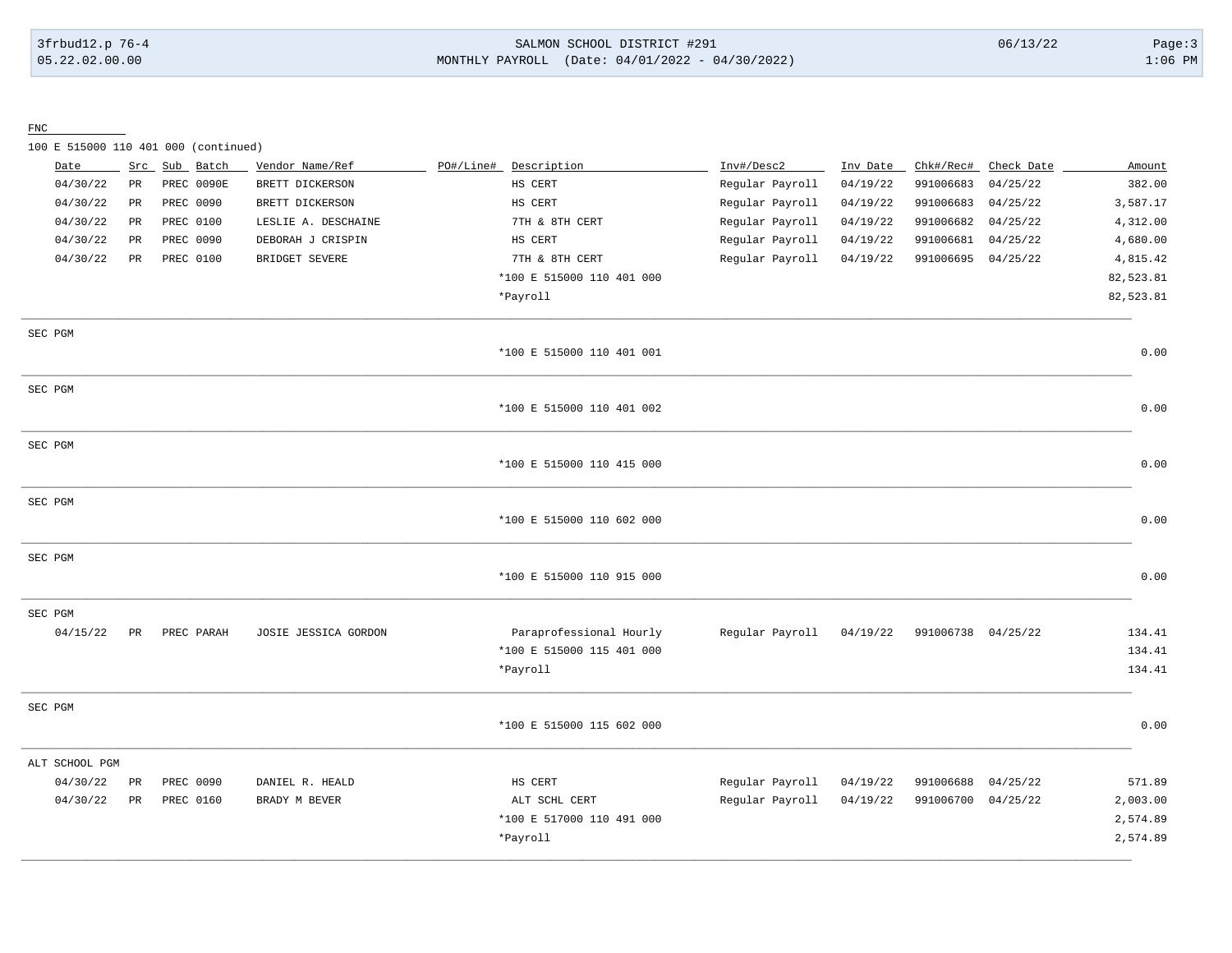#### 3frbud12.p 76-4 SALMON SCHOOL DISTRICT #291 06/13/22 Page:4 05.22.02.00.00 MONTHLY PAYROLL (Date: 04/01/2022 - 04/30/2022) 1:06 PM

| ${\rm FNC}$    |           |               |                          |           |                              |                 |          |                    |            |          |
|----------------|-----------|---------------|--------------------------|-----------|------------------------------|-----------------|----------|--------------------|------------|----------|
| Date           |           | Src Sub Batch | Vendor Name/Ref          | PO#/Line# | Description                  | Inv#/Desc2      | Inv Date | Chk#/Rec#          | Check Date | Amount   |
| ALT SCHOOL PGM |           |               |                          |           |                              |                 |          |                    |            |          |
| 04/15/22       | PR        | PREC 0335     | PAMELA A FABENY          |           | Alt School Classified Salary | Regular Payroll | 04/19/22 | 991006752 04/25/22 |            | 709.89   |
|                |           |               |                          |           | *100 E 517000 115 491 000    |                 |          |                    |            | 709.89   |
|                |           |               |                          | *Payroll  |                              |                 |          |                    |            | 709.89   |
| EXC CHILD PGM  |           |               |                          |           |                              |                 |          |                    |            |          |
|                |           |               |                          |           | *100 E 521000 110 101 000    |                 |          |                    |            | 0.00     |
| EXC CHILD PGM  |           |               |                          |           |                              |                 |          |                    |            |          |
| 04/30/22       | PR        | PREC 0170     | MARCELLA A RICH          |           | EXC CHILD CERT               | Regular Payroll | 04/19/22 | 991006668          | 04/25/22   | 3,364.08 |
| 04/30/22       | PR        | PREC 0170     | KIM L UNREIN             |           | EXC CHILD CERT               | Regular Payroll | 04/19/22 | 991006672          | 04/25/22   | 1,791.29 |
| 04/30/22       | PR        | PREC 0030     | ANNA C COOPER            |           | ELEMENTARY TEACHER           | Regular Payroll | 04/19/22 | 991006657          | 04/25/22   | 3,582.58 |
|                |           |               |                          |           | *100 E 521000 110 103 000    |                 |          |                    |            | 8,737.95 |
|                |           |               |                          | *Payroll  |                              |                 |          |                    |            | 8,737.95 |
| EXC CHILD PGM  |           |               |                          |           |                              |                 |          |                    |            |          |
| 04/30/22       | PR        | PREC 0170     | KIM L UNREIN             |           | EXC CHILD CERT               | Regular Payroll | 04/19/22 | 991006672          | 04/25/22   | 1,791.29 |
| 04/30/22       | PR        | PREC 0170     | STACEY L MURPHY          |           | EXC CHILD CERT               | Regular Payroll | 04/19/22 | 991006690          | 04/25/22   | 3,582.58 |
| 04/30/22       | PR        | PREC 0170     | STEPHANIE DAWN TAYLOR    |           | EXC CHILD CERT               | Regular Payroll | 04/19/22 | 991006698          | 04/25/22   | 2,989.02 |
|                |           |               |                          |           | *100 E 521000 110 401 000    |                 |          |                    |            | 8,362.89 |
|                |           |               |                          | *Payroll  |                              |                 |          |                    |            | 8,362.89 |
| EXC CHILD PGM  |           |               |                          |           |                              |                 |          |                    |            |          |
|                |           |               |                          |           | *100 E 521000 115 101 000    |                 |          |                    |            | 0.00     |
| EXC CHILD PGM  |           |               |                          |           |                              |                 |          |                    |            |          |
| 04/15/22       | PR        | PREC PARAH    | <b>JASON A CROWNOVER</b> |           | Paraprofessional Hourly      | Regular Payroll | 04/19/22 | 991006713          | 04/25/22   | 798.69   |
| 04/15/22       | <b>PR</b> | PREC PARAH    | CAROLYN J FEEKEN         |           | Paraprofessional Hourly      | Regular Payroll | 04/19/22 | 991006716          | 04/25/22   | 1,218.57 |
| 04/15/22       | PR        | PREC PARAH    | DEBBIE JAKOVAC           |           | Paraprofessional Hourly      | Regular Payroll | 04/19/22 | 991006724          | 04/25/22   | 1,455.38 |
| 04/15/22       | PR        | PREC PARAH    | KRISTEN OLSON            |           | Paraprofessional Hourly      | Regular Payroll | 04/19/22 | 991006727          | 04/25/22   | 1,071.56 |
| 04/15/22       | PR        | PREC PARAH    | KORI D HAMILTON          |           | Paraprofessional Hourly      | Regular Payroll | 04/19/22 | 991006721          | 04/25/22   | 702.00   |
| 04/15/22       | PR        | PREC PARAH    | JENNIFER R. HAWKINS      |           | Paraprofessional Hourly      | Regular Payroll | 04/19/22 | 991006723          | 04/25/22   | 818.22   |
| 04/15/22       | <b>PR</b> | PREC 0575     | DEBORAH A WESTFALL       |           | SPECIAL SERVICES CLASS HRLY  | Regular Payroll | 04/19/22 | 991006730          | 04/25/22   | 2,940.00 |
| 04/15/22       | PR        | PREC PARAH    | LEASA DAVIS              |           | Paraprofessional Hourly      | Regular Payroll | 04/19/22 | 991006714          | 04/25/22   | 337.50   |
|                |           |               |                          |           | *100 E 521000 115 103 000    |                 |          |                    |            | 9,341.92 |
|                |           |               |                          | *Payroll  |                              |                 |          |                    |            | 9,341.92 |

04/15/22 PR PREC PARAH BEVERLY MCADOW Paraprofessional Hourly Regular Payroll 04/19/22 991006743 04/25/22 663.20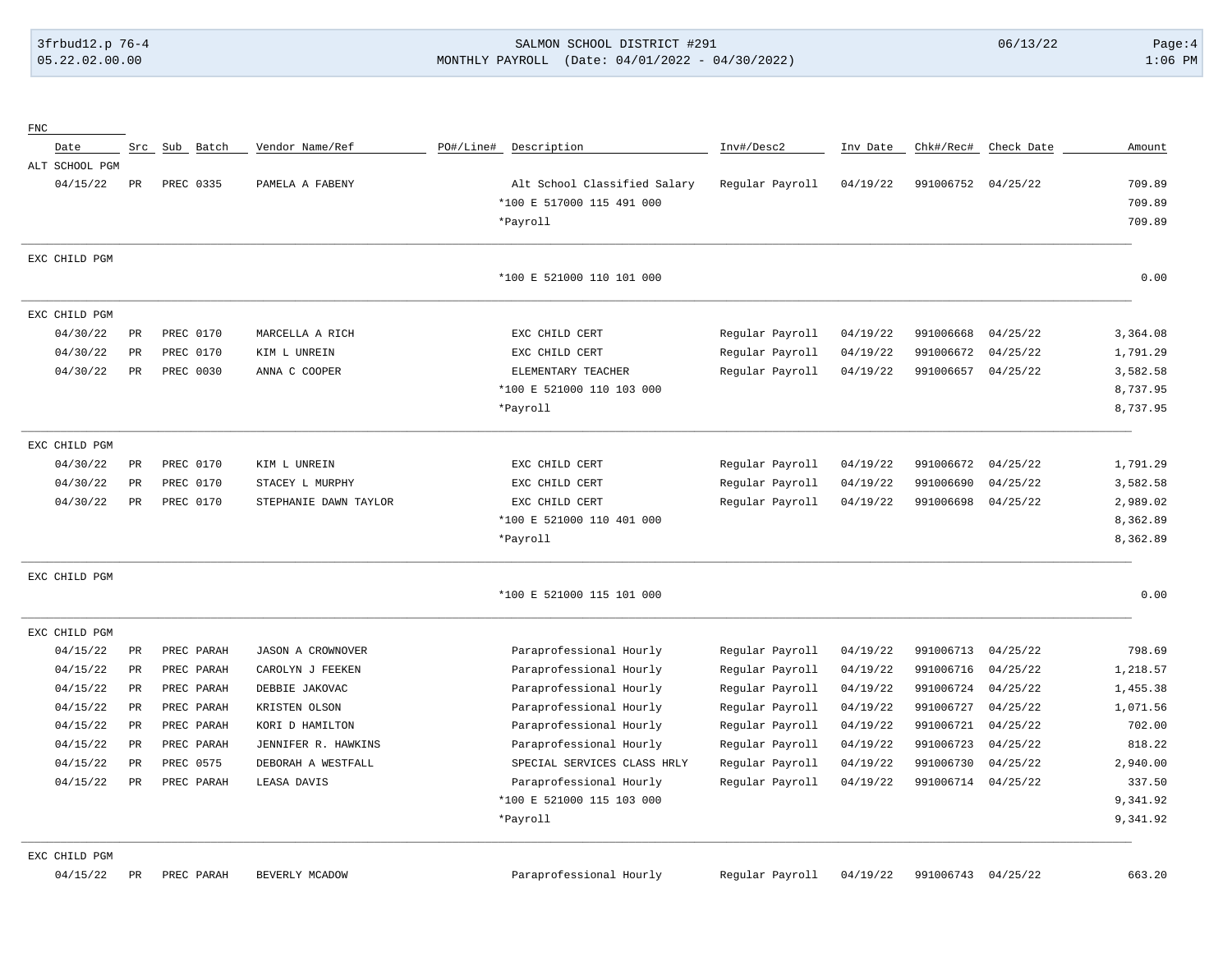# 3frbud12.p 76-4 SALMON SCHOOL DISTRICT #291 06/13/22 Page:5 05.22.02.00.00 MONTHLY PAYROLL (Date: 04/01/2022 - 04/30/2022) 1:06 PM

FNC

100 E 521000 115 401 000 (continued)

| Date          |               | Src Sub Batch     | Vendor Name/Ref   | PO#/Line# Description     | Inv#/Desc2      | Inv Date | Chk#/Rec# | Check Date | Amount   |
|---------------|---------------|-------------------|-------------------|---------------------------|-----------------|----------|-----------|------------|----------|
|               |               |                   |                   | *100 E 521000 115 401 000 |                 |          |           |            | 663.20   |
|               |               |                   |                   | *Payroll                  |                 |          |           |            | 663.20   |
| PRESCHOOL PGM |               |                   |                   |                           |                 |          |           |            |          |
|               |               |                   |                   | *100 E 522000 110 101 000 |                 |          |           |            | 0.00     |
| PRESCHOOL PGM |               |                   |                   |                           |                 |          |           |            |          |
| 04/30/22      | PR            | PREC 0185         | GERALDINE E MOORE | EXC CHILD PRESCHL         | Regular Payroll | 04/19/22 | 991006654 | 04/25/22   | 4,995.92 |
|               |               |                   |                   | *100 E 522000 110 922 000 |                 |          |           |            | 4,995.92 |
|               |               |                   |                   | *Payroll                  |                 |          |           |            | 4,995.92 |
| INTSCHOL COMP |               |                   |                   |                           |                 |          |           |            |          |
| 04/30/22      | PR            | PREC 0090         | JEREMY S BURGESS  | HS CERT                   | Regular Payroll | 04/19/22 | 991006678 | 04/25/22   | 1,544.40 |
| 04/30/22      | PR            | PREC 0190         | JEREMY S BURGESS  | ATHL/HS CERTIFIED         | Regular Payroll | 04/19/22 | 991006678 | 04/25/22   | 225.00   |
| 04/30/22      | PR            | PREC 0200         | KELSEY R MCKINNEY | ATHL/JR HIGH CERT         | Regular Payroll | 04/19/22 | 991006664 | 04/25/22   | 238.67   |
| 04/30/22      | PR            | PREC 0190         | SEAN M. MCKINNEY  | ATHL/HS CERTIFIED         | Regular Payroll | 04/19/22 | 991006653 | 04/25/22   | 986.67   |
| 04/30/22      | $\mathtt{PR}$ | PREC 0190         | BRIDGET SEVERE    | ATHL/HS CERTIFIED         | Regular Payroll | 04/19/22 | 991006695 | 04/25/22   | 396.00   |
| 04/30/22      | PR            | PREC 0200         | RUSSELL CHINSKE   | ATHL/JR HIGH CERT         | Regular Payroll | 04/19/22 | 991006656 | 04/25/22   | 283.00   |
|               |               |                   |                   | *100 E 531000 110 401 000 |                 |          |           |            | 3,673.74 |
|               |               |                   |                   | *Payroll                  |                 |          |           |            | 3,673.74 |
| INTSCHOL COMP |               |                   |                   |                           |                 |          |           |            |          |
|               |               |                   |                   | *100 E 531000 110 602 000 |                 |          |           |            | 0.00     |
| INTSCHOL COMP |               |                   |                   |                           |                 |          |           |            |          |
| 04/15/22      | $\mathtt{PR}$ | PREC 0210E        | CRAIG LARSON      | ATHL & REFS EXTRA PAY     | Regular Payroll | 04/19/22 | 72704     | 04/25/22   | 180.00   |
| 04/15/22      | PR            | PREC 0190         | ERIC J TARKALSON  | ATHL/HS CERTIFIED         | Regular Payroll | 04/19/22 | 991006750 | 04/25/22   | 986.67   |
| 04/15/22      | PR            | PREC 0190I        | NICHOLAS L THOMAS | ATHL HS CLASSIF COACH     | Regular Payroll | 04/19/22 | 72705     | 04/25/22   | 396.00   |
| 04/15/22      | PR            | <b>PREC 0190H</b> | MICHAEL W LANE    | ATHL/HS HOURLY            | Regular Payroll | 04/19/22 | 991006741 | 04/25/22   | 891.33   |
| 04/15/22      | PR            | PREC 0190I        | HANNAH O'CONNOR   | ATHL HS CLASSIF COACH     | Regular Payroll | 04/19/22 | 991006745 | 04/25/22   | 795.67   |
| 04/15/22      | PR            | PREC 0190I        | DANIELLE ALDOUS   | ATHL HS CLASSIF COACH     | Regular Payroll | 04/19/22 | 991006731 | 04/25/22   | 396.00   |
|               |               |                   |                   | *100 E 531000 115 401 000 |                 |          |           |            | 3,645.67 |
|               |               |                   |                   | *Payroll                  |                 |          |           |            | 3,645.67 |
| INTSCHOL COMP |               |                   |                   |                           |                 |          |           |            |          |
|               |               |                   |                   | *100 E 531000 115 602 000 |                 |          |           |            | 0.00     |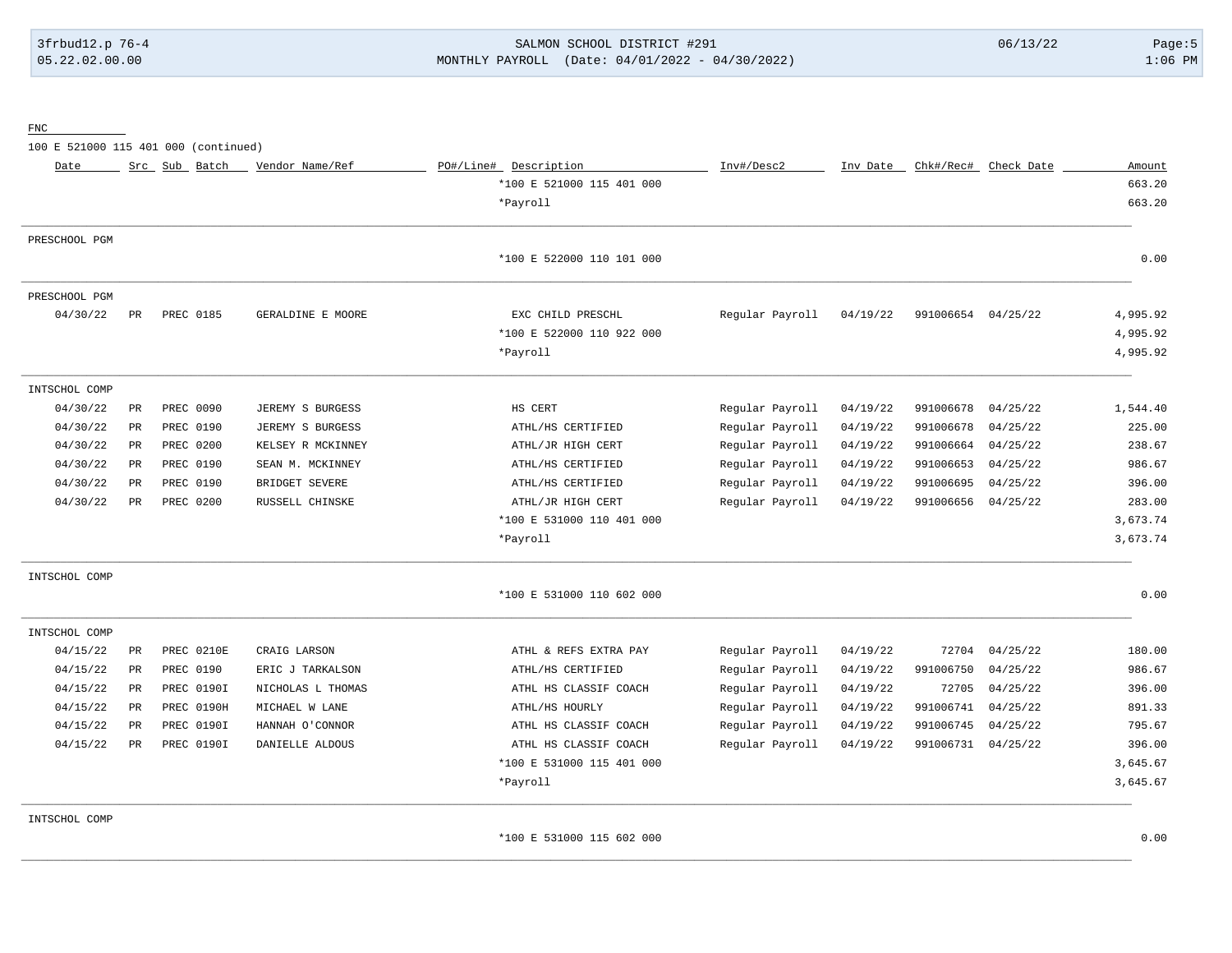# 3frbud12.p 76-4 SALMON SCHOOL DISTRICT #291 06/13/22 Page:6 05.22.02.00.00 MONTHLY PAYROLL (Date: 04/01/2022 - 04/30/2022) 1:06 PM

| ${\rm FNC}$ |               |                 |               |                    |                           |                 |          |                    |                      |           |
|-------------|---------------|-----------------|---------------|--------------------|---------------------------|-----------------|----------|--------------------|----------------------|-----------|
|             | Date          |                 | Src Sub Batch | Vendor Name/Ref    | PO#/Line# Description     | Inv#/Desc2      | Inv Date |                    | Chk#/Rec# Check Date | Amount    |
|             | SCH ACTIV PGM |                 |               |                    |                           |                 |          |                    |                      |           |
|             |               |                 |               |                    | *100 E 532000 110 101 000 |                 |          |                    |                      | 0.00      |
|             | SCH ACTIV PGM |                 |               |                    |                           |                 |          |                    |                      |           |
|             | 04/30/22      | PR              | PREC 0030     | JENNIFER LEE PLATT | ELEMENTARY TEACHER        | Regular Payroll | 04/19/22 | 991006667 04/25/22 |                      | 3,721.75  |
|             |               |                 |               |                    | *100 E 532000 110 103 120 |                 |          |                    |                      | 3,721.75  |
|             |               |                 |               |                    | *Payroll                  |                 |          |                    |                      | 3,721.75  |
|             | SCH ACTIV PGM |                 |               |                    |                           |                 |          |                    |                      |           |
|             | 04/30/22      | $_{\rm PR}$     | PREC 0230     | JOHN E ANDERSON    | ACTIVITY CERTIFIED        | Regular Payroll | 04/19/22 | 991006674 04/25/22 |                      | 1,125.00  |
|             |               |                 |               |                    | *100 E 532000 110 401 000 |                 |          |                    |                      | 1,125.00  |
|             |               |                 |               |                    | *Payroll                  |                 |          |                    |                      | 1,125.00  |
|             | SCH ACTIV PGM |                 |               |                    |                           |                 |          |                    |                      |           |
|             | 04/15/22      | PR              | PREC 0230     | DYLAN BREWER       | ACTIVITY CERTIFIED        | Regular Payroll | 04/19/22 | 991006735          | 04/25/22             | 500.00    |
|             | 04/15/22      | $\mbox{\sf PR}$ | PREC 0230     | JULEAH C. DAVIDSON | ACTIVITY CERTIFIED        | Regular Payroll | 04/19/22 | 72702              | 04/25/22             | 500.00    |
|             |               |                 |               |                    | *100 E 532000 115 401 000 |                 |          |                    |                      | 1,000.00  |
|             |               |                 |               |                    | *Payroll                  |                 |          |                    |                      | 1,000.00  |
| AGH         |               |                 |               |                    |                           |                 |          |                    |                      |           |
|             | 04/30/22      | $\mbox{\sf PR}$ | PREC 0240     | MOLLY MCNEVIN      | AGH CERT                  | Regular Payroll | 04/19/22 | 991006665          | 04/25/22             | 1,682.04  |
|             | 04/30/22      | $_{\rm PR}$     | PREC 0240     | HEATHER A. PEKUS   | AGH CERT                  | Regular Payroll | 04/19/22 | 991006693          | 04/25/22             | 5,377.77  |
|             | 04/30/22      | PR              | PREC 0240     | COLEEN B PHELPS    | AGH CERT                  | Regular Payroll | 04/19/22 | 991006694          | 04/25/22             | 4,996.18  |
|             |               |                 |               |                    | *100 E 611000 110 000 000 |                 |          |                    |                      | 12,055.99 |
|             |               |                 |               |                    | *Payroll                  |                 |          |                    |                      | 12,055.99 |
| AGH         |               |                 |               |                    |                           |                 |          |                    |                      |           |
|             |               |                 |               |                    | *100 E 611000 110 100 000 |                 |          |                    |                      | 0.00      |
| AGH         |               |                 |               |                    |                           |                 |          |                    |                      |           |
|             |               |                 |               |                    | *100 E 611000 115 100 000 |                 |          |                    |                      | 0.00      |
| AGH         |               |                 |               |                    |                           |                 |          |                    |                      |           |
|             |               |                 |               |                    | *100 E 611000 115 101 000 |                 |          |                    |                      | 0.00      |
| AGH         |               |                 |               |                    |                           |                 |          |                    |                      |           |
|             | 04/15/22      | $_{\rm PR}$     | PREC 0110H    | HOLLY L SMITH      | HS CLSF HOURLY            | Regular Payroll | 04/19/22 | 991006748          | 04/25/22             | 1,488.32  |
|             | 04/30/22      | PR              | PREC 0110     | ASHLEY C TARKALSON | HS CLSF                   | Regular Payroll | 04/19/22 | 991006697          | 04/25/22             | 600.00    |
|             |               |                 |               |                    | *100 E 611000 115 401 000 |                 |          |                    |                      | 2,088.32  |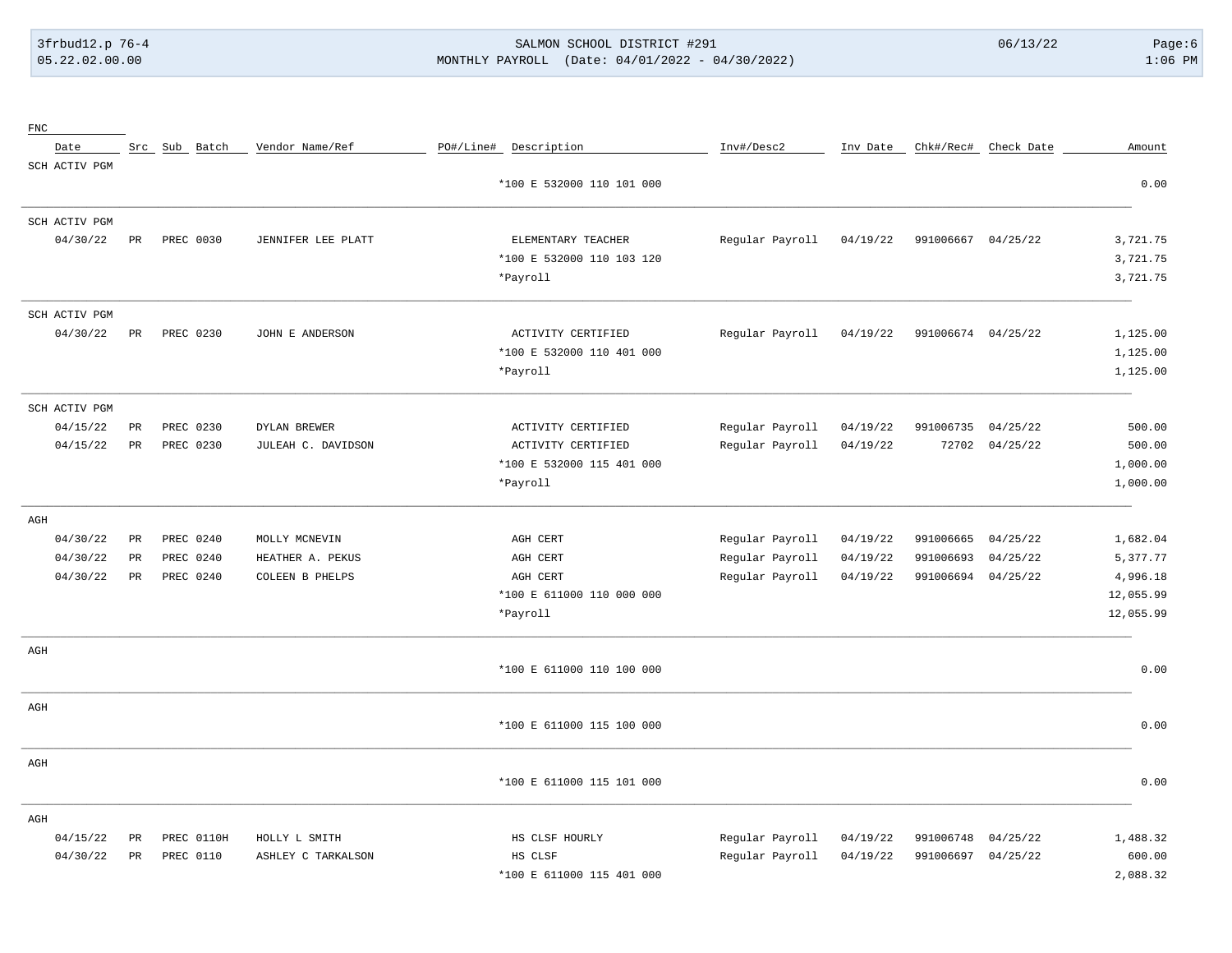# 3frbud12.p 76-4 SALMON SCHOOL DISTRICT #291 06/13/22 Page:7 05.22.02.00.00 MONTHLY PAYROLL (Date: 04/01/2022 - 04/30/2022) 1:06 PM

FNC

100 E 611000 115 401 000 (continued)

| Date            |    | Src Sub Batch | Vendor Name/Ref  | PO#/Line# Description     | Inv#/Desc2                                  |          |                             | Inv Date _ Chk#/Rec# Check Date | Amount   |
|-----------------|----|---------------|------------------|---------------------------|---------------------------------------------|----------|-----------------------------|---------------------------------|----------|
|                 |    |               |                  | *Payroll                  |                                             |          |                             |                                 | 2,088.32 |
| AGH             |    |               |                  |                           |                                             |          |                             |                                 |          |
| 04/15/22        | PR | PREC 0110H    | ERIC J TARKALSON | HS CLSF HOURLY            | Regular Payroll                             | 04/19/22 | 991006750 04/25/22          |                                 | 2,376.36 |
|                 |    |               |                  | *100 E 611000 115 401 002 |                                             |          |                             |                                 | 2,376.36 |
|                 |    |               |                  | *Payroll                  |                                             |          |                             |                                 | 2,376.36 |
| SPEC SVC PGM    |    |               |                  |                           |                                             |          |                             |                                 |          |
| 04/30/22        | PR | PREC SPEDD    | EILEEN T HOLDEN  | SPECIAL ED DIRECTOR       | Regular Payroll                             | 04/19/22 | 991006652 04/25/22          |                                 | 1,090.91 |
|                 |    |               |                  | *100 E 616000 110 000 000 |                                             |          |                             |                                 | 1,090.91 |
|                 |    |               |                  | *Payroll                  |                                             |          |                             |                                 | 1,090.91 |
| SPEC SVC PGM    |    |               |                  |                           |                                             |          |                             |                                 |          |
|                 |    |               |                  | *100 E 616000 110 101 000 |                                             |          |                             |                                 | 0.00     |
| SPEC SVC PGM    |    |               |                  |                           |                                             |          |                             |                                 |          |
|                 |    |               |                  | *100 E 616000 115 000 000 |                                             |          |                             |                                 | 0.00     |
| SPEC SVC PGM    |    |               |                  |                           |                                             |          |                             |                                 |          |
|                 |    |               |                  | *100 E 616000 115 101 000 |                                             |          |                             |                                 | 0.00     |
| EDUC MEDIA SVCS |    |               |                  |                           |                                             |          |                             |                                 |          |
| 04/15/22 PR     |    | PREC 0290H    | TODD NELSON      | MEDIA CLSF HOURLY         | Regular Payroll 04/19/22 991006703 04/25/22 |          |                             |                                 | 547.40   |
|                 |    |               |                  | *100 E 622000 115 000 000 |                                             |          |                             |                                 | 547.40   |
|                 |    |               |                  | *Payroll                  |                                             |          |                             |                                 | 547.40   |
| EDUC MEDIA SVCS |    |               |                  |                           |                                             |          |                             |                                 |          |
|                 |    |               |                  | *100 E 622000 115 100 000 |                                             |          |                             |                                 | 0.00     |
| EDUC MEDIA SVCS |    |               |                  |                           |                                             |          |                             |                                 |          |
|                 |    |               |                  | *100 E 622000 115 101 000 |                                             |          |                             |                                 | 0.00     |
| EDUC MEDIA SVCS |    |               |                  |                           |                                             |          |                             |                                 |          |
| 04/15/22 PR     |    | PREC 0290H    | DIANA L HARRY    | MEDIA CLSF HOURLY         | Regular Payroll                             |          | 04/19/22 991006722 04/25/22 |                                 | 1,455.38 |
|                 |    |               |                  | *100 E 622000 115 103 000 |                                             |          |                             |                                 | 1,455.38 |
|                 |    |               |                  | *Payroll                  |                                             |          |                             |                                 | 1,455.38 |
|                 |    |               |                  |                           |                                             |          |                             |                                 |          |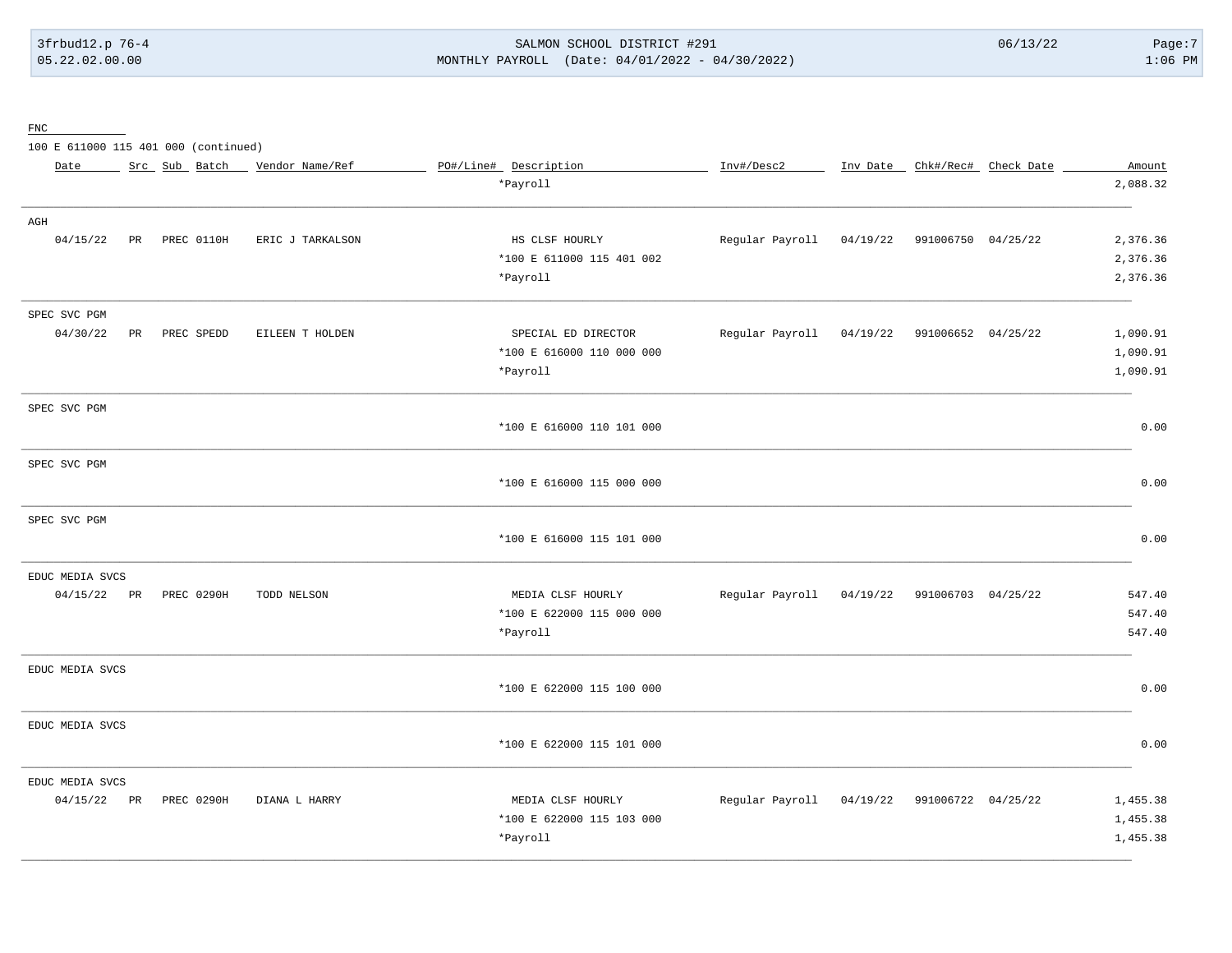# 3frbud12.p 76-4 SALMON SCHOOL DISTRICT #291 06/13/22 Page:8 05.22.02.00.00 MONTHLY PAYROLL (Date: 04/01/2022 - 04/30/2022) 1:06 PM

| ${\rm FNC}$     |             |                   |                  |                           |                 |          |                    |            |            |
|-----------------|-------------|-------------------|------------------|---------------------------|-----------------|----------|--------------------|------------|------------|
| Date            |             | Src Sub Batch     | Vendor Name/Ref  | PO#/Line# Description     | Inv#/Desc2      | Inv Date | Chk#/Rec#          | Check Date | Amount     |
| EDUC MEDIA SVCS |             |                   |                  |                           |                 |          |                    |            |            |
| 04/15/22        | PR          | <b>PREC 0290H</b> | SHYLA A BARRETT  | MEDIA CLSF HOURLY         | Regular Payroll | 04/19/22 | 991006732 04/25/22 |            | 1,288.63   |
|                 |             |                   |                  | *100 E 622000 115 401 000 |                 |          |                    |            | 1,288.63   |
|                 |             |                   |                  | *Payroll                  |                 |          |                    |            | 1,288.63   |
| BOARD OF ED SVC |             |                   |                  |                           |                 |          |                    |            |            |
| 04/15/22        | PR          | PREC 0310E        | CHAYLIN FARRAND  | Clas Admin                | Regular Payroll | 04/19/22 | 991006709 04/25/22 |            | 300.00     |
|                 |             |                   |                  | *100 E 631000 115 001 000 |                 |          |                    |            | 300.00     |
|                 |             |                   |                  | *Payroll                  |                 |          |                    |            | 300.00     |
| DIST ADMIN SVC  |             |                   |                  |                           |                 |          |                    |            |            |
|                 |             |                   |                  | *100 E 632000 110 000 000 |                 |          |                    |            | 0.00       |
| DIST ADMIN SVC  |             |                   |                  |                           |                 |          |                    |            |            |
| 04/30/22        | PR          | PREC 0300         | EILEEN T HOLDEN  | DIST ADM CERT             | Regular Payroll | 04/19/22 | 991006652          | 04/25/22   | 4, 416.67  |
| 04/30/22        | $_{\rm PR}$ | PREC 0300E        | EILEEN T HOLDEN  | DIST ADMN EXTRA           | Regular Payroll | 04/19/22 | 991006652          | 04/25/22   | 340.58     |
| 04/30/22        | $_{\rm PR}$ | PREC 0300         | CHRIS P BORN     | DIST ADM CERT             | Regular Payroll | 04/19/22 | 991006675          | 04/25/22   | 8,833.33   |
| 04/30/22        | PR          | PREC 0300E        | CHRIS P BORN     | DIST ADMN EXTRA           | Regular Payroll | 04/19/22 | 991006675          | 04/25/22   | 681.25     |
|                 |             |                   |                  | *100 E 632000 110 001 000 |                 |          |                    |            | 14, 271.83 |
|                 |             |                   |                  | *Payroll                  |                 |          |                    |            | 14, 271.83 |
| DIST ADMIN SVC  |             |                   |                  |                           |                 |          |                    |            |            |
|                 |             |                   |                  | *100 E 632000 110 001 911 |                 |          |                    |            | 0.00       |
| DIST ADMIN SVC  |             |                   |                  |                           |                 |          |                    |            |            |
|                 |             |                   |                  | *100 E 632000 110 100 000 |                 |          |                    |            | 0.00       |
| DIST ADMIN SVC  |             |                   |                  |                           |                 |          |                    |            |            |
| 04/15/22        | <b>PR</b>   | PREC 0310H        | ELE TARKALSON    | DIST ADM CLSF HOURLY      | Regular Payroll | 04/19/22 | 991006749          | 04/25/22   | 107.03     |
| 04/15/22        | PR          | PREC 0310         | KAYLA J. BIGELOW | DIST ADM CLSF             | Regular Payroll | 04/19/22 | 991006706          | 04/25/22   | 2,284.24   |
|                 |             |                   |                  | *100 E 632000 115 001 000 |                 |          |                    |            | 2,391.27   |
|                 |             |                   |                  | *Payroll                  |                 |          |                    |            | 2,391.27   |
| DIST ADMIN SVC  |             |                   |                  |                           |                 |          |                    |            |            |
|                 |             |                   |                  | *100 E 632000 115 001 911 |                 |          |                    |            | 0.00       |
| SCH ADMIN SVC   |             |                   |                  |                           |                 |          |                    |            |            |
|                 |             |                   |                  | *100 E 641000 110 100 000 |                 |          |                    |            | 0.00       |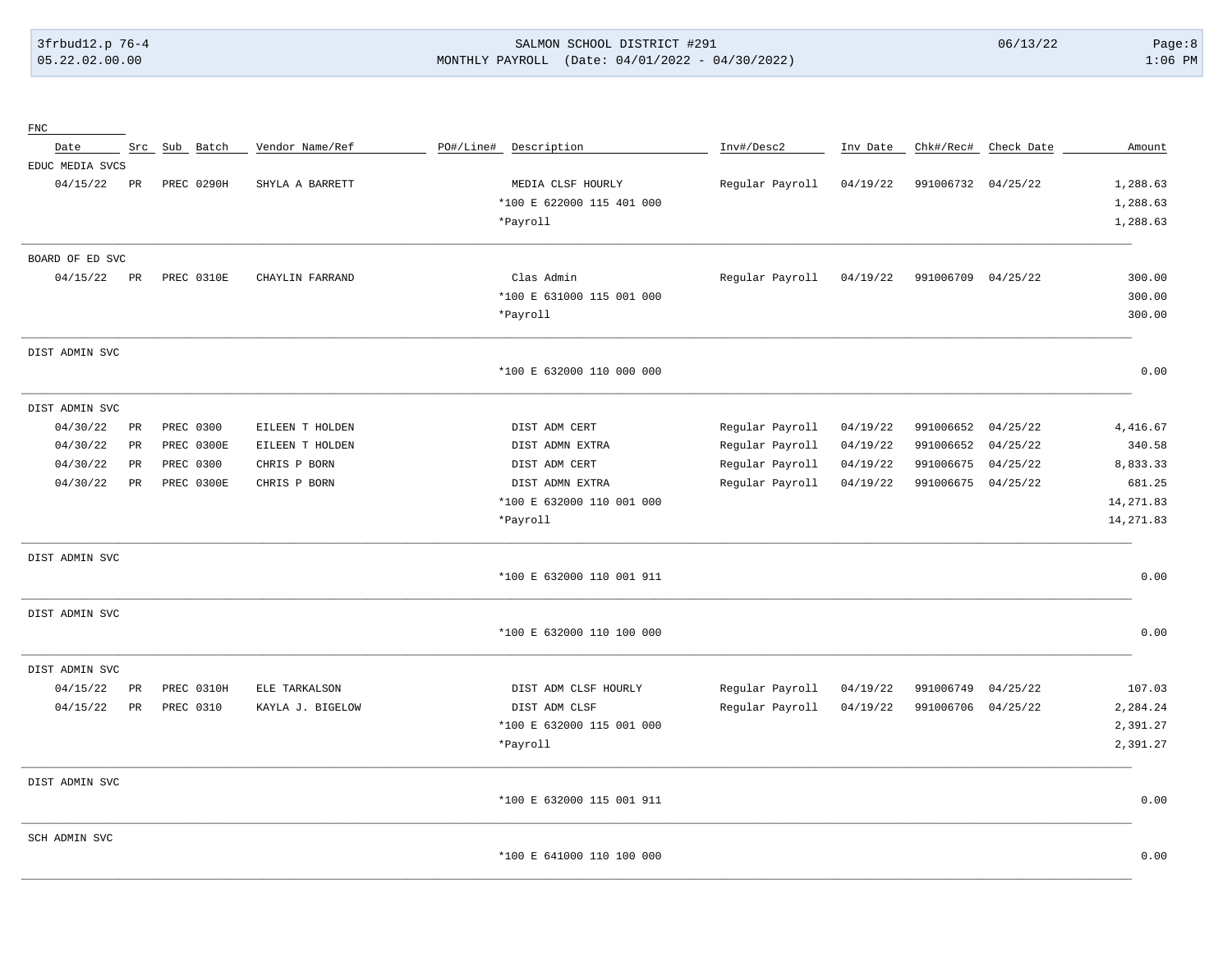# 3frbud12.p 76-4 SALMON SCHOOL DISTRICT #291 06/13/22 Page:9 05.22.02.00.00 MONTHLY PAYROLL (Date: 04/01/2022 - 04/30/2022) 1:06 PM

| ${\rm FNC}$   |             |               |                       |                           |                 |          |           |                      |           |
|---------------|-------------|---------------|-----------------------|---------------------------|-----------------|----------|-----------|----------------------|-----------|
| Date          |             | Src Sub Batch | Vendor Name/Ref       | PO#/Line#<br>Description  | Inv#/Desc2      | Inv Date |           | Chk#/Rec# Check Date | Amount    |
| SCH ADMIN SVC |             |               |                       |                           |                 |          |           |                      |           |
| 04/30/22      | $_{\rm PR}$ | PREC 0320     | JILL R PATTON         | SCHL ADM CERT             | Regular Payroll | 04/19/22 | 991006666 | 04/25/22             | 6,222.92  |
|               |             |               |                       | *100 E 641000 110 103 000 |                 |          |           |                      | 6,222.92  |
|               |             |               |                       | *Payroll                  |                 |          |           |                      | 6,222.92  |
| SCH ADMIN SVC |             |               |                       |                           |                 |          |           |                      |           |
| 04/30/22      | PR          | PREC 0320     | RUSTAN BRADSHAW       | SCHL ADM CERT             | Regular Payroll | 04/19/22 | 991006676 | 04/25/22             | 6,398.92  |
|               |             |               |                       | *100 E 641000 110 401 000 |                 |          |           |                      | 6,398.92  |
|               |             |               |                       | *Payroll                  |                 |          |           |                      | 6,398.92  |
| SCH ADMIN SVC |             |               |                       |                           |                 |          |           |                      |           |
|               |             |               |                       | *100 E 641000 115 100 000 |                 |          |           |                      | 0.00      |
| SCH ADMIN SVC |             |               |                       |                           |                 |          |           |                      |           |
|               |             |               |                       | *100 E 641000 115 101 000 |                 |          |           |                      | 0.00      |
| SCH ADMIN SVC |             |               |                       |                           |                 |          |           |                      |           |
| 04/15/22      | PR          | PREC 0060H    | CHRISTINA K MULLEN    | ELEM CLASSIFIED HOURLY    | Regular Payroll | 04/19/22 | 991006726 | 04/25/22             | 1,684.20  |
|               |             |               |                       | *100 E 641000 115 103 000 |                 |          |           |                      | 1,684.20  |
|               |             |               |                       | *Payroll                  |                 |          |           |                      | 1,684.20  |
| SCH ADMIN SVC |             |               |                       |                           |                 |          |           |                      |           |
| 04/15/22      | $_{\rm PR}$ | PREC 0330     | EVELYN M BUHLER       | SCHL ADM CLSF             | Regular Payroll | 04/19/22 | 991006702 | 04/25/22             | 2,419.20  |
| 04/15/22      | $_{\rm PR}$ | PREC 0330E    | EVELYN M BUHLER       | SCHOOL ADM CLSF           | Regular Payroll | 04/19/22 | 991006702 | 04/25/22             | 559.55    |
|               |             |               |                       | *100 E 641000 115 401 000 |                 |          |           |                      | 2,978.75  |
|               |             |               |                       | *Payroll                  |                 |          |           |                      | 2,978.75  |
| BSN ADMIN SVC |             |               |                       |                           |                 |          |           |                      |           |
| 04/15/22      | PR          | PREC 0310     | CHAYLIN FARRAND       | DIST ADM CLSF             | Regular Payroll | 04/19/22 | 991006709 | 04/25/22             | 2,535.82  |
| 04/15/22      | PR          | PREC 0310H    | JANET L SEHER         | DIST ADM CLSF HOURLY      | Regular Payroll | 04/19/22 | 991006712 | 04/25/22             | 275.90    |
| 04/30/22      | PR          | PREC 0310     | ASHLEY C TARKALSON    | DIST ADM CLSF             | Regular Payroll | 04/19/22 | 991006697 | 04/25/22             | 300.00    |
|               |             |               |                       | *100 E 651000 115 001 000 |                 |          |           |                      | 3,111.72  |
|               |             |               |                       | *Payroll                  |                 |          |           |                      | 3, 111.72 |
| BLDG CARE     |             |               |                       |                           |                 |          |           |                      |           |
| 04/15/22      | $_{\rm PR}$ | PREC 0360H    | STEVEN L YATES        | CUSTODIAL HOURLY          | Regular Payroll | 04/19/22 | 991006751 | 04/25/22             | 1,946.50  |
| 04/15/22      | PR          | PREC 0360H    | DAVID D FITZGERALD    | CUSTODIAL HOURLY          | Regular Payroll | 04/19/22 | 991006737 | 04/25/22             | 1,649.63  |
| 04/15/22      | <b>PR</b>   | PREC 0360H    | LISA M MARLER         | CUSTODIAL HOURLY          | Regular Payroll | 04/19/22 | 991006762 | 04/25/22             | 2,272.36  |
| 04/15/22      | $_{\rm PR}$ | PREC 0360H    | ANALIA CAROLA OVEJERO | CUSTODIAL HOURLY          | Regular Payroll | 04/19/22 | 991006746 | 04/25/22             | 1,314.00  |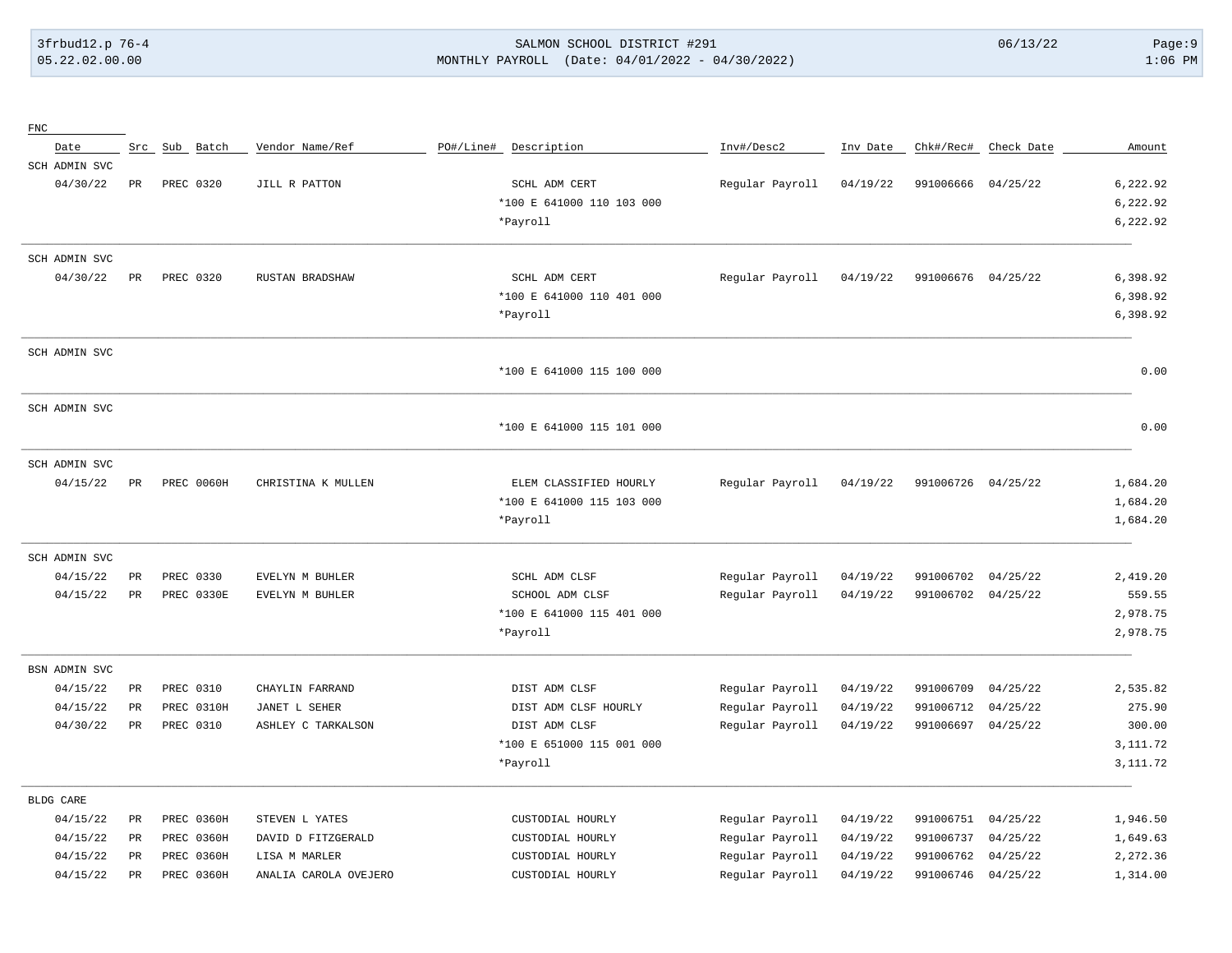3frbud12.p 76-4 SALMON SCHOOL DISTRICT #291 06/13/22 Page:10 05.22.02.00.00 MONTHLY PAYROLL (Date: 04/01/2022 - 04/30/2022) 1:06 PM

FNC

100 E 661000 115 000 000 (continued)

| Date            | Src         |           | Sub Batch  | Vendor Name/Ref          | PO#/Line# Description     | Inv#/Desc2      | Inv Date | Chk#/Rec#          | Check Date | Amount   |
|-----------------|-------------|-----------|------------|--------------------------|---------------------------|-----------------|----------|--------------------|------------|----------|
| 04/15/22        | $_{\rm PR}$ |           | PREC 0360H | SCOTT BENTZ              | CUSTODIAL HOURLY          | Regular Payroll | 04/19/22 | 991006733          | 04/25/22   | 486.00   |
|                 |             |           |            |                          | *100 E 661000 115 000 000 |                 |          |                    |            | 7,668.49 |
|                 |             |           |            |                          | *Payroll                  |                 |          |                    |            | 7,668.49 |
| BLDG CARE       |             |           |            |                          |                           |                 |          |                    |            |          |
|                 |             |           |            |                          | *100 E 661000 115 101 000 |                 |          |                    |            | 0.00     |
| MAINT-STU OCC   |             |           |            |                          |                           |                 |          |                    |            |          |
| 04/15/22        | PR          |           | PREC 0390H | ROBERT L. LEWIS          | MAINTENANCE HOURLY        | Regular Payroll | 04/19/22 | 991006761 04/25/22 |            | 5,719.89 |
| 04/15/22        | $_{\rm PR}$ |           | PREC 0390H | DANA BIGELOW             | MAINTENANCE HOURLY        | Regular Payroll | 04/19/22 | 991006734 04/25/22 |            | 2,339.96 |
|                 |             |           |            |                          | *100 E 664000 115 000 000 |                 |          |                    |            | 8,059.85 |
|                 |             |           |            |                          | *Payroll                  |                 |          |                    |            | 8,059.85 |
| MAINT-STU OCC   |             |           |            |                          |                           |                 |          |                    |            |          |
|                 |             |           |            |                          | *100 E 664000 115 100 000 |                 |          |                    |            | 0.00     |
| <b>GROUNDS</b>  |             |           |            |                          |                           |                 |          |                    |            |          |
|                 |             |           |            |                          | *100 E 665000 115 000 000 |                 |          |                    |            | 0.00     |
| SECURITY/SAFETY |             |           |            |                          |                           |                 |          |                    |            |          |
| 04/15/22        | PR          |           | PREC 0411H | <b>JASON A CROWNOVER</b> | CROSSING GUARD HOURLY     | Regular Payroll | 04/19/22 | 991006713 04/25/22 |            | 132.90   |
|                 |             |           |            |                          | *100 E 667000 115 000 000 |                 |          |                    |            | 132.90   |
|                 |             |           |            |                          | *Payroll                  |                 |          |                    |            | 132.90   |
| SECURITY/SAFETY |             |           |            |                          |                           |                 |          |                    |            |          |
|                 |             |           |            |                          | *100 E 667000 115 103 000 |                 |          |                    |            | 0.00     |
| SECURITY/SAFETY |             |           |            |                          |                           |                 |          |                    |            |          |
|                 |             |           |            |                          | *100 E 667000 115 401 000 |                 |          |                    |            | 0.00     |
| PUPIL 2 SCHOOL  |             |           |            |                          |                           |                 |          |                    |            |          |
| 04/15/22        | $_{\rm PR}$ |           | PREC 0410H | PAUL FISHER              | TRANSPORTATION HOURLY     | Regular Payroll | 04/19/22 | 991006755          | 04/25/22   | 1,272.66 |
| 04/15/22        | PR          |           | PREC 0410H | DIANE BALDWIN            | TRANSPORTATION HOURLY     | Regular Payroll | 04/19/22 | 991006754          | 04/25/22   | 1,507.87 |
| 04/15/22        | $_{\rm PR}$ |           | PREC 0410h | BROOKE D MONROE          | TRANSPORTATION HOURLY     | Regular Payroll | 04/19/22 | 991006711          | 04/25/22   | 1,149.13 |
| 04/15/22        | PR          | PREC 0410 |            | KATHY TOLMAN             | TRANSPORTATION SALARY     | Regular Payroll | 04/19/22 | 991006705          | 04/25/22   | 903.40   |
| 04/15/22        | PR          |           | PREC 0410H | BERIK P CHRISTENSEN      | TRANSPORTATION HOURLY     | Regular Payroll | 04/19/22 | 991006736          | 04/25/22   | 48.58    |
| 04/15/22        | PR          |           | PREC 0410H | JOSHUA TOLMAN            | TRANSPORTATION HOURLY     | Regular Payroll | 04/19/22 | 991006758          | 04/25/22   | 679.91   |
| 04/15/22        | $_{\rm PR}$ |           | PREC 0410H | STEPHEN A FABENY         | TRANSPORTATION HOURLY     | Regular Payroll | 04/19/22 | 991006708          | 04/25/22   | 1,448.74 |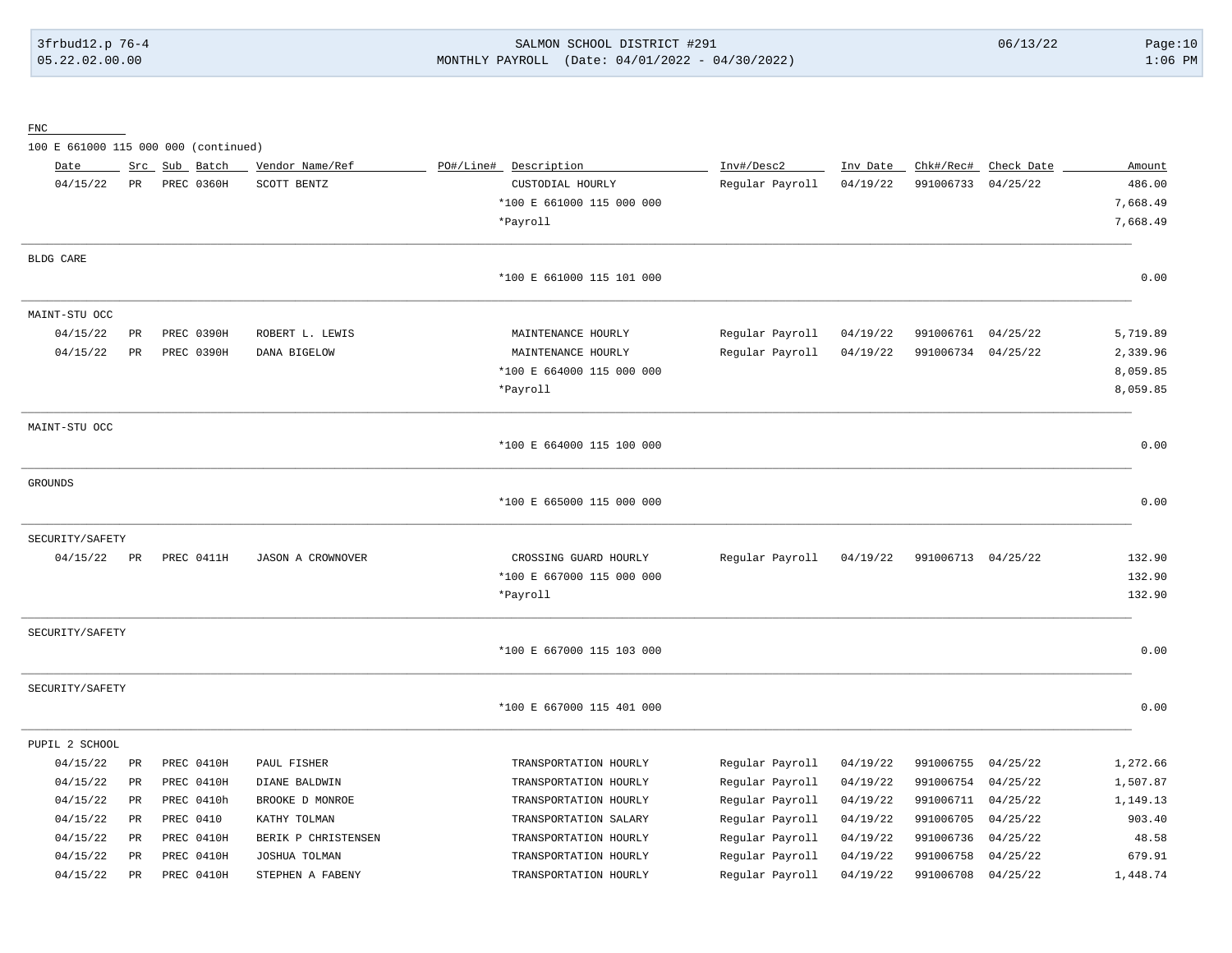#### 3frbud12.p 76-4 SALMON SCHOOL DISTRICT #291 06/13/22 Page:11 05.22.02.00.00 MONTHLY PAYROLL (Date: 04/01/2022 - 04/30/2022) 1:06 PM

FNC

100 E 681000 115 000 000 (continued)

| Date             | Src             | Sub Batch  | Vendor Name/Ref        | PO#/Line# | Description               | Inv#/Desc2      | Inv Date | Chk#/Rec# | Check Date | Amount    |
|------------------|-----------------|------------|------------------------|-----------|---------------------------|-----------------|----------|-----------|------------|-----------|
| 04/15/22         | PR              | PREC 0410H | BRUCE N MURPHY         |           | TRANSPORTATION HOURLY     | Regular Payroll | 04/19/22 | 991006756 | 04/25/22   | 1,686.48  |
| 04/15/22         | PR              | PREC 0410H | DAVID J SHAFFMASTER    |           | TRANSPORTATION HOURLY     | Regular Payroll | 04/19/22 | 991006757 | 04/25/22   | 853.30    |
| 04/15/22         | $\mbox{\sf PR}$ | PREC 0410  | BROOKE D MONROE        |           | TRANSPORTATION SALARY     | Regular Payroll | 04/19/22 | 991006711 | 04/25/22   | 75.00     |
| 04/15/22         | $_{\rm PR}$     | PREC 0410H | <b>JESSE S WHITLEY</b> |           | TRANSPORTATION HOURLY     | Regular Payroll | 04/19/22 | 991006759 | 04/25/22   | 32.73     |
| 04/15/22         | PR              | PREC 0410H | BEVERLY MCADOW         |           | TRANSPORTATION HOURLY     | Regular Payroll | 04/19/22 | 991006743 | 04/25/22   | 21.89     |
| 04/15/22         | PR              | PREC 0410  | MARK D AUSTIN          |           | TRANSPORTATION SALARY     | Regular Payroll | 04/19/22 | 991006753 | 04/25/22   | 4,787.47  |
|                  |                 |            |                        |           | *100 E 681000 115 000 000 |                 |          |           |            | 14,467.16 |
|                  |                 |            |                        |           | *Payroll                  |                 |          |           |            | 14,467.16 |
| PUPIL 2 SCHOOL   |                 |            |                        |           |                           |                 |          |           |            |           |
|                  |                 |            |                        |           | *100 E 681000 115 555 000 |                 |          |           |            | 0.00      |
| PUPIL ATHL TRAN  |                 |            |                        |           |                           |                 |          |           |            |           |
| 04/15/22         | PR              | PREC 0412H | BRUCE N MURPHY         |           | SJSHS ATHL TRANSP HOURLY  | Regular Payroll | 04/19/22 | 991006756 | 04/25/22   | 135.00    |
| 04/15/22         | PR              | PREC 0412H | JOSHUA TOLMAN          |           | SJSHS ATHL TRANSP HOURLY  | Regular Payroll | 04/19/22 | 991006758 | 04/25/22   | 48.75     |
| 04/15/22         | $_{\rm PR}$     | PREC 0412H | STEPHEN A FABENY       |           | SJSHS ATHL TRANSP HOURLY  | Regular Payroll | 04/19/22 | 991006708 | 04/25/22   | 225.00    |
| 04/15/22         | PR              | PREC 0412H | BRUCE N MURPHY         |           | SJSHS ATHL TRANSP HOURLY  | Regular Payroll | 04/19/22 | 991006756 | 04/25/22   | 337.50    |
| 04/15/22         | PR              | PREC 0412H | DAVID J SHAFFMASTER    |           | SJSHS ATHL TRANSP HOURLY  | Regular Payroll | 04/19/22 | 991006757 | 04/25/22   | 337.50    |
| 04/15/22         | $_{\rm PR}$     | PREC 0412h | BROOKE D MONROE        |           | SJSHS ATHL TRANSP HOURLY  | Regular Payroll | 04/19/22 | 991006711 | 04/25/22   | 165.00    |
|                  |                 |            |                        |           | *100 E 682000 115 401 000 |                 |          |           |            | 1,248.75  |
|                  |                 |            |                        |           | *Payroll                  |                 |          |           |            | 1,248.75  |
| PUPIL ATHL TRAN  |                 |            |                        |           |                           |                 |          |           |            |           |
|                  |                 |            |                        |           | *100 E 682000 115 602 000 |                 |          |           |            | 0.00      |
| PUPIL SAS TRANS  |                 |            |                        |           |                           |                 |          |           |            |           |
|                  |                 |            |                        |           | *100 E 682200 115 000 000 |                 |          |           |            | 0.00      |
| GEN DIST PGMS    |                 |            |                        |           |                           |                 |          |           |            |           |
|                  |                 |            |                        |           | *100 E 683000 115 100 000 |                 |          |           |            | 0.00      |
| <b>BLDG CARE</b> |                 |            |                        |           |                           |                 |          |           |            |           |
|                  |                 |            |                        |           | *220 E 661000 115 100 000 |                 |          |           |            | 0.00      |
| MAINT-STU OCC    |                 |            |                        |           |                           |                 |          |           |            |           |
|                  |                 |            |                        |           | *220 E 664000 115 100 000 |                 |          |           |            | 0.00      |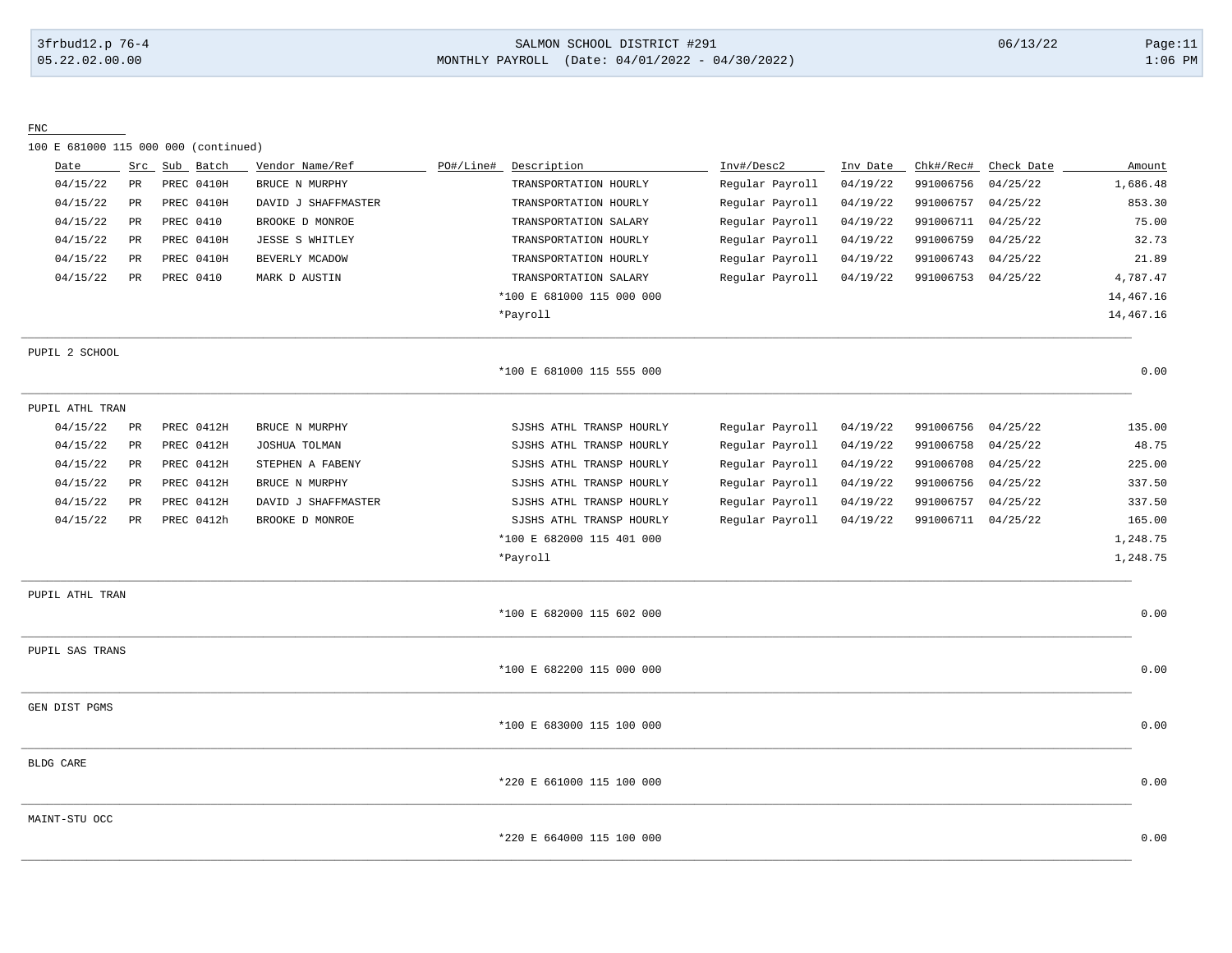3frbud12.p 76-4 05.22.02.00.00

#### SALMON SCHOOL DISTRICT #291 MONTHLY PAYROLL (Date: 04/01/2022 - 04/30/2022)

 $06/13/22$ 

| ${\rm FNC}$ |    |               |                 |                           |                 |          |           |                      |           |
|-------------|----|---------------|-----------------|---------------------------|-----------------|----------|-----------|----------------------|-----------|
| Date        |    | Src Sub Batch | Vendor Name/Ref | PO#/Line# Description     | Inv#/Desc2      | Inv Date |           | Chk#/Rec# Check Date | Amount    |
| SEC PGM     |    |               |                 |                           |                 |          |           |                      |           |
| 04/30/22    | PR | PREC 0417     | KATIE L COOPER  | AGRICULTURE/CAREER TECH   | Regular Payroll | 04/19/22 | 991006680 | 04/25/22             | 4,680.00  |
| 04/30/22    | PR | PDED 6000     | KATIE L COOPER  | HOUSE RENT                | Regular Payroll | 04/19/22 | 991006680 | 04/25/22             | $-225.00$ |
|             |    |               |                 | *231 E 515000 110 401 000 |                 |          |           |                      | 4,455.00  |
|             |    |               |                 | *Payroll                  |                 |          |           |                      | 4,455.00  |
|             |    |               |                 |                           |                 |          |           |                      |           |
| SEC PGM     |    |               |                 |                           |                 |          |           |                      |           |
|             |    |               |                 | *233 E 515000 110 000 000 |                 |          |           |                      | 0.00      |
|             |    |               |                 |                           |                 |          |           |                      |           |
| SEC PGM     |    |               |                 |                           |                 |          |           |                      |           |
|             |    |               |                 | *233 E 515000 110 000 203 |                 |          |           |                      | 0.00      |
| SEC PGM     |    |               |                 |                           |                 |          |           |                      |           |
|             |    |               |                 | *233 E 515000 115 000 000 |                 |          |           |                      | 0.00      |
|             |    |               |                 |                           |                 |          |           |                      |           |
| SEC PGM     |    |               |                 |                           |                 |          |           |                      |           |
|             |    |               |                 | *233 E 515000 115 000 200 |                 |          |           |                      | 0.00      |
|             |    |               |                 |                           |                 |          |           |                      |           |
| SEC PGM     |    |               |                 |                           |                 |          |           |                      |           |
|             |    |               |                 | *233 E 515000 115 000 201 |                 |          |           |                      | 0.00      |
|             |    |               |                 |                           |                 |          |           |                      |           |
| SEC PGM     |    |               |                 |                           |                 |          |           |                      |           |
|             |    |               |                 | *233 E 515000 115 000 202 |                 |          |           |                      | 0.00      |
|             |    |               |                 |                           |                 |          |           |                      |           |
| SEC PGM     |    |               |                 |                           |                 |          |           |                      |           |
|             |    |               |                 | *233 E 515000 115 000 203 |                 |          |           |                      | 0.00      |
|             |    |               |                 |                           |                 |          |           |                      |           |
| SEC PGM     |    |               |                 |                           |                 |          |           |                      |           |
|             |    |               |                 | *233 E 515000 115 000 205 |                 |          |           |                      | 0.00      |
| ELEM PGM    |    |               |                 |                           |                 |          |           |                      |           |
|             |    |               |                 | *235 E 512000 110 101 000 |                 |          |           |                      | 0.00      |
|             |    |               |                 |                           |                 |          |           |                      |           |
| ELEM PGM    |    |               |                 |                           |                 |          |           |                      |           |
|             |    |               |                 | *235 E 512000 110 103 000 |                 |          |           |                      | 0.00      |
|             |    |               |                 |                           |                 |          |           |                      |           |
| SEC PGM     |    |               |                 |                           |                 |          |           |                      |           |
|             |    |               |                 | *235 E 515000 110 101 000 |                 |          |           |                      | 0.00      |
|             |    |               |                 |                           |                 |          |           |                      |           |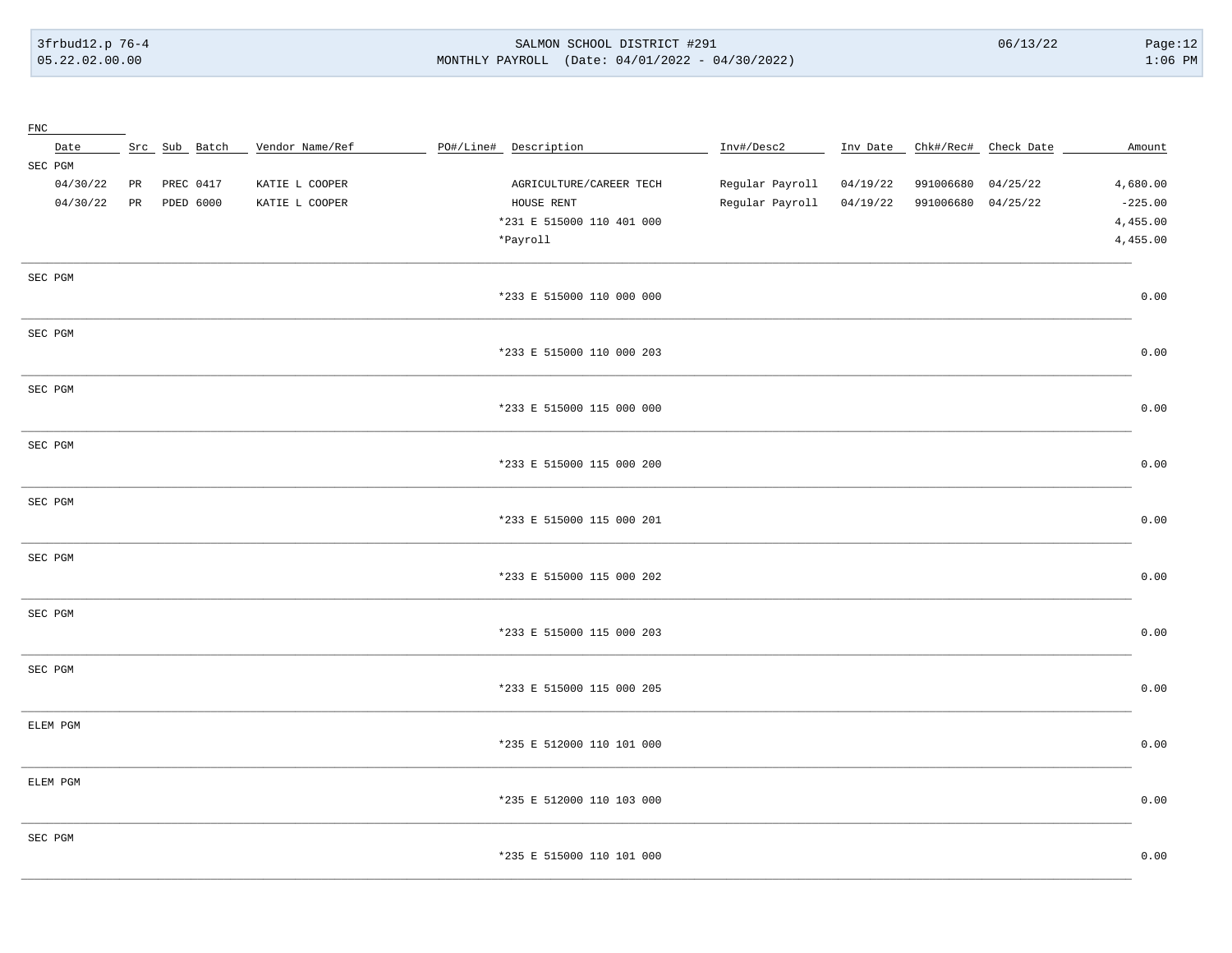# 3frbud12.p 76-4 SALMON SCHOOL DISTRICT #291 06/13/22 Page:13 05.22.02.00.00 MONTHLY PAYROLL (Date: 04/01/2022 - 04/30/2022) 1:06 PM

| ${\rm FNC}$ |             |               |            |                       |                                |                 |          |           |            |           |
|-------------|-------------|---------------|------------|-----------------------|--------------------------------|-----------------|----------|-----------|------------|-----------|
| Date        |             | Src Sub Batch |            | Vendor Name/Ref       | PO#/Line#<br>Description       | Inv#/Desc2      | Inv Date | Chk#/Rec# | Check Date | Amount    |
| SEC PGM     |             |               |            |                       |                                |                 |          |           |            |           |
|             |             |               |            |                       | *235 E 515000 110 401 000      |                 |          |           |            | 0.00      |
| SEC PGM     |             |               |            |                       |                                |                 |          |           |            |           |
|             |             |               |            |                       | *236 E 515000 110 602 000      |                 |          |           |            | 0.00      |
| SEC PGM     |             |               |            |                       |                                |                 |          |           |            |           |
| 04/30/22    | PR          |               | PREC IMEN2 | RUSTAN BRADSHAW       | MASTERY BASED LEARNING HOURLY  | Regular Payroll | 04/19/22 | 991006676 | 04/25/22   | 600.00    |
| 04/30/22    | $_{\rm PR}$ |               | PREC IMEN2 | STEPHANIE DAWN TAYLOR | MASTERY BASED LEARNING HOURLY  | Regular Payroll | 04/19/22 | 991006698 | 04/25/22   | 600.00    |
| 04/30/22    | PR          |               | PREC IMEN2 | HEATHER A. PEKUS      | MASTERY BASED LEARNING HOURLY  | Regular Payroll | 04/19/22 | 991006693 | 04/25/22   | 600.00    |
| 04/30/22    | PR          |               | PREC IMEN2 | JOHN E ANDERSON       | MASTERY BASED LEARNING HOURLY  | Regular Payroll | 04/19/22 | 991006674 | 04/25/22   | 600.00    |
| 04/30/22    | PR          |               | PREC IMEN  | SHANIA NELSON         | MASTERY BASED LEARNING STIPEND | Regular Payroll | 04/19/22 | 991006691 | 04/25/22   | 1,200.00  |
| 04/30/22    | PR          |               | PREC IMEN2 | SHANIA NELSON         | MASTERY BASED LEARNING HOURLY  | Regular Payroll | 04/19/22 | 991006691 | 04/25/22   | 600.00    |
| 04/30/22    | PR          |               | PREC IMEN2 | DANIEL R. HEALD       | MASTERY BASED LEARNING HOURLY  | Regular Payroll | 04/19/22 | 991006688 | 04/25/22   | 600.00    |
| 04/30/22    | <b>PR</b>   |               | PREC IMEN2 | BRADY M BEVER         | MASTERY BASED LEARNING HOURLY  | Regular Payroll | 04/19/22 | 991006700 | 04/25/22   | 600.00    |
| 04/30/22    | PR          |               | PREC IMEN  | TRACY L BURGESS       | MASTERY BASED LEARNING STIPEND | Regular Payroll | 04/19/22 | 991006679 | 04/25/22   | 2,200.00  |
| 04/30/22    | PR          |               | PREC IMEN  | DENISE A BRASWELL     | MASTERY BASED LEARNING STIPEND | Regular Payroll | 04/19/22 | 991006677 | 04/25/22   | 2,200.00  |
| 04/30/22    | PR          |               | PREC IMEN2 | DUSTIN J. PACE        | MASTERY BASED LEARNING HOURLY  | Regular Payroll | 04/19/22 | 991006692 | 04/25/22   | 600.00    |
| 04/30/22    | PR          |               | PREC IMEN2 | DENISE A BRASWELL     | MASTERY BASED LEARNING HOURLY  | Regular Payroll | 04/19/22 | 991006677 | 04/25/22   | 600.00    |
| 04/30/22    | PR          |               | PREC IMEN2 | JEREMY S BURGESS      | MASTERY BASED LEARNING HOURLY  | Regular Payroll | 04/19/22 | 991006678 | 04/25/22   | 600.00    |
| 04/30/22    | PR          |               | PREC IMEN2 | FRANK W GARRETT       | MASTERY BASED LEARNING HOURLY  | Regular Payroll | 04/19/22 | 991006686 | 04/25/22   | 600.00    |
| 04/30/22    | PR          |               | PREC IMEN  | KATIE L COOPER        | MASTERY BASED LEARNING STIPEND | Regular Payroll | 04/19/22 | 991006680 | 04/25/22   | 1,700.00  |
| 04/30/22    | PR          |               | PREC IMEN2 | BRETT DICKERSON       | MASTERY BASED LEARNING HOURLY  | Regular Payroll | 04/19/22 | 991006683 | 04/25/22   | 600.00    |
| 04/30/22    | PR          |               | PREC IMEN2 | TRACY L BURGESS       | MASTERY BASED LEARNING HOURLY  | Regular Payroll | 04/19/22 | 991006679 | 04/25/22   | 600.00    |
| 04/30/22    | PR          |               | PREC IMEN2 | SEAN M. MCKINNEY      | MASTERY BASED LEARNING HOURLY  | Regular Payroll | 04/19/22 | 991006653 | 04/25/22   | 600.00    |
| 04/30/22    | PR          |               | PREC IMEN2 | BARBARA RENAE LEWIS   | MASTERY BASED LEARNING HOURLY  | Regular Payroll | 04/19/22 | 991006689 | 04/25/22   | 300.00    |
| 04/30/22    | <b>PR</b>   |               | PREC IMEN2 | LESLIE A. DESCHAINE   | MASTERY BASED LEARNING HOURLY  | Regular Payroll | 04/19/22 | 991006682 | 04/25/22   | 600.00    |
| 04/30/22    | PR          |               | PREC IMEN2 | DEBORAH J CRISPIN     | MASTERY BASED LEARNING HOURLY  | Regular Payroll | 04/19/22 | 991006681 | 04/25/22   | 600.00    |
| 04/30/22    | PR          |               | PREC IMEN2 | KATIE L COOPER        | MASTERY BASED LEARNING HOURLY  | Regular Payroll | 04/19/22 | 991006680 | 04/25/22   | 600.00    |
| 04/30/22    | PR          |               | PREC IMEN  | BRIDGET SEVERE        | MASTERY BASED LEARNING STIPEND | Regular Payroll | 04/19/22 | 991006695 | 04/25/22   | 1,700.00  |
|             |             |               |            |                       | *240 E 515000 110 401 000      |                 |          |           |            | 19,500.00 |
|             |             |               |            |                       | *Payroll                       |                 |          |           |            | 19,500.00 |
| SEC PGM     |             |               |            |                       |                                |                 |          |           |            |           |
| 04/30/22    | PR          |               | PREC 0420H | JENNIFER LEE PLATT    | DRIVERS ED HOURLY              | Regular Payroll | 04/19/22 | 991006667 | 04/25/22   | 720.00    |
| 04/30/22    | PR          |               | PREC 0421H | JENNIFER LEE PLATT    | DRIVER ED CLASSROOM            | Regular Payroll | 04/19/22 | 991006667 | 04/25/22   | 300.00    |
| 04/30/22    | PR          |               | PREC 0420H | TAYLOR L VANDENEYKEL  | DRIVERS ED HOURLY              | Regular Payroll | 04/19/22 | 991006651 | 04/25/22   | 140.00    |
| 04/30/22    | <b>PR</b>   |               | PREC 0421H | TAYLOR L VANDENEYKEL  | DRIVER ED CLASSROOM            | Regular Payroll | 04/19/22 | 991006651 | 04/25/22   | 50.00     |
|             |             |               |            |                       | *241 E 515000 110 401 000      |                 |          |           |            | 1,210.00  |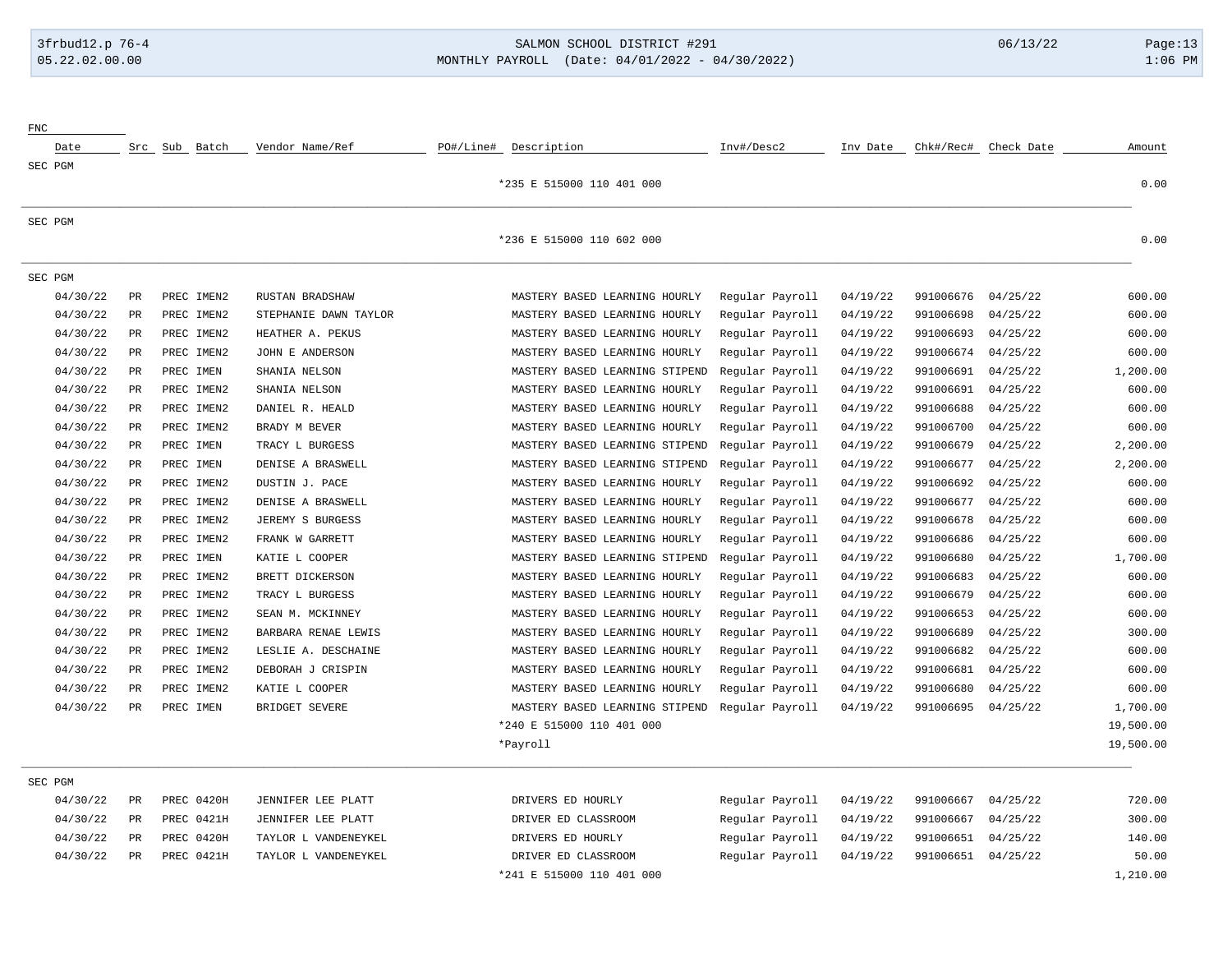#### SALMON SCHOOL DISTRICT #291 MONTHLY PAYROLL (Date: 04/01/2022 - 04/30/2022)

#### ${\underline{\mathrm{FNC}}}$

241 E 515000 110 401 000 (continued)

| Date            |                        | Src Sub Batch _ Vendor Name/Ref | PO#/Line# Description     | Inv#/Desc2                                  | Inv Date _ Chk#/Rec# Check Date | Amount   |
|-----------------|------------------------|---------------------------------|---------------------------|---------------------------------------------|---------------------------------|----------|
|                 |                        |                                 | *Payroll                  |                                             |                                 | 1,210.00 |
| SEC PGM         |                        |                                 |                           |                                             |                                 |          |
|                 |                        |                                 | *241 E 515000 115 401 000 |                                             |                                 | 0.00     |
| ELEM PGM        |                        |                                 |                           |                                             |                                 |          |
|                 |                        |                                 | *242 E 512000 110 101 000 |                                             |                                 | 0.00     |
| ELEM PGM        |                        |                                 |                           |                                             |                                 |          |
|                 |                        |                                 | *242 E 512000 110 103 000 |                                             |                                 | 0.00     |
| ELEM PGM        |                        |                                 |                           |                                             |                                 |          |
|                 |                        |                                 | *242 E 512000 115 101 000 |                                             |                                 | 0.00     |
| ELEM PGM        |                        |                                 |                           |                                             |                                 |          |
|                 |                        |                                 | *242 E 512000 115 103 000 |                                             |                                 | 0.00     |
| ELEM PGM        |                        |                                 |                           |                                             |                                 |          |
| 04/15/22        | PREC 0290H<br>PR       | TODD NELSON                     | MEDIA CLSF HOURLY         | Regular Payroll 04/19/22 991006703 04/25/22 |                                 | 410.55   |
|                 |                        |                                 | *245 E 512000 115 103 000 |                                             |                                 | 410.55   |
|                 |                        |                                 | *Payroll                  |                                             |                                 | 410.55   |
| SEC PGM         |                        |                                 |                           |                                             |                                 |          |
|                 |                        |                                 | *245 E 515000 115 101 000 |                                             |                                 | 0.00     |
| SEC PGM         |                        |                                 |                           |                                             |                                 |          |
| 04/15/22        | PR<br>PREC 0290H       | TODD NELSON                     | MEDIA CLSF HOURLY         | Regular Payroll                             | 04/19/22 991006703 04/25/22     | 410.55   |
|                 |                        |                                 | *245 E 515000 115 401 000 |                                             |                                 | 410.55   |
|                 |                        |                                 | *Payroll                  |                                             |                                 | 410.55   |
| EDUC MEDIA SVCS |                        |                                 |                           |                                             |                                 |          |
|                 | 04/15/22 PR PREC 0290H | TODD NELSON                     | MEDIA CLSF HOURLY         | Regular Payroll 04/19/22 991006703 04/25/22 |                                 | 1,368.50 |
|                 |                        |                                 | *245 E 622000 115 000 000 |                                             |                                 | 1,368.50 |
|                 |                        |                                 | *Payroll                  |                                             |                                 | 1,368.50 |
| EDUC MEDIA SVCS |                        |                                 |                           |                                             |                                 |          |
|                 |                        |                                 | *245 E 622000 115 100 000 |                                             |                                 | 0.00     |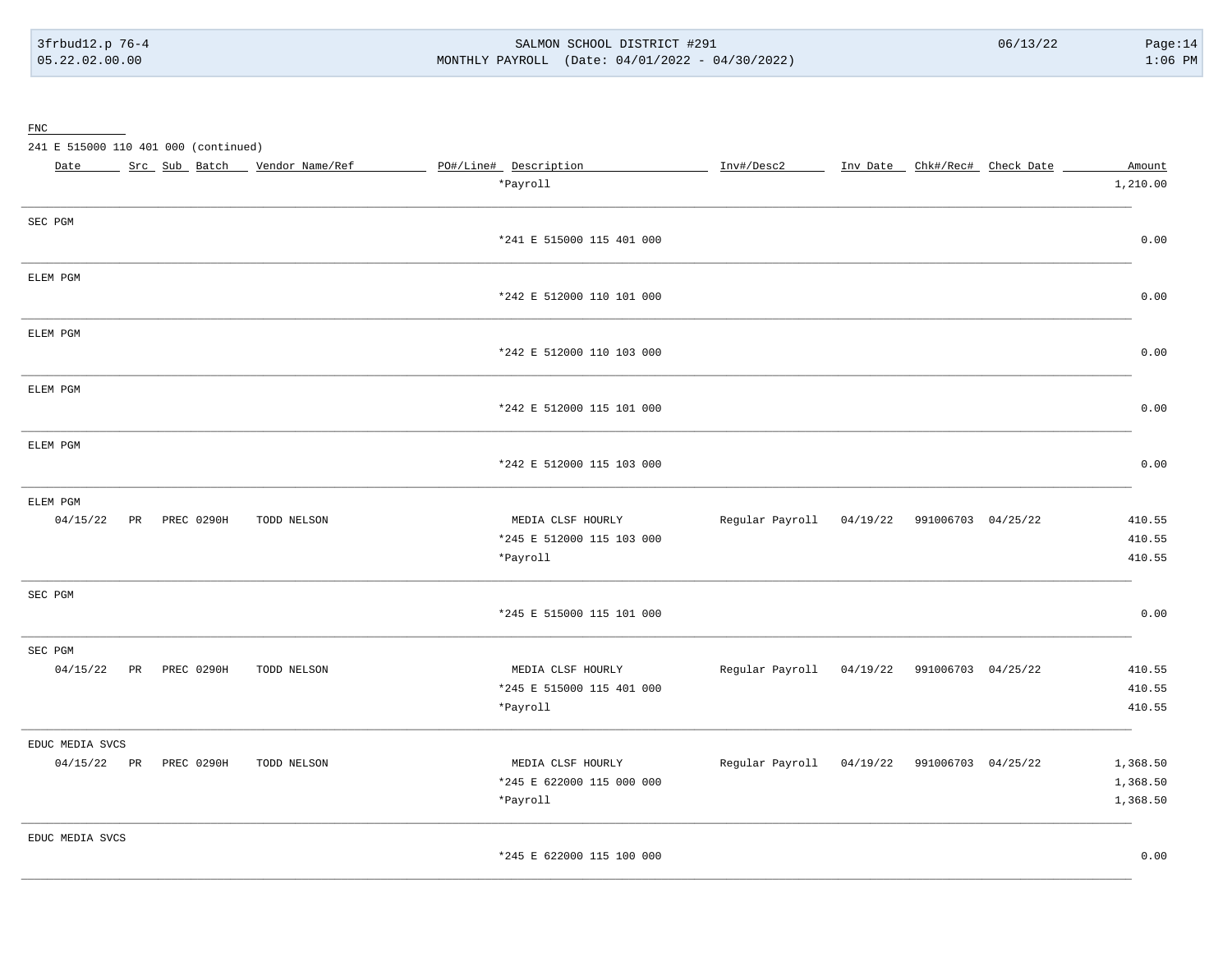# 3frbud12.p 76-4 SALMON SCHOOL DISTRICT #291 06/13/22 Page:15 05.22.02.00.00 MONTHLY PAYROLL (Date: 04/01/2022 - 04/30/2022) 1:06 PM

| ${\rm FNC}$   |                 |               |                    |                           |                 |          |                    |                      |          |
|---------------|-----------------|---------------|--------------------|---------------------------|-----------------|----------|--------------------|----------------------|----------|
| Date          |                 | Src Sub Batch | Vendor Name/Ref    | PO#/Line# Description     | Inv#/Desc2      | Inv Date |                    | Chk#/Rec# Check Date | Amount   |
| $\rm{AGH}$    |                 |               |                    | *246 E 611000 115 000 000 |                 |          |                    |                      | 0.00     |
|               |                 |               |                    |                           |                 |          |                    |                      |          |
| $\rm{AGH}$    |                 |               |                    |                           |                 |          |                    |                      |          |
|               |                 |               |                    | *246 E 611000 115 100 000 |                 |          |                    |                      | 0.00     |
| EXC CHILD PGM |                 |               |                    |                           |                 |          |                    |                      |          |
|               |                 |               |                    | *248 E 521000 115 100 000 |                 |          |                    |                      | 0.00     |
| SEC PGM       |                 |               |                    |                           |                 |          |                    |                      |          |
|               |                 |               |                    | *249 E 515000 110 401 000 |                 |          |                    |                      | 0.00     |
| SEC PGM       |                 |               |                    |                           |                 |          |                    |                      |          |
|               |                 |               |                    | *249 E 515000 115 401 000 |                 |          |                    |                      | 0.00     |
| INSTR IMPVMT  |                 |               |                    |                           |                 |          |                    |                      |          |
|               |                 |               |                    | *250 E 621000 110 001 000 |                 |          |                    |                      | 0.00     |
| INSTR IMPVMT  |                 |               |                    |                           |                 |          |                    |                      |          |
|               |                 |               |                    | *250 E 621000 115 001 000 |                 |          |                    |                      | 0.00     |
| ELEM PGM      |                 |               |                    |                           |                 |          |                    |                      |          |
|               |                 |               |                    | *251 E 512000 110 101 000 |                 |          |                    |                      | 0.00     |
| ELEM PGM      |                 |               |                    |                           |                 |          |                    |                      |          |
| 04/30/22      | PR              | PREC 0030     | LAURIE D DUPREE    | ELEMENTARY TEACHER        | Regular Payroll | 04/19/22 | 991006658 04/25/22 |                      | 4,473.67 |
|               |                 |               |                    | *251 E 512000 110 103 000 |                 |          |                    |                      | 4,473.67 |
|               |                 |               |                    | *Payroll                  |                 |          |                    |                      | 4,473.67 |
| ELEM PGM      |                 |               |                    |                           |                 |          |                    |                      |          |
|               |                 |               |                    | *251 E 512000 115 101 000 |                 |          |                    |                      | 0.00     |
| ELEM PGM      |                 |               |                    |                           |                 |          |                    |                      |          |
| 04/15/22      | PR              | PREC PARAH    | HAYLEY A PRESTON   | Paraprofessional Hourly   | Regular Payroll | 04/19/22 | 991006728          | 04/25/22             | 923.55   |
| 04/15/22      | $\mbox{\sf PR}$ | PREC PARAH    | DAWN LOPEZ         | Paraprofessional Hourly   | Regular Payroll | 04/19/22 | 991006725          | 04/25/22             | 960.06   |
| 04/15/22      | $\mbox{\sf PR}$ | PREC PARAH    | CHEYENNE MARIE DAY | Paraprofessional Hourly   | Regular Payroll | 04/19/22 | 991006715          | 04/25/22             | 771.39   |
| 04/15/22      | $_{\rm PR}$     | PREC PARAH    | DONNA M GEBHARDT   | Paraprofessional Hourly   | Regular Payroll | 04/19/22 | 991006718          | 04/25/22             | 254.36   |
|               |                 |               |                    | *251 E 512000 115 103 000 |                 |          |                    |                      | 2,909.36 |
|               |                 |               |                    | *Payroll                  |                 |          |                    |                      | 2,909.36 |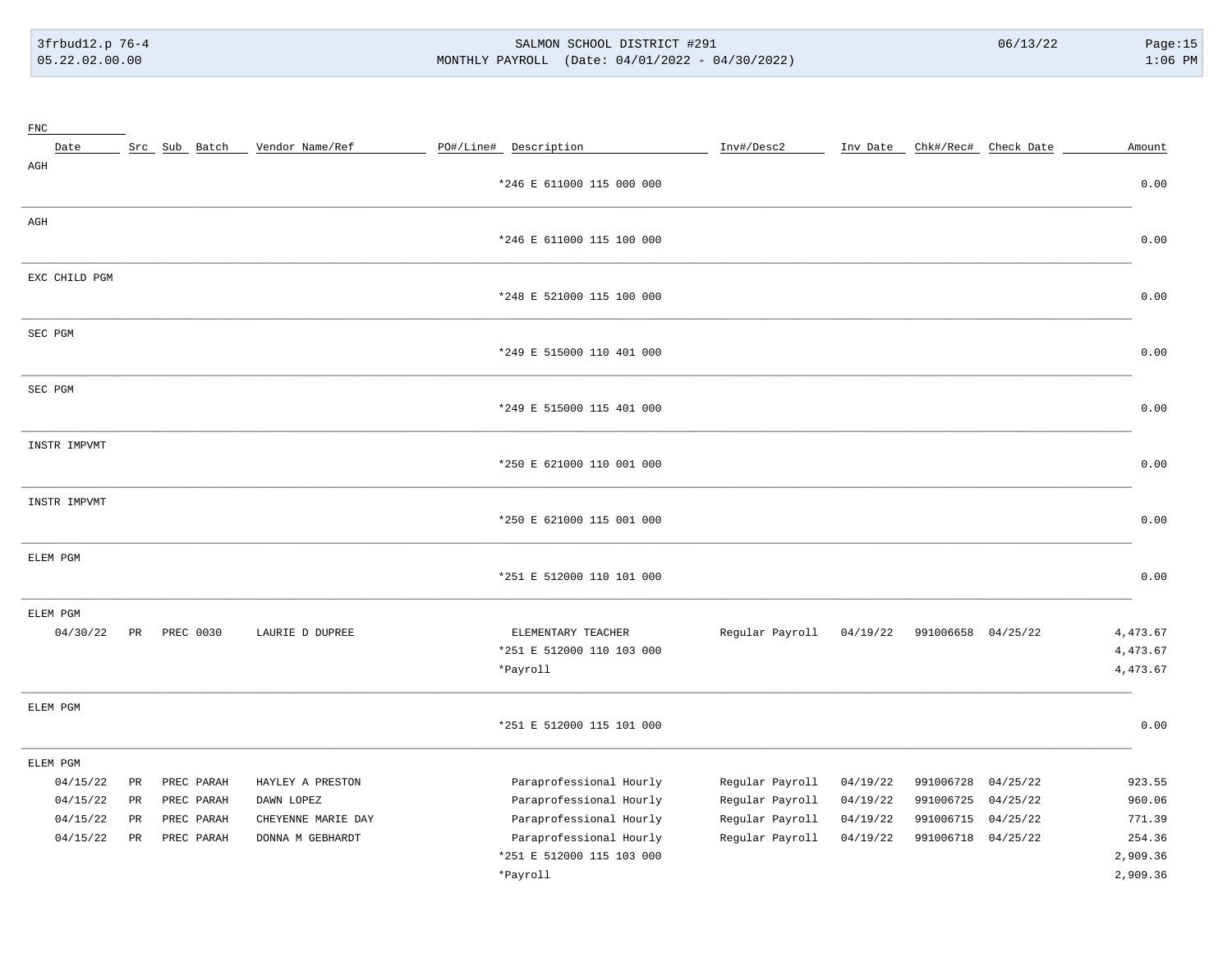3frbud12.p 76-4 05.22.02.00.00

#### SALMON SCHOOL DISTRICT #291 MONTHLY PAYROLL (Date: 04/01/2022 - 04/30/2022)

| ${\rm FNC}$    |    |                        |                                 |                           |                                             |  |                               |          |
|----------------|----|------------------------|---------------------------------|---------------------------|---------------------------------------------|--|-------------------------------|----------|
| Date           |    |                        | Src Sub Batch _ Vendor Name/Ref | PO#/Line# Description     | Inv#/Desc2                                  |  | Inv Date Chk#/Rec# Check Date | Amount   |
| SEC PGM        |    |                        |                                 |                           |                                             |  |                               |          |
|                |    |                        |                                 | *251 E 515000 110 101 000 |                                             |  |                               | 0.00     |
| SEC PGM        |    |                        |                                 |                           |                                             |  |                               |          |
|                |    |                        |                                 | *251 E 515000 110 401 000 |                                             |  |                               | 0.00     |
| SEC PGM        |    |                        |                                 |                           |                                             |  |                               |          |
|                |    |                        |                                 | *251 E 515000 115 101 000 |                                             |  |                               | 0.00     |
| SEC PGM        |    |                        |                                 |                           |                                             |  |                               |          |
| 04/15/22       | PR | PREC PARAH             | PAULA J HONEYCUTT               | Paraprofessional Hourly   | Regular Payroll 04/19/22 991006740 04/25/22 |  |                               | 996.57   |
|                |    |                        |                                 | *251 E 515000 115 401 000 |                                             |  |                               | 996.57   |
|                |    |                        |                                 | *Payroll                  |                                             |  |                               | 996.57   |
| INSTR IMPVMT   |    |                        |                                 |                           |                                             |  |                               |          |
|                |    |                        |                                 | *251 E 621000 110 000 302 |                                             |  |                               | 0.00     |
| INSTR IMPVMT   |    |                        |                                 |                           |                                             |  |                               |          |
|                |    |                        |                                 | *251 E 621000 110 101 302 |                                             |  |                               | 0.00     |
| INSTR IMPVMT   |    |                        |                                 |                           |                                             |  |                               |          |
|                |    |                        |                                 | *251 E 621000 115 000 000 |                                             |  |                               | 0.00     |
| INSTR IMPVMT   |    |                        |                                 |                           |                                             |  |                               |          |
|                |    |                        |                                 | *251 E 621000 115 000 302 |                                             |  |                               | 0.00     |
| INSTR IMPVMT   |    |                        |                                 |                           |                                             |  |                               |          |
|                |    |                        |                                 | *251 E 621000 115 101 000 |                                             |  |                               | 0.00     |
| INSTR IMPVMT   |    |                        |                                 |                           |                                             |  |                               |          |
|                |    |                        |                                 | *251 E 621000 115 101 302 |                                             |  |                               | 0.00     |
| DIST ADMIN SVC |    |                        |                                 |                           |                                             |  |                               |          |
|                |    | 04/30/22 PR PREC FPROG | EILEEN T HOLDEN                 | FED PROGRMAS STIPEND      | Regular Payroll 04/19/22 991006652 04/25/22 |  |                               | 1,000.00 |
|                |    |                        |                                 | *251 E 632000 110 001 000 |                                             |  |                               | 1,000.00 |
|                |    |                        |                                 | *Payroll                  |                                             |  |                               | 1,000.00 |
|                |    |                        |                                 |                           |                                             |  |                               |          |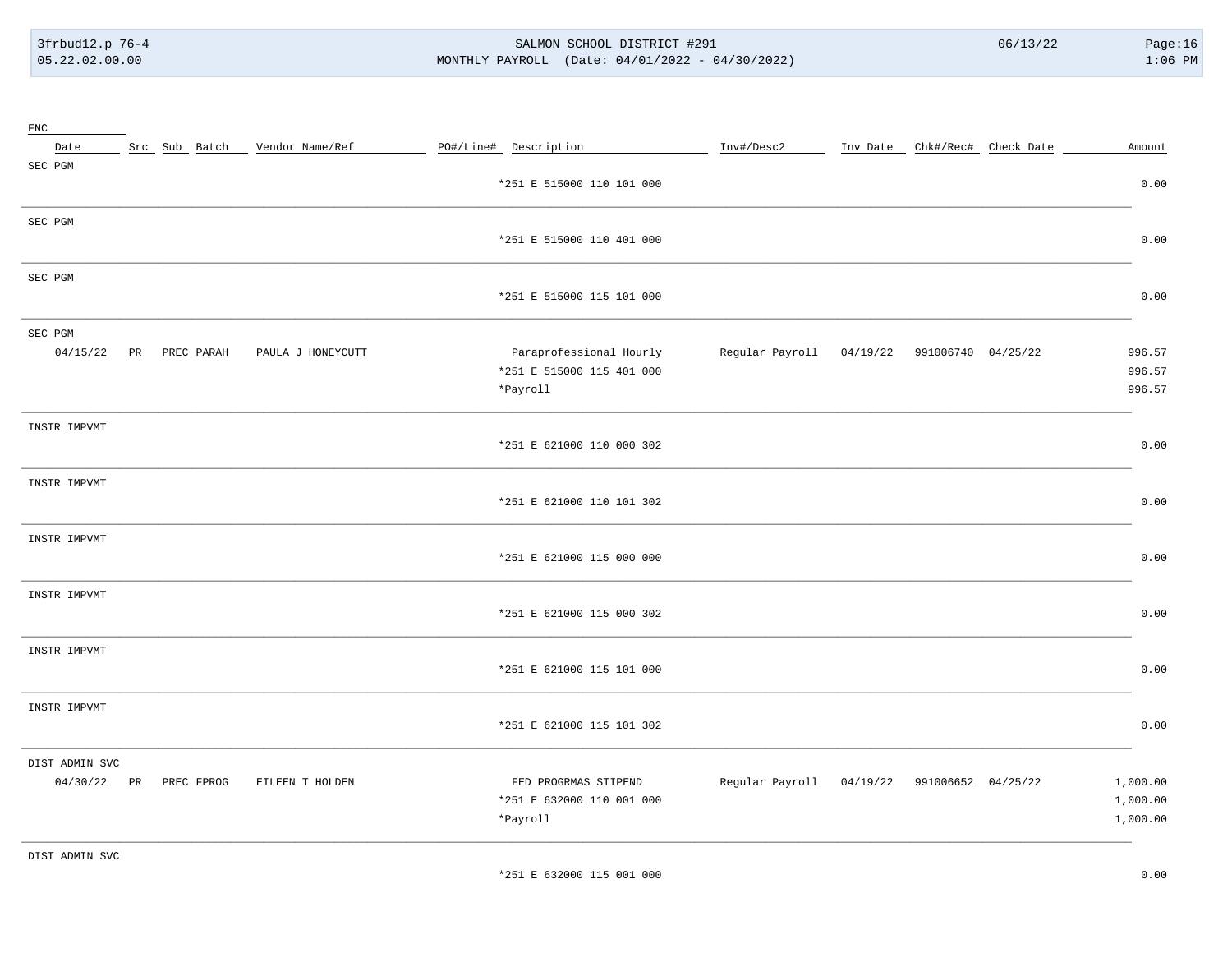# 3frbud12.p 76-4 SALMON SCHOOL DISTRICT #291 06/13/22 Page:17 05.22.02.00.00 MONTHLY PAYROLL (Date: 04/01/2022 - 04/30/2022) 1:06 PM

| ${\rm FNC}$   |                 |               |           |                            |           |                           |                 |          |           |            |        |
|---------------|-----------------|---------------|-----------|----------------------------|-----------|---------------------------|-----------------|----------|-----------|------------|--------|
| Date          |                 | Src Sub Batch |           | Vendor Name/Ref            | PO#/Line# | Description               | Inv#/Desc2      | Inv Date | Chk#/Rec# | Check Date | Amount |
| INSTR IMPVMT  |                 |               |           |                            |           |                           |                 |          |           |            |        |
|               |                 |               |           |                            |           | *252 E 621000 110 001 000 |                 |          |           |            | 0.00   |
| INSTR IMPVMT  |                 |               |           |                            |           |                           |                 |          |           |            |        |
|               |                 |               |           |                            |           | *252 E 621000 115 001 000 |                 |          |           |            | 0.00   |
| ELEM PGM      |                 |               |           |                            |           |                           |                 |          |           |            |        |
|               |                 |               |           |                            |           | *254 E 512000 110 103 000 |                 |          |           |            | 0.00   |
| SEC PGM       |                 |               |           |                            |           |                           |                 |          |           |            |        |
| 04/30/22      | PR              | PREC 1404     |           | MEREDITH A. GALVAN         |           | SB1404                    | Regular Payroll | 04/19/22 | 991006685 | 04/25/22   | 500.00 |
| 04/30/22      | PR              | PREC 1404     |           | CONSUELO IRENE FRY-BELLAMY |           | SB1404                    | Regular Payroll | 04/19/22 | 991006684 | 04/25/22   | 300.00 |
|               |                 |               |           |                            |           | *254 E 515000 110 401 000 |                 |          |           |            | 800.00 |
|               |                 |               |           |                            |           | *Payroll                  |                 |          |           |            | 800.00 |
| EXC CHILD PGM |                 |               |           |                            |           |                           |                 |          |           |            |        |
|               |                 |               |           |                            |           | *254 E 521000 110 000 000 |                 |          |           |            | 0.00   |
| EXC CHILD PGM |                 |               |           |                            |           |                           |                 |          |           |            |        |
| 04/15/22      | PR              | PREC 1404     |           | JOSIE JESSICA GORDON       |           | SB1404                    | Regular Payroll | 04/19/22 | 991006738 | 04/25/22   | 430.00 |
| 04/15/22      | PR              |               | PREC 1404 | TAMMY LEE RICE             |           | SB1404                    | Regular Payroll | 04/19/22 | 991006729 | 04/25/22   | 430.00 |
| 04/15/22      | $\mbox{\sf PR}$ | PREC 1404     |           | HAYLEY A PRESTON           |           | SB1404                    | Regular Payroll | 04/19/22 | 991006728 | 04/25/22   | 430.00 |
| 04/15/22      | PR              | PREC 1404     |           | CAROLYN J FEEKEN           |           | SB1404                    | Regular Payroll | 04/19/22 | 991006716 | 04/25/22   | 430.00 |
| 04/15/22      | PR              | PREC 1404     |           | CHEYENNE MARIE DAY         |           | SB1404                    | Regular Payroll | 04/19/22 | 991006715 | 04/25/22   | 700.00 |
| 04/15/22      | $_{\rm PR}$     | PREC 1404     |           | JENNIFER R. HAWKINS        |           | SB1404                    | Regular Payroll | 04/19/22 | 991006723 | 04/25/22   | 430.00 |
| 04/15/22      | PR              | PREC 1404     |           | DARLENE A FOUST            |           | SB1404                    | Regular Payroll | 04/19/22 | 991006717 | 04/25/22   | 430.00 |
| 04/15/22      | $_{\rm PR}$     | PREC 1404     |           | JASON A CROWNOVER          |           | SB1404                    | Regular Payroll | 04/19/22 | 991006713 | 04/25/22   | 430.00 |
| 04/15/22      | PR              | PREC 1404     |           | DEBBIE JAKOVAC             |           | SB1404                    | Regular Payroll | 04/19/22 | 991006724 | 04/25/22   | 430.00 |
| 04/15/22      | PR              | PREC 1404     |           | PAULA J HONEYCUTT          |           | SB1404                    | Regular Payroll | 04/19/22 | 991006740 | 04/25/22   | 430.00 |
| 04/15/22      | PR              | PREC 1404     |           | BEVERLY MCADOW             |           | SB1404                    | Regular Payroll | 04/19/22 | 991006743 | 04/25/22   | 590.00 |
| 04/15/22      | $_{\rm PR}$     | PREC 1404     |           | KRISTEN OLSON              |           | SB1404                    | Regular Payroll | 04/19/22 | 991006727 | 04/25/22   | 430.00 |
| 04/15/22      | PR              | PREC 1404     |           | DAVID D GALLAMORE          |           | SB1404                    | Regular Payroll | 04/19/22 | 991006710 | 04/25/22   | 400.00 |
| 04/15/22      | PR              |               | PREC 1404 | DAWN LOPEZ                 |           | SB1404                    | Regular Payroll | 04/19/22 | 991006725 | 04/25/22   | 430.00 |
| 04/15/22      | $_{\rm PR}$     | PREC 1404     |           | DONNA M GEBHARDT           |           | SB1404                    | Regular Payroll | 04/19/22 | 991006718 | 04/25/22   | 800.00 |
| 04/15/22      | $_{\rm PR}$     | PREC 1404     |           | KIMBERLY GODFREY           |           | SB1404                    | Regular Payroll | 04/19/22 | 991006719 | 04/25/22   | 430.00 |
| 04/15/22      | PR              | PREC 1404     |           | KORI D HAMILTON            |           | SB1404                    | Regular Payroll | 04/19/22 | 991006721 | 04/25/22   | 430.00 |
| 04/15/22      | PR              | PREC 1404     |           | DEBORAH A WESTFALL         |           | SB1404                    | Regular Payroll | 04/19/22 | 991006730 | 04/25/22   | 750.00 |
| 04/15/22      | PR              | PREC 1404     |           | REBECCA L STEPHANISHEN     |           | SB1404                    | Regular Payroll | 04/19/22 | 991006704 | 04/25/22   | 430.00 |
| 04/15/22      | $_{\rm PR}$     | PREC 1404     |           | ANGEL RAIN MURPHY          |           | SB1404                    | Regular Payroll | 04/19/22 | 991006744 | 04/25/22   | 430.00 |
|               |                 |               |           |                            |           |                           |                 |          |           |            |        |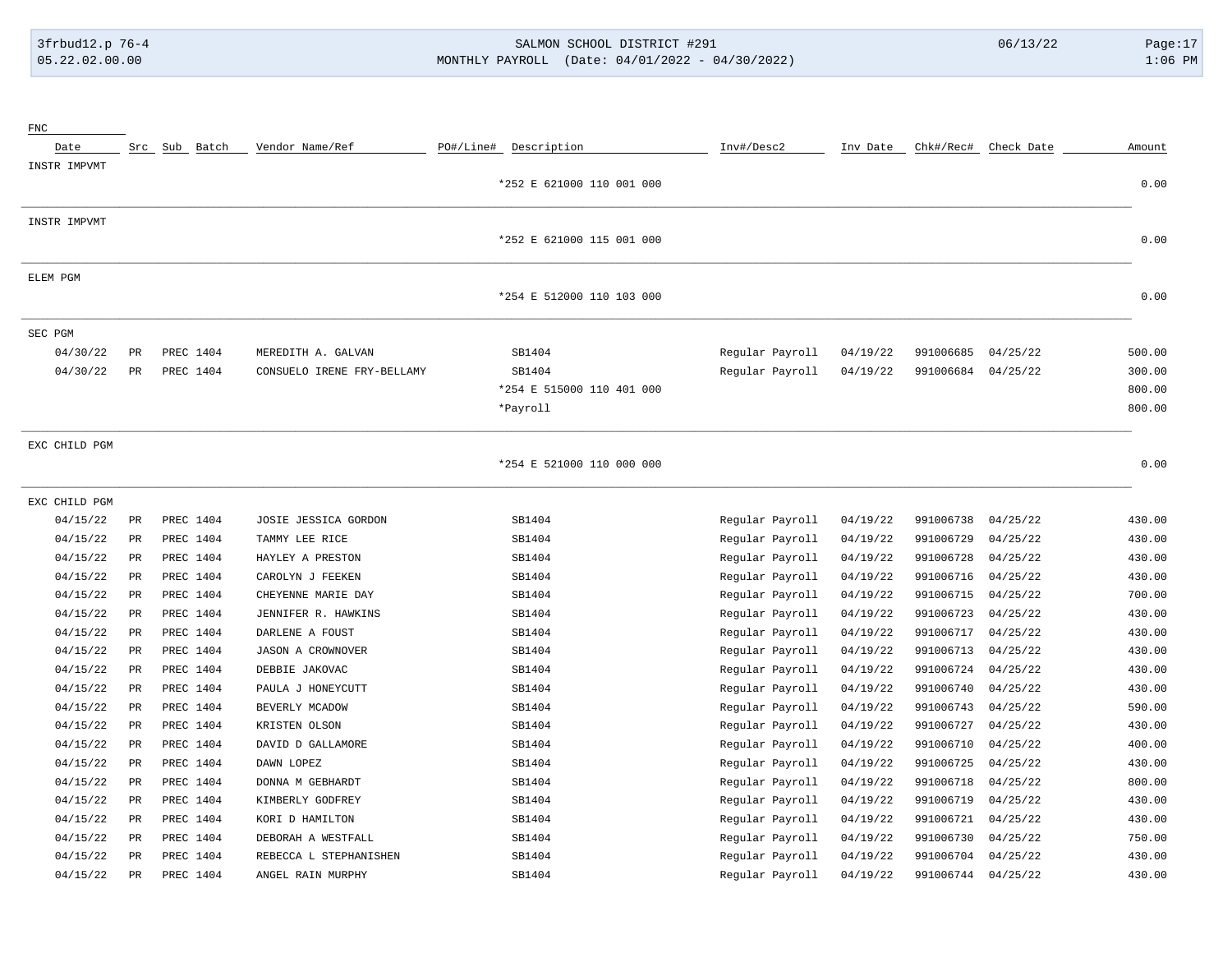# 3frbud12.p 76-4 SALMON SCHOOL DISTRICT #291 06/13/22 Page:18 05.22.02.00.00 MONTHLY PAYROLL (Date: 04/01/2022 - 04/30/2022) 1:06 PM

FNC

254 E 521000 115 000 000 (continued)

| Date            |             | Src Sub Batch | Vendor Name/Ref   | PO#/Line# Description     | Inv#/Desc2      | Inv Date | Chk#/Rec#          | Check Date | Amount   |
|-----------------|-------------|---------------|-------------------|---------------------------|-----------------|----------|--------------------|------------|----------|
|                 |             |               |                   | *254 E 521000 115 000 000 |                 |          |                    |            | 9,690.00 |
|                 |             |               |                   | *Payroll                  |                 |          |                    |            | 9,690.00 |
| AGH             |             |               |                   |                           |                 |          |                    |            |          |
| 04/30/22        | PR          | PREC 1404     | MOLLY MCNEVIN     | SB1404                    | Regular Payroll | 04/19/22 | 991006665          | 04/25/22   | 500.00   |
|                 |             |               |                   | *254 E 611000 110 000 000 |                 |          |                    |            | 500.00   |
|                 |             |               |                   | *Payroll                  |                 |          |                    |            | 500.00   |
| AGH             |             |               |                   |                           |                 |          |                    |            |          |
| 04/15/22        | $_{\rm PR}$ | PREC 1404     | ERIC J TARKALSON  | SB1404                    | Regular Payroll | 04/19/22 | 991006750          | 04/25/22   | 220.00   |
| 04/15/22        | PR          | PREC 1404     | HOLLY L SMITH     | SB1404                    | Regular Payroll | 04/19/22 | 991006748          | 04/25/22   | 210.00   |
|                 |             |               |                   | *254 E 611000 115 000 000 |                 |          |                    |            | 430.00   |
|                 |             |               |                   | *Payroll                  |                 |          |                    |            | 430.00   |
| INSTR IMPVMT    |             |               |                   |                           |                 |          |                    |            |          |
| 04/15/22        | $_{\rm PR}$ | PREC 0390     | CHAD LEWIS        | MAINTENANCE               | Regular Payroll | 04/19/22 | 991006742 04/25/22 |            | 5,862.40 |
|                 |             |               |                   | *254 E 621000 110 001 000 |                 |          |                    |            | 5,862.40 |
|                 |             |               |                   | *Payroll                  |                 |          |                    |            | 5,862.40 |
| INSTR IMPVMT    |             |               |                   |                           |                 |          |                    |            |          |
| 04/15/22        | PR          | PREC PARAH    | ANGEL RAIN MURPHY | Paraprofessional Hourly   | Regular Payroll | 04/19/22 | 991006744 04/25/22 |            | 953.54   |
|                 |             |               |                   | *254 E 621000 115 001 000 |                 |          |                    |            | 953.54   |
|                 |             |               |                   | *Payroll                  |                 |          |                    |            | 953.54   |
| EDUC MEDIA SVCS |             |               |                   |                           |                 |          |                    |            |          |
| 04/15/22        | $_{\rm PR}$ | PREC 1404     | DIANA L HARRY     | SB1404                    | Regular Payroll | 04/19/22 | 991006722          | 04/25/22   | 430.00   |
| 04/15/22        | PR          | PREC 1404     | TODD NELSON       | SB1404                    | Regular Payroll | 04/19/22 | 991006703          | 04/25/22   | 190.00   |
| 04/15/22        | PR          | PREC 1404     | SHYLA A BARRETT   | SB1404                    | Regular Payroll | 04/19/22 | 991006732          | 04/25/22   | 430.00   |
|                 |             |               |                   | *254 E 622000 115 000 000 |                 |          |                    |            | 1,050.00 |
|                 |             |               |                   | *Payroll                  |                 |          |                    |            | 1,050.00 |
| DIST ADMIN SVC  |             |               |                   |                           |                 |          |                    |            |          |
| 04/30/22        | PR          | PREC 1404     | EILEEN T HOLDEN   | SB1404                    | Regular Payroll | 04/19/22 | 991006652          | 04/25/22   | 520.00   |
|                 |             |               |                   | *254 E 632000 110 001 000 |                 |          |                    |            | 520.00   |
|                 |             |               |                   | *Payroll                  |                 |          |                    |            | 520.00   |
| DIST ADMIN SVC  |             |               |                   |                           |                 |          |                    |            |          |
| 04/15/22        | PR          | PREC 1404     | ELE TARKALSON     | SB1404                    | Reqular Payroll | 04/19/22 | 991006749          | 04/25/22   | 900.00   |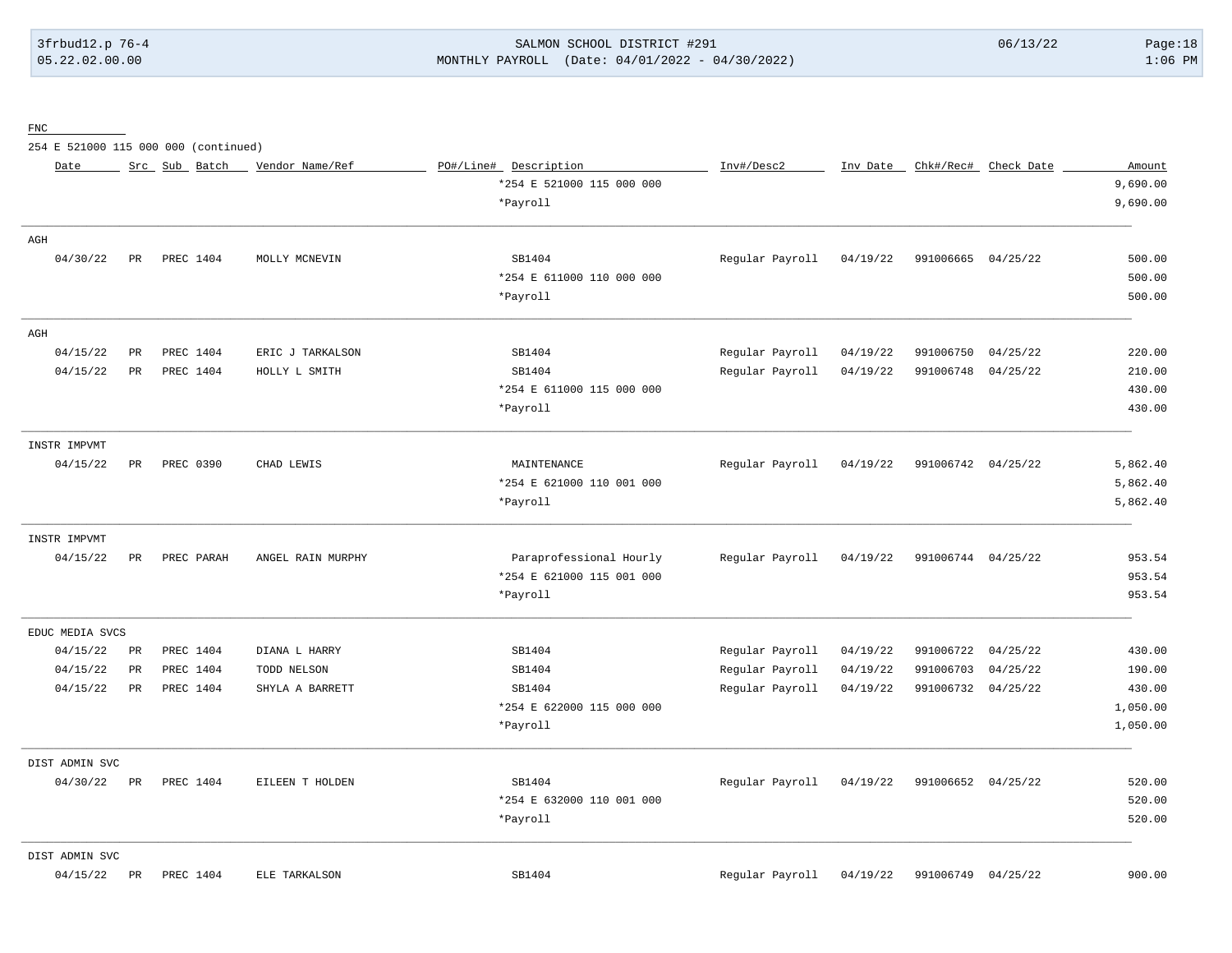# 3frbud12.p 76-4 SALMON SCHOOL DISTRICT #291 06/13/22 Page:19 05.22.02.00.00 MONTHLY PAYROLL (Date: 04/01/2022 - 04/30/2022) 1:06 PM

#### FNC

254 E 632000 115 000 000 (continued)

| Date           | Src         | Sub Batch | Vendor Name/Ref        | PO#/Line#<br>Description  | Inv#/Desc2      | Inv Date | Chk#/Rec# | Check Date | Amount   |
|----------------|-------------|-----------|------------------------|---------------------------|-----------------|----------|-----------|------------|----------|
| 04/15/22       | $_{\rm PR}$ | PREC 1404 | PAMELA A FABENY        | SB1404                    | Regular Payroll | 04/19/22 | 991006752 | 04/25/22   | 640.00   |
| 04/15/22       | PR          | PREC 1404 | TAMARA G CHURCHES      | SB1404                    | Regular Payroll | 04/19/22 | 991006707 | 04/25/22   | 200.00   |
| 04/15/22       | PR          | PREC 1404 | JANET L SEHER          | SB1404                    | Regular Payroll | 04/19/22 | 991006712 | 04/25/22   | 830.00   |
|                |             |           |                        | *254 E 632000 115 000 000 |                 |          |           |            | 2,570.00 |
|                |             |           |                        | *Payroll                  |                 |          |           |            | 2,570.00 |
| SCH ADMIN SVC  |             |           |                        |                           |                 |          |           |            |          |
|                |             |           |                        | *254 E 641000 110 103 000 |                 |          |           |            | 0.00     |
| SCH ADMIN SVC  |             |           |                        |                           |                 |          |           |            |          |
|                |             |           |                        | *254 E 641000 110 401 000 |                 |          |           |            | 0.00     |
| SCH ADMIN SVC  |             |           |                        |                           |                 |          |           |            |          |
| 04/15/22       | $_{\rm PR}$ | PREC 1404 | EVELYN M BUHLER        | SB1404                    | Regular Payroll | 04/19/22 | 991006702 | 04/25/22   | 190.00   |
| 04/15/22       | PR          | PREC 1404 | CHRISTINA K MULLEN     | SB1404                    | Regular Payroll | 04/19/22 | 991006726 | 04/25/22   | 190.00   |
|                |             |           |                        | *254 E 641000 115 000 000 |                 |          |           |            | 380.00   |
|                |             |           |                        | *Payroll                  |                 |          |           |            | 380.00   |
| BLDG CARE      |             |           |                        |                           |                 |          |           |            |          |
| 04/15/22       | PR          | PREC 1404 | SCOTT BENTZ            | SB1404                    | Regular Payroll | 04/19/22 | 991006733 | 04/25/22   | 620.00   |
| 04/15/22       | PR          | PREC 1404 | BENJAMIN EDWARD HOLMES | SB1404                    | Regular Payroll | 04/19/22 | 72703     | 04/25/22   | 1,000.00 |
|                |             |           |                        | *254 E 661000 115 000 000 |                 |          |           |            | 1,620.00 |
|                |             |           |                        | *Payroll                  |                 |          |           |            | 1,620.00 |
| MAINT-STU OCC  |             |           |                        |                           |                 |          |           |            |          |
|                |             |           |                        | *254 E 664000 115 000 000 |                 |          |           |            | 0.00     |
| PUPIL 2 SCHOOL |             |           |                        |                           |                 |          |           |            |          |
| 04/15/22       | PR          | PREC 1404 | KATHY TOLMAN           | SB1404                    | Regular Payroll | 04/19/22 | 991006705 | 04/25/22   | 640.00   |
| 04/15/22       | PR          | PREC 1404 | DIANE BALDWIN          | SB1404                    | Regular Payroll | 04/19/22 | 991006754 | 04/25/22   | 630.00   |
| 04/15/22       | $_{\rm PR}$ | PREC 1404 | JOSHUA TOLMAN          | SB1404                    | Regular Payroll | 04/19/22 | 991006758 | 04/25/22   | 630.00   |
| 04/15/22       | $_{\rm PR}$ | PREC 1404 | PAUL FISHER            | SB1404                    | Regular Payroll | 04/19/22 | 991006755 | 04/25/22   | 630.00   |
| 04/15/22       | PR          | PREC 1404 | STEPHEN A FABENY       | SB1404                    | Regular Payroll | 04/19/22 | 991006708 | 04/25/22   | 630.00   |
| 04/15/22       | $_{\rm PR}$ | PREC 1404 | DAVID J SHAFFMASTER    | SB1404                    | Regular Payroll | 04/19/22 | 991006757 | 04/25/22   | 630.00   |
| 04/15/22       | $_{\rm PR}$ | PREC 1404 | BROOKE D MONROE        | SB1404                    | Regular Payroll | 04/19/22 | 991006711 | 04/25/22   | 600.00   |
| 04/15/22       | $_{\rm PR}$ | PREC 1404 | BRUCE N MURPHY         | SB1404                    | Regular Payroll | 04/19/22 | 991006756 | 04/25/22   | 630.00   |
|                |             |           |                        | *254 E 681000 115 000 000 |                 |          |           |            | 5,020.00 |
|                |             |           |                        | *Payroll                  |                 |          |           |            | 5,020.00 |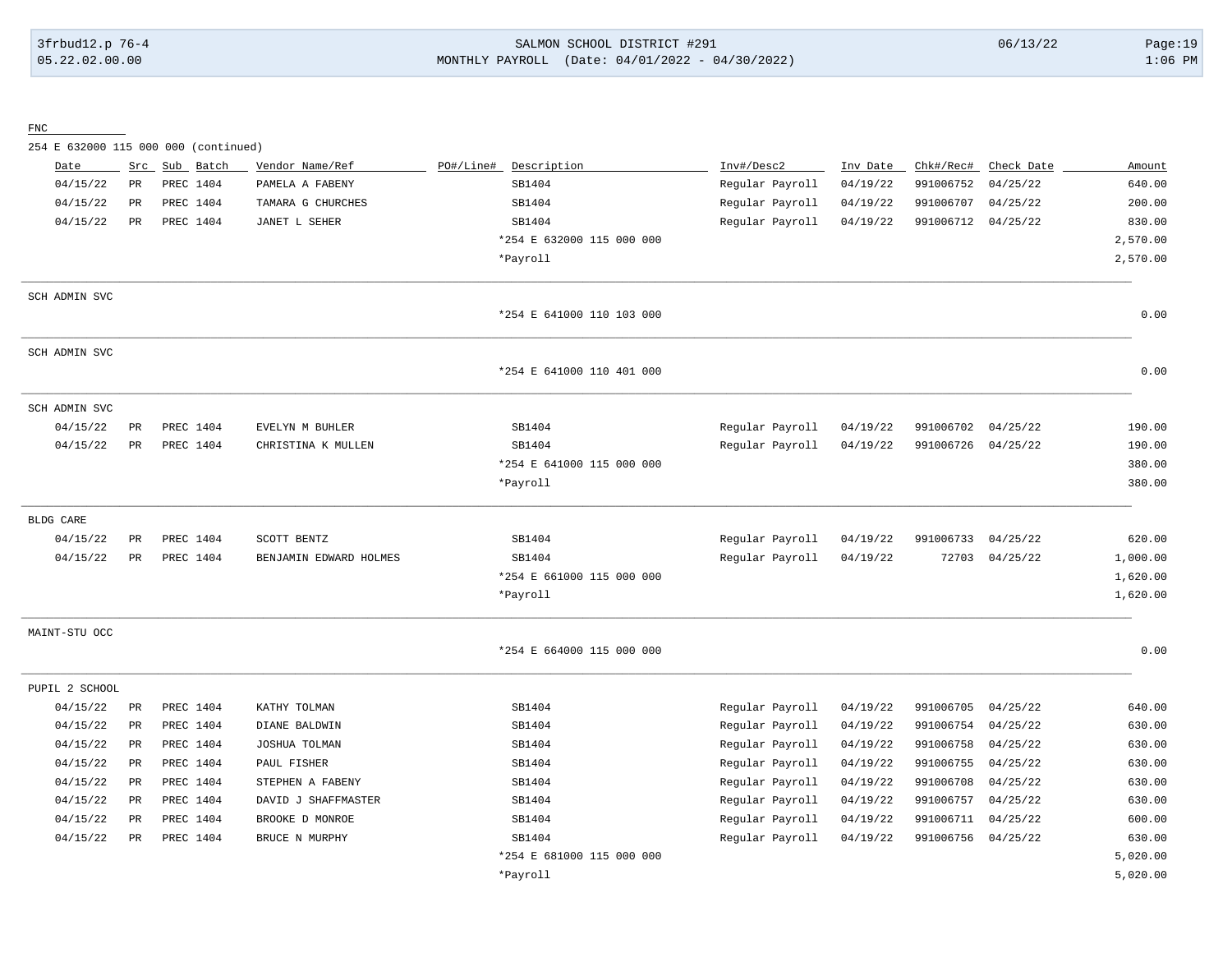# 3frbud12.p 76-4 SALMON SCHOOL DISTRICT #291 06/13/22 Page:20 05.22.02.00.00 MONTHLY PAYROLL (Date: 04/01/2022 - 04/30/2022) 1:06 PM

| ${\rm FNC}$   |                 |            |                        |           |                            |                 |          |                    |            |          |
|---------------|-----------------|------------|------------------------|-----------|----------------------------|-----------------|----------|--------------------|------------|----------|
| Date          | Src             | Sub Batch  | Vendor Name/Ref        | PO#/Line# | Description                | Inv#/Desc2      | Inv Date | Chk#/Rec#          | Check Date | Amount   |
| FOOD SVC PGM  |                 |            |                        |           |                            |                 |          |                    |            |          |
| 04/15/22      | PR              | PREC 1404  | AMBER E HALLE          |           | SB1404                     | Regular Payroll | 04/19/22 | 991006720          | 04/25/22   | 500.00   |
| 04/15/22      | $\mathtt{PR}$   | PREC 1404  | SUZY PALMER            |           | SB1404                     | Regular Payroll | 04/19/22 | 991006760          | 04/25/22   | 250.00   |
| 04/15/22      | $_{\rm PR}$     | PREC 1404  | RICK D PALMER          |           | SB1404                     | Regular Payroll | 04/19/22 | 991006701          | 04/25/22   | 600.00   |
| 04/15/22      | $_{\rm PR}$     | PREC 1404  | CYNTHIA L HOFF         |           | SB1404                     | Regular Payroll | 04/19/22 | 991006739          | 04/25/22   | 630.00   |
| 04/15/22      | PR              | PREC 1404  | MILCA J. POLA          |           | SB1404                     | Regular Payroll | 04/19/22 | 991006747          | 04/25/22   | 430.00   |
|               |                 |            |                        |           | *254 E 710000 115 000 000  |                 |          |                    |            | 2,410.00 |
|               |                 |            |                        |           | *Payroll                   |                 |          |                    |            | 2,410.00 |
| EXC CHILD PGM |                 |            |                        |           |                            |                 |          |                    |            |          |
|               |                 |            |                        |           | *257 E 521000 110 000 000  |                 |          |                    |            | 0.00     |
| EXC CHILD PGM |                 |            |                        |           |                            |                 |          |                    |            |          |
|               |                 |            |                        |           | *257 E 521000 110 101 000  |                 |          |                    |            | 0.00     |
| EXC CHILD PGM |                 |            |                        |           |                            |                 |          |                    |            |          |
| 04/15/22      | $_{\rm PR}$     | PREC PARAH | JOSIE JESSICA GORDON   |           | Paraprofessional Hourly    | Regular Payroll | 04/19/22 | 991006738          | 04/25/22   | 691.24   |
| 04/15/22      | $\mbox{\sf PR}$ | PREC PARAH | DARLENE A FOUST        |           | Paraprofessional Hourly    | Regular Payroll | 04/19/22 | 991006717          | 04/25/22   | 1,455.38 |
| 04/15/22      | <b>PR</b>       | PREC PARAH | DAVID D GALLAMORE      |           | Paraprofessional Hourly    | Regular Payroll | 04/19/22 | 991006710          | 04/25/22   | 974.40   |
| 04/15/22      | <b>PR</b>       | PREC PARAH | REBECCA L STEPHANISHEN |           | Paraprofessional Hourly    | Regular Payroll | 04/19/22 | 991006704          | 04/25/22   | 1,372.50 |
| 04/15/22      | PR              | PREC PARAH | TAMMY LEE RICE         |           | Paraprofessional Hourly    | Regular Payroll | 04/19/22 | 991006729          | 04/25/22   | 498.28   |
|               |                 |            |                        |           | *257 E 521000 115 000 000  |                 |          |                    |            | 4,991.80 |
|               |                 |            |                        |           | *Payroll                   |                 |          |                    |            | 4,991.80 |
| EXC CHILD PGM |                 |            |                        |           |                            |                 |          |                    |            |          |
|               |                 |            |                        |           | *257 E 521000 115 101 000  |                 |          |                    |            | 0.00     |
| SPEC SVC PGM  |                 |            |                        |           |                            |                 |          |                    |            |          |
| 04/15/22      | PR              | PREC 0311H | TAMARA G CHURCHES      |           | MEDICAID CLASSIFIED HOURLY | Regular Payroll | 04/19/22 | 991006707 04/25/22 |            | 713.45   |
|               |                 |            |                        |           | *257 E 616000 115 000 000  |                 |          |                    |            | 713.45   |
|               |                 |            |                        |           | *Payroll                   |                 |          |                    |            | 713.45   |
| SPEC SVC PGM  |                 |            |                        |           |                            |                 |          |                    |            |          |
|               |                 |            |                        |           | *257 E 616000 115 101 000  |                 |          |                    |            | 0.00     |
| PRESCHOOL PGM |                 |            |                        |           |                            |                 |          |                    |            |          |
|               |                 |            |                        |           | *258 E 522000 115 101 000  |                 |          |                    |            | 0.00     |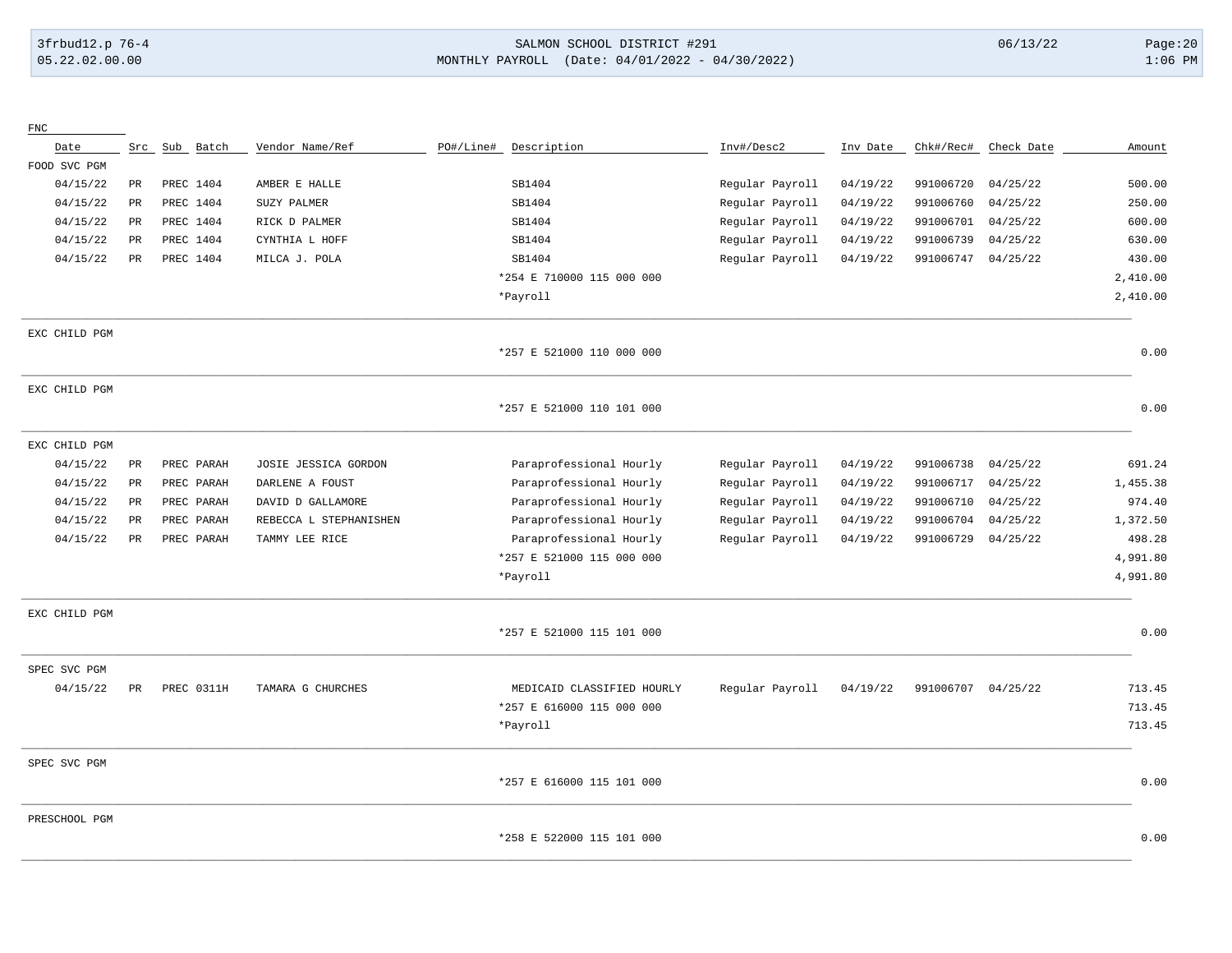3frbud12.p 76-4 05.22.02.00.00

#### SALMON SCHOOL DISTRICT #291 MONTHLY PAYROLL (Date: 04/01/2022 - 04/30/2022)

 $06/13/22$ 

 $Page:21$  $1:06$  PM

| ${\rm FNC}$   |                 |               |                   |                            |                 |          |                    |                      |          |
|---------------|-----------------|---------------|-------------------|----------------------------|-----------------|----------|--------------------|----------------------|----------|
| Date          |                 | Src Sub Batch | Vendor Name/Ref   | PO#/Line# Description      | Inv#/Desc2      | Inv Date |                    | Chk#/Rec# Check Date | Amount   |
| PRESCHOOL PGM |                 |               |                   |                            |                 |          |                    |                      |          |
| 04/15/22      | PR              | PREC PARAH    | TAMMY LEE RICE    | Paraprofessional Hourly    | Regular Payroll | 04/19/22 | 991006729 04/25/22 |                      | 498.28   |
|               |                 |               |                   | *258 E 522000 115 103 000  |                 |          |                    |                      | 498.28   |
|               |                 |               |                   | *Payroll                   |                 |          |                    |                      | 498.28   |
| EXC CHILD PGM |                 |               |                   |                            |                 |          |                    |                      |          |
| 04/15/22      | PR              | PREC 0311H    | TAMARA G CHURCHES | MEDICAID CLASSIFIED HOURLY | Regular Payroll | 04/19/22 | 991006707          | 04/25/22             | 713.45   |
| 04/15/22      | $\mbox{\sf PR}$ | PREC PARAH    | KIMBERLY GODFREY  | Paraprofessional Hourly    | Regular Payroll | 04/19/22 | 991006719          | 04/25/22             | 1,255.08 |
|               |                 |               |                   | *260 E 521000 115 000 000  |                 |          |                    |                      | 1,968.53 |
|               |                 |               |                   | *Payroll                   |                 |          |                    |                      | 1,968.53 |
|               |                 |               |                   |                            |                 |          |                    |                      |          |
| EXC CHILD PGM |                 |               |                   |                            |                 |          |                    |                      |          |
|               |                 |               |                   | *260 E 521000 115 100 000  |                 |          |                    |                      | 0.00     |
| ELEM PGM      |                 |               |                   |                            |                 |          |                    |                      |          |
|               |                 |               |                   | *261 E 512000 110 103 000  |                 |          |                    |                      | 0.00     |
|               |                 |               |                   |                            |                 |          |                    |                      |          |
| SEC PGM       |                 |               |                   |                            |                 |          |                    |                      |          |
|               |                 |               |                   | *261 E 515000 110 401 000  |                 |          |                    |                      | 0.00     |
| SEC PGM       |                 |               |                   |                            |                 |          |                    |                      |          |
|               |                 |               |                   | *261 E 515000 115 101 000  |                 |          |                    |                      | 0.00     |
|               |                 |               |                   |                            |                 |          |                    |                      |          |
| SEC PGM       |                 |               |                   |                            |                 |          |                    |                      |          |
|               |                 |               |                   | *261 E 515000 115 401 000  |                 |          |                    |                      | 0.00     |
| INSTR IMPVMT  |                 |               |                   |                            |                 |          |                    |                      |          |
|               |                 |               |                   | *262 E 621000 110 000 000  |                 |          |                    |                      | 0.00     |
|               |                 |               |                   |                            |                 |          |                    |                      |          |
| INSTR IMPVMT  |                 |               |                   |                            |                 |          |                    |                      |          |
|               |                 |               |                   | *262 E 621000 115 000 000  |                 |          |                    |                      | 0.00     |
| $\rm{AGH}$    |                 |               |                   |                            |                 |          |                    |                      |          |
|               |                 |               |                   | *263 E 611000 110 401 000  |                 |          |                    |                      | 0.00     |
|               |                 |               |                   |                            |                 |          |                    |                      |          |
| ELEM PGM      |                 |               |                   |                            |                 |          |                    |                      |          |
|               |                 |               |                   | *271 E 512000 110 101 000  |                 |          |                    |                      | 0.00     |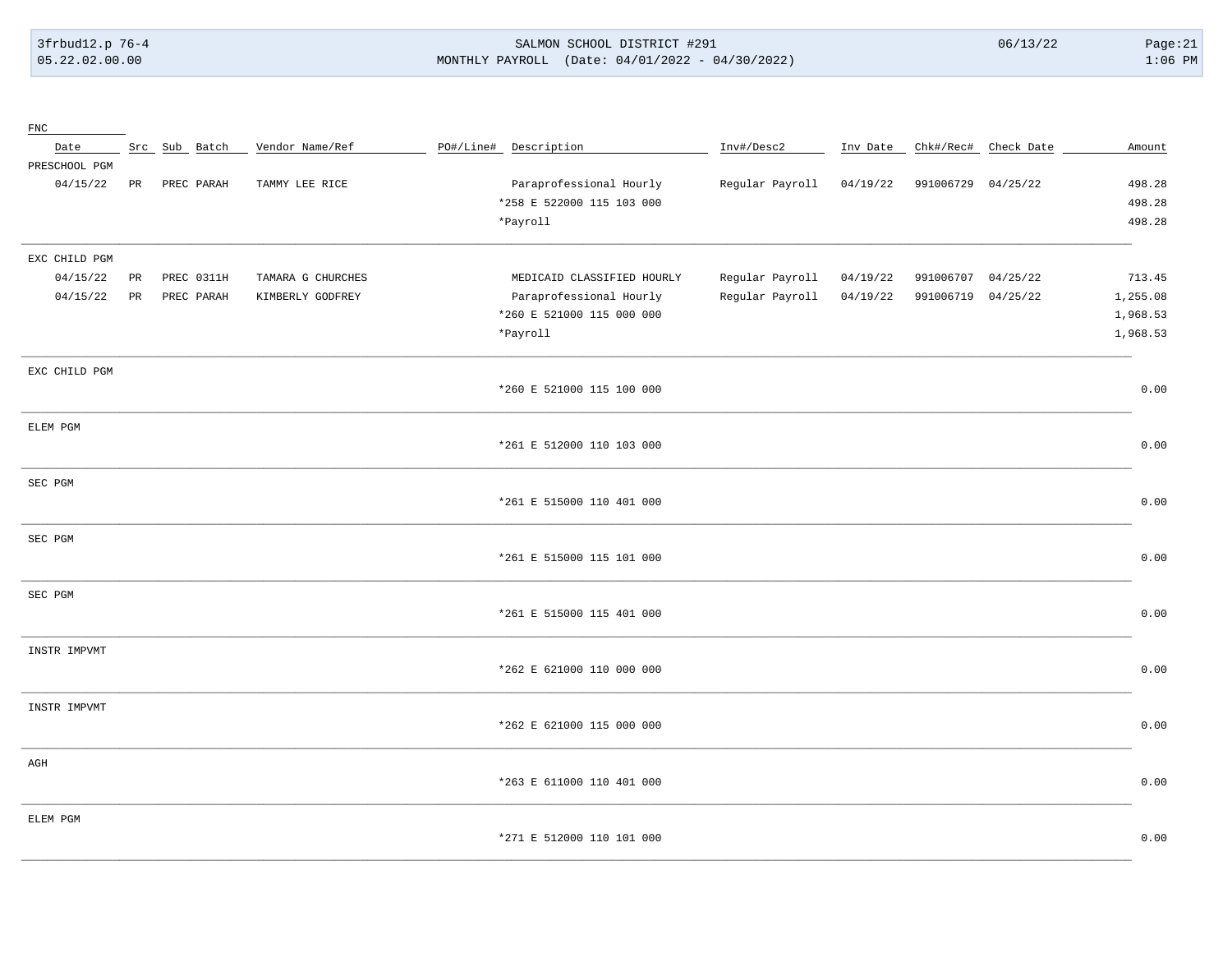3frbud12.p 76-4 05.22.02.00.00

#### SALMON SCHOOL DISTRICT #291 MONTHLY PAYROLL (Date: 04/01/2022 - 04/30/2022)

 $06/13/22$ 

| ${\rm FNC}$    |                               |                           |                                          |        |
|----------------|-------------------------------|---------------------------|------------------------------------------|--------|
| Date           | Src Sub Batch Vendor Name/Ref | PO#/Line# Description     | Inv#/Desc2 Inv Date Chk#/Rec# Check Date | Amount |
| ELEM PGM       |                               | *271 E 512000 110 103 000 |                                          | 0.00   |
| ELEM PGM       |                               | *271 E 512000 115 101 000 |                                          | 0.00   |
| ELEM PGM       |                               | *271 E 512000 115 103 000 |                                          | 0.00   |
| SEC PGM        |                               | *271 E 515000 110 401 000 |                                          | 0.00   |
| SEC PGM        |                               | *271 E 515000 115 401 000 |                                          | 0.00   |
| DIST ADMIN SVC |                               | *271 E 632000 110 001 000 |                                          | 0.00   |
| SEC PGM        |                               | *272 E 515000 115 401 000 |                                          | 0.00   |
| SEC PGM        |                               | *272 E 515000 115 602 000 |                                          | 0.00   |
| ELEM PGM       |                               | *276 E 512000 110 000 000 |                                          | 0.00   |
| SEC PGM        |                               | *276 E 515000 110 000 000 |                                          | 0.00   |
| SEC PGM        |                               | *276 E 515000 115 000 000 |                                          | 0.00   |
| DIST ADMIN SVC |                               | *277 E 632000 110 001 911 |                                          | 0.00   |
| DIST ADMIN SVC |                               | *277 E 632000 115 001 911 |                                          | 0.00   |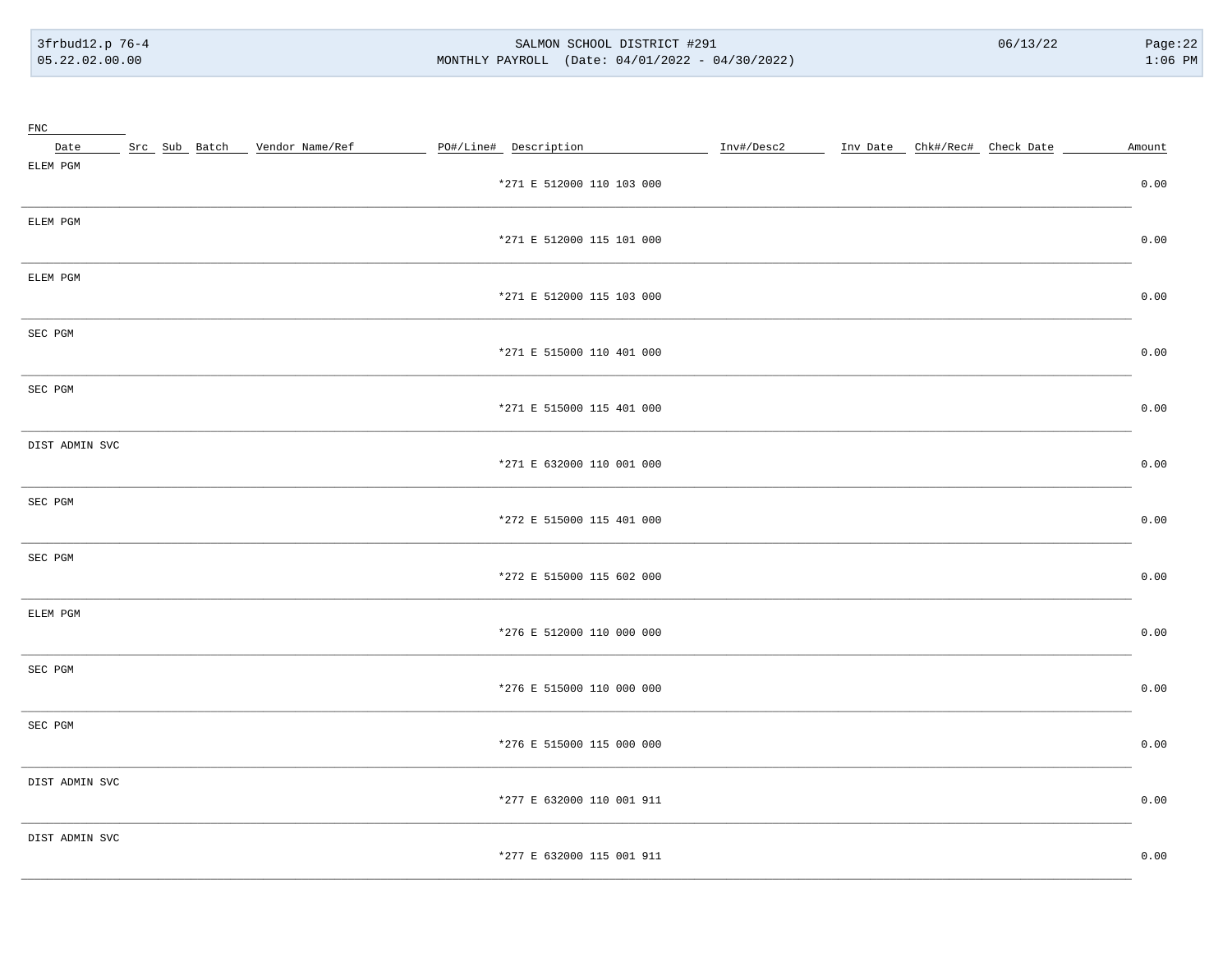FNC

# 3frbud12.p 76-4 SALMON SCHOOL DISTRICT #291 06/13/22 Page:23 05.22.02.00.00 MONTHLY PAYROLL (Date: 04/01/2022 - 04/30/2022) 1:06 PM

| Date     | Src             | Sub<br>Batch | Vendor Name/Ref            | PO#/Line# | Description               | Inv#/Desc2      | Inv Date | Chk#/Rec# | Check Date | Amount    |
|----------|-----------------|--------------|----------------------------|-----------|---------------------------|-----------------|----------|-----------|------------|-----------|
| ELEM PGM |                 |              |                            |           |                           |                 |          |           |            |           |
| 04/30/22 | $_{\rm PR}$     | PREC 1404    | MELISSA N. STEPHENSON      |           | SB1404                    | Regular Payroll | 04/19/22 | 991006671 | 04/25/22   | 1,000.00  |
| 04/30/22 | PR              | PREC 1404    | GAYLA S SCHROEDER          |           | SB1404                    | Regular Payroll | 04/19/22 | 991006650 | 04/25/22   | 1,000.00  |
| 04/30/22 | $\mbox{\sf PR}$ | PREC 1404    | MALLORI J WING             |           | SB1404                    | Regular Payroll | 04/19/22 | 991006673 | 04/25/22   | 1,000.00  |
| 04/30/22 | PR              | PREC 1404    | BETSI J LAMOURE            |           | SB1404                    | Regular Payroll | 04/19/22 | 991006662 | 04/25/22   | 1,000.00  |
| 04/30/22 | $_{\rm PR}$     | PREC 1404    | KRYSTAL D. SMITH           |           | SB1404                    | Regular Payroll | 04/19/22 | 991006669 | 04/25/22   | 1,000.00  |
| 04/30/22 | PR              | PREC 1404    | SHARON L CENTENO           |           | SB1404                    | Regular Payroll | 04/19/22 | 991006655 | 04/25/22   | 1,000.00  |
| 04/30/22 | $_{\rm PR}$     | PREC 1404    | TAYLOR L VANDENEYKEL       |           | SB1404                    | Regular Payroll | 04/19/22 | 991006651 | 04/25/22   | 1,000.00  |
| 04/30/22 | PR              | PREC 1404    | RUSSELL CHINSKE            |           | SB1404                    | Regular Payroll | 04/19/22 | 991006656 | 04/25/22   | 1,000.00  |
| 04/30/22 | PR              | PREC 1404    | BREANNA M KOERNER          |           | SB1404                    | Regular Payroll | 04/19/22 | 991006661 | 04/25/22   | 1,000.00  |
| 04/30/22 | PR              | PREC 1404    | JENNIFER LEE PLATT         |           | SB1404                    | Regular Payroll | 04/19/22 | 991006667 | 04/25/22   | 1,000.00  |
| 04/30/22 | $_{\rm PR}$     | PREC 1404    | JAYCEE R LANE              |           | SB1404                    | Regular Payroll | 04/19/22 | 991006663 | 04/25/22   | 1,000.00  |
| 04/30/22 | $_{\rm PR}$     | PREC 1404    | JANE L FELDHAUSEN          |           | SB1404                    | Regular Payroll | 04/19/22 | 991006659 | 04/25/22   | 1,000.00  |
| 04/30/22 | $_{\rm PR}$     | PREC 1404    | DARLA D HUGHES             |           | SB1404                    | Regular Payroll | 04/19/22 | 991006660 | 04/25/22   | 1,000.00  |
| 04/30/22 | PR              | PREC 1404    | KAREN L SORBY-WIRTH        |           | SB1404                    | Regular Payroll | 04/19/22 | 991006670 | 04/25/22   | 1,000.00  |
| 04/30/22 | $_{\rm PR}$     | PREC 1404    | LINDY S CLARKE             |           | SB1404                    | Regular Payroll | 04/19/22 | 991006648 | 04/25/22   | 1,000.00  |
| 04/30/22 | PR              | PREC 1404    | KELSEY R MCKINNEY          |           | SB1404                    | Regular Payroll | 04/19/22 | 991006664 | 04/25/22   | 1,000.00  |
| 04/30/22 | PR              | PREC 1404    | LAURIE D DUPREE            |           | SB1404                    | Regular Payroll | 04/19/22 | 991006658 | 04/25/22   | 1,000.00  |
| 04/30/22 | PR              | PREC 1404    | MARY F BORN                |           | SB1404                    | Regular Payroll | 04/19/22 | 991006649 | 04/25/22   | 1,000.00  |
|          |                 |              |                            |           | *280 E 512000 110 103 000 |                 |          |           |            | 18,000.00 |
|          |                 |              |                            |           | *Payroll                  |                 |          |           |            | 18,000.00 |
| SEC PGM  |                 |              |                            |           |                           |                 |          |           |            |           |
| 04/30/22 | $\mbox{\sf PR}$ | PREC 1404    | <b>JESSICA SHANAFELT</b>   |           | SB1404                    | Regular Payroll | 04/19/22 | 991006696 | 04/25/22   | 1,000.00  |
| 04/30/22 | PR              | PREC 1404    | DENISE A BRASWELL          |           | SB1404                    | Regular Payroll | 04/19/22 | 991006677 | 04/25/22   | 1,000.00  |
| 04/30/22 | PR              | PREC 1404    | ASHLEY C TARKALSON         |           | SB1404                    | Regular Payroll | 04/19/22 | 991006697 | 04/25/22   | 1,000.00  |
| 04/30/22 | PR              | PREC 1404    | HOLLIS K TROUGHTON         |           | SB1404                    | Regular Payroll | 04/19/22 | 991006699 | 04/25/22   | 1,000.00  |
| 04/30/22 | $_{\rm PR}$     | PREC 1404    | FRANK W GARRETT            |           | SB1404                    | Regular Payroll | 04/19/22 | 991006686 | 04/25/22   | 1,000.00  |
| 04/30/22 | $_{\rm PR}$     | PREC 1404    | PHILIP R GOODELL III       |           | SB1404                    | Regular Payroll | 04/19/22 | 991006687 | 04/25/22   | 1,000.00  |
| 04/30/22 | $_{\rm PR}$     | PREC 1404    | TRACY L BURGESS            |           | SB1404                    | Regular Payroll | 04/19/22 | 991006679 | 04/25/22   | 1,000.00  |
| 04/30/22 | PR              | PREC 1404    | JOHN E ANDERSON            |           | SB1404                    | Regular Payroll | 04/19/22 | 991006674 | 04/25/22   | 1,000.00  |
| 04/30/22 | $_{\rm PR}$     | PREC 1404    | DUSTIN J. PACE             |           | SB1404                    | Regular Payroll | 04/19/22 | 991006692 | 04/25/22   | 1,000.00  |
| 04/30/22 | $_{\rm PR}$     | PREC 1404    | SHANIA NELSON              |           | SB1404                    | Regular Payroll | 04/19/22 | 991006691 | 04/25/22   | 1,000.00  |
| 04/30/22 | PR              | PREC 1404    | MEREDITH A. GALVAN         |           | SB1404                    | Regular Payroll | 04/19/22 | 991006685 | 04/25/22   | 500.00    |
| 04/30/22 | PR              | PREC 1404    | DANIEL R. HEALD            |           | SB1404                    | Regular Payroll | 04/19/22 | 991006688 | 04/25/22   | 1,000.00  |
| 04/30/22 | $\mbox{\sf PR}$ | PREC 1404    | CONSUELO IRENE FRY-BELLAMY |           | SB1404                    | Regular Payroll | 04/19/22 | 991006684 | 04/25/22   | 700.00    |
| 04/30/22 | $_{\rm PR}$     | PREC 1404    | KATIE L COOPER             |           | SB1404                    | Regular Payroll | 04/19/22 | 991006680 | 04/25/22   | 1,000.00  |
| 04/30/22 | PR              | PREC 1404    | JEREMY S BURGESS           |           | SB1404                    | Regular Payroll | 04/19/22 | 991006678 | 04/25/22   | 1,000.00  |
| 04/30/22 | $_{\rm PR}$     | PREC 1404    | SEAN M. MCKINNEY           |           | SB1404                    | Regular Payroll | 04/19/22 | 991006653 | 04/25/22   | 1,000.00  |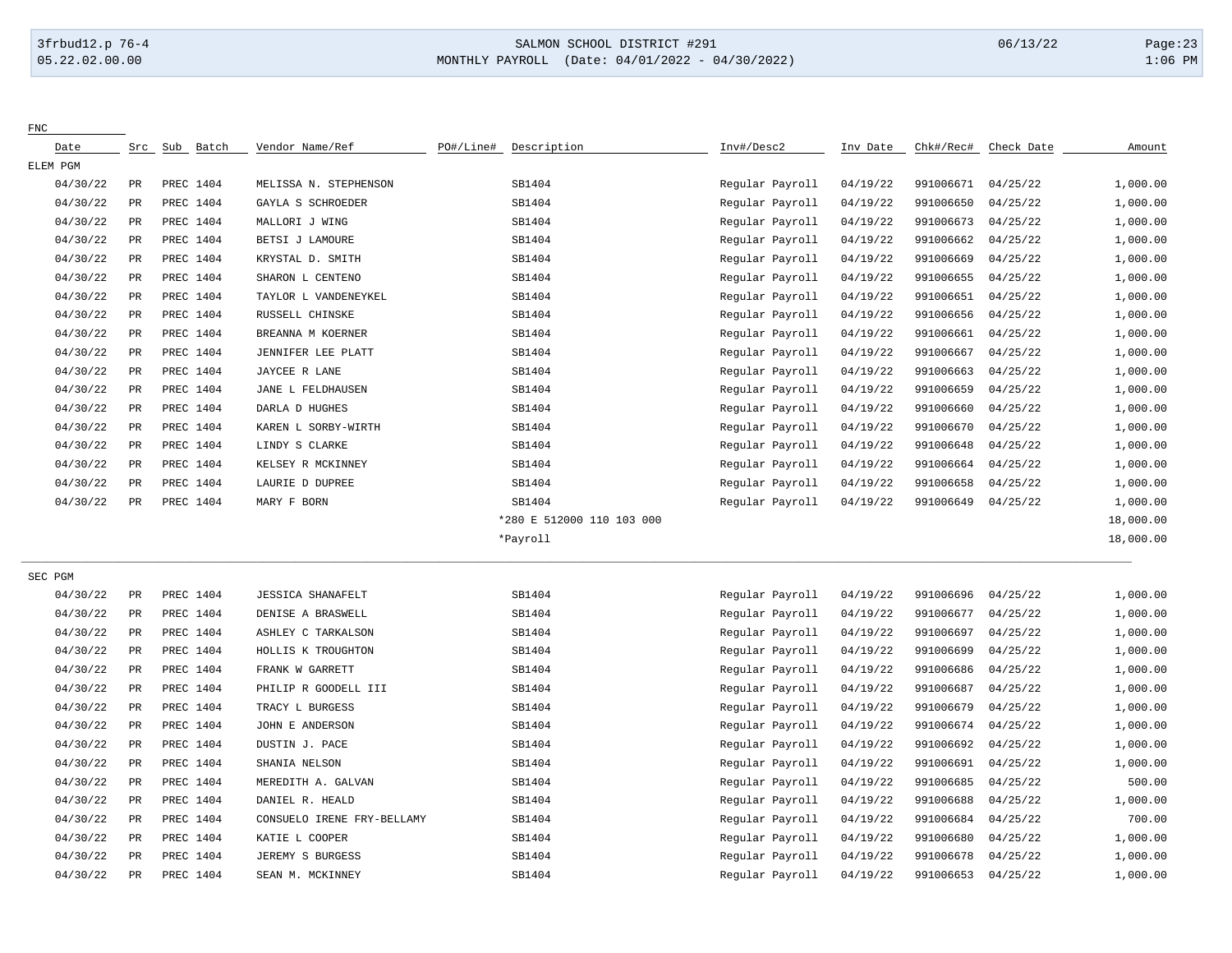# 3frbud12.p 76-4 SALMON SCHOOL DISTRICT #291 06/13/22 Page:24 05.22.02.00.00 MONTHLY PAYROLL (Date: 04/01/2022 - 04/30/2022) 1:06 PM

#### FNC

280 E 515000 110 401 000 (continued)

| Date          | Src         | Sub Batch | Vendor Name/Ref       | PO#/Line#<br>Description  | Inv#/Desc2      | Inv Date | Chk#/Rec# | Check Date | Amount    |
|---------------|-------------|-----------|-----------------------|---------------------------|-----------------|----------|-----------|------------|-----------|
| 04/30/22      | PR          | PREC 1404 | BRADY M BEVER         | SB1404                    | Regular Payroll | 04/19/22 | 991006700 | 04/25/22   | 1,000.00  |
| 04/30/22      | PR          | PREC 1404 | BARBARA RENAE LEWIS   | SB1404                    | Regular Payroll | 04/19/22 | 991006689 | 04/25/22   | 1,000.00  |
| 04/30/22      | PR          | PREC 1404 | BRETT DICKERSON       | SB1404                    | Regular Payroll | 04/19/22 | 991006683 | 04/25/22   | 1,000.00  |
| 04/30/22      | $_{\rm PR}$ | PREC 1404 | LESLIE A. DESCHAINE   | SB1404                    | Regular Payroll | 04/19/22 | 991006682 | 04/25/22   | 1,000.00  |
| 04/30/22      | PR          | PREC 1404 | DEBORAH J CRISPIN     | SB1404                    | Regular Payroll | 04/19/22 | 991006681 | 04/25/22   | 1,000.00  |
| 04/30/22      | PR          | PREC 1404 | BRIDGET SEVERE        | SB1404                    | Regular Payroll | 04/19/22 | 991006695 | 04/25/22   | 1,000.00  |
|               |             |           |                       | *280 E 515000 110 401 000 |                 |          |           |            | 21,200.00 |
|               |             |           |                       | *Payroll                  |                 |          |           |            | 21,200.00 |
| EXC CHILD PGM |             |           |                       |                           |                 |          |           |            |           |
| 04/30/22      | $_{\rm PR}$ | PREC 1404 | GERALDINE E MOORE     | SB1404                    | Regular Payroll | 04/19/22 | 991006654 | 04/25/22   | 1,000.00  |
| 04/30/22      | PR          | PREC 1404 | STACEY L MURPHY       | SB1404                    | Regular Payroll | 04/19/22 | 991006690 | 04/25/22   | 1,000.00  |
| 04/30/22      | PR          | PREC 1404 | MARCELLA A RICH       | SB1404                    | Regular Payroll | 04/19/22 | 991006668 | 04/25/22   | 1,000.00  |
| 04/30/22      | PR          | PREC 1404 | STEPHANIE DAWN TAYLOR | SB1404                    | Regular Payroll | 04/19/22 | 991006698 | 04/25/22   | 1,000.00  |
| 04/30/22      | <b>PR</b>   | PREC 1404 | KIM L UNREIN          | SB1404                    | Regular Payroll | 04/19/22 | 991006672 | 04/25/22   | 1,000.00  |
| 04/30/22      | PR          | PREC 1404 | ANNA C COOPER         | SB1404                    | Regular Payroll | 04/19/22 | 991006657 | 04/25/22   | 1,000.00  |
|               |             |           |                       | *280 E 521000 110 000 000 |                 |          |           |            | 6,000.00  |
|               |             |           |                       | *Payroll                  |                 |          |           |            | 6,000.00  |
| EXC CHILD PGM |             |           |                       |                           |                 |          |           |            |           |
| 04/15/22      | PR          | PREC 1404 | DEBBIE JAKOVAC        | SB1404                    | Regular Payroll | 04/19/22 | 991006724 | 04/25/22   | 570.00    |
| 04/15/22      | $_{\rm PR}$ | PREC 1404 | JASON A CROWNOVER     | SB1404                    | Regular Payroll | 04/19/22 | 991006713 | 04/25/22   | 570.00    |
| 04/15/22      | PR          | PREC 1404 | TAMMY LEE RICE        | SB1404                    | Regular Payroll | 04/19/22 | 991006729 | 04/25/22   | 570.00    |
| 04/15/22      | $_{\rm PR}$ | PREC 1404 | JOSIE JESSICA GORDON  | SB1404                    | Regular Payroll | 04/19/22 | 991006738 | 04/25/22   | 570.00    |
| 04/15/22      | PR          | PREC 1404 | CAROLYN J FEEKEN      | SB1404                    | Regular Payroll | 04/19/22 | 991006716 | 04/25/22   | 570.00    |
| 04/15/22      | PR          | PREC 1404 | JENNIFER R. HAWKINS   | SB1404                    | Regular Payroll | 04/19/22 | 991006723 | 04/25/22   | 570.00    |
| 04/15/22      | PR          | PREC 1404 | HAYLEY A PRESTON      | SB1404                    | Regular Payroll | 04/19/22 | 991006728 | 04/25/22   | 570.00    |
| 04/15/22      | $_{\rm PR}$ | PREC 1404 | DEBORAH A WESTFALL    | SB1404                    | Regular Payroll | 04/19/22 | 991006730 | 04/25/22   | 250.00    |
| 04/15/22      | PR          | PREC 1404 | KORI D HAMILTON       | SB1404                    | Regular Payroll | 04/19/22 | 991006721 | 04/25/22   | 570.00    |
| 04/15/22      | PR          | PREC 1404 | DARLENE A FOUST       | SB1404                    | Regular Payroll | 04/19/22 | 991006717 | 04/25/22   | 570.00    |
| 04/15/22      | $_{\rm PR}$ | PREC 1404 | ANGEL RAIN MURPHY     | SB1404                    | Regular Payroll | 04/19/22 | 991006744 | 04/25/22   | 570.00    |
| 04/15/22      | PR          | PREC 1404 | PAULA J HONEYCUTT     | SB1404                    | Regular Payroll | 04/19/22 | 991006740 | 04/25/22   | 570.00    |
| 04/15/22      | PR          | PREC 1404 | BEVERLY MCADOW        | SB1404                    | Regular Payroll | 04/19/22 | 991006743 | 04/25/22   | 410.00    |
| 04/15/22      | $_{\rm PR}$ | PREC 1404 | KRISTEN OLSON         | SB1404                    | Regular Payroll | 04/19/22 | 991006727 | 04/25/22   | 570.00    |
| 04/15/22      | $_{\rm PR}$ | PREC 1404 | DAVID D GALLAMORE     | SB1404                    | Regular Payroll | 04/19/22 | 991006710 | 04/25/22   | 600.00    |
| 04/15/22      | PR          | PREC 1404 | DAWN LOPEZ            | SB1404                    | Regular Payroll | 04/19/22 | 991006725 | 04/25/22   | 570.00    |
| 04/15/22      | $_{\rm PR}$ | PREC 1404 | DONNA M GEBHARDT      | SB1404                    | Regular Payroll | 04/19/22 | 991006718 | 04/25/22   | 200.00    |
| 04/15/22      | PR          | PREC 1404 | KIMBERLY GODFREY      | SB1404                    | Regular Payroll | 04/19/22 | 991006719 | 04/25/22   | 570.00    |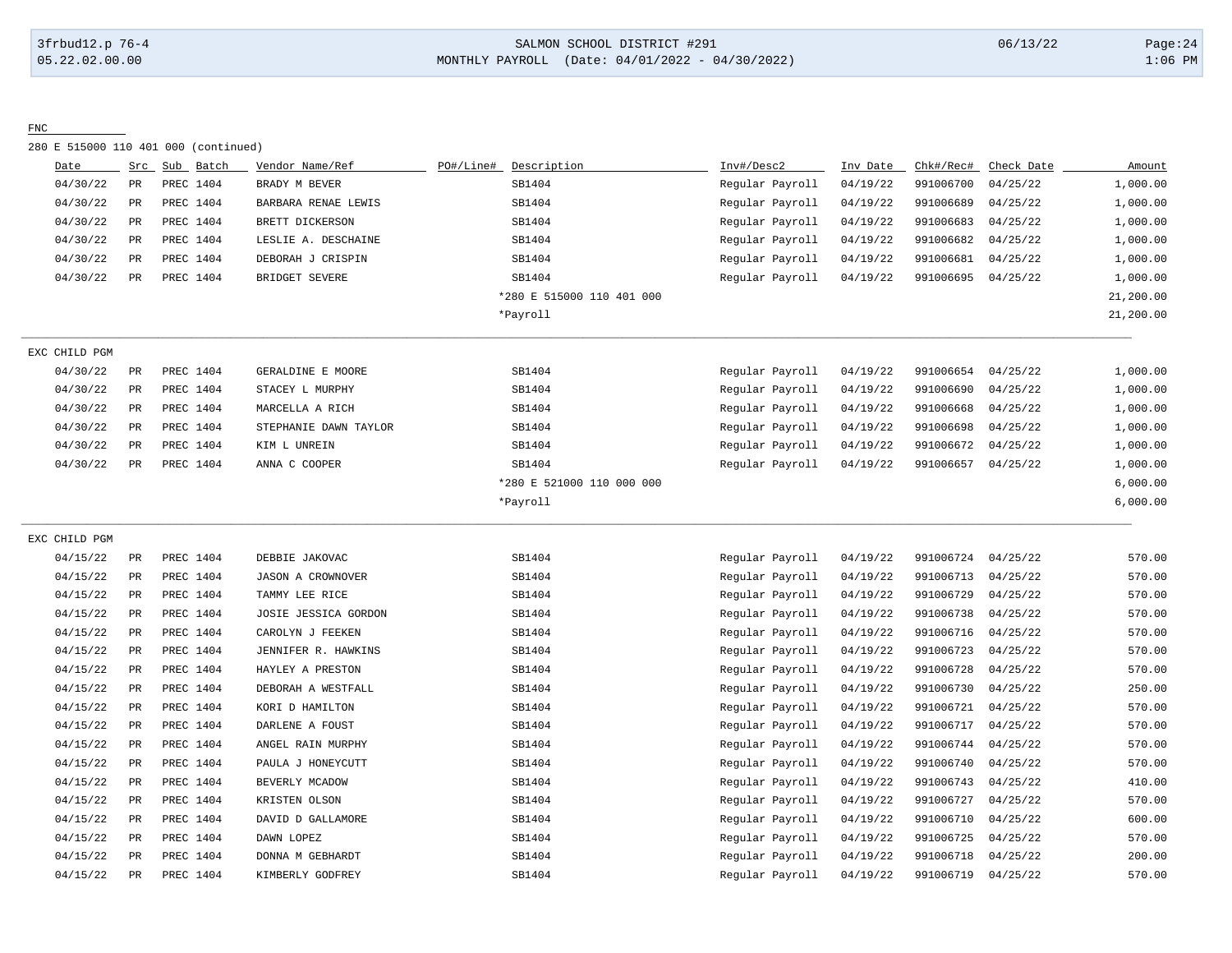# 3frbud12.p 76-4 SALMON SCHOOL DISTRICT #291 06/13/22 Page:25 05.22.02.00.00 MONTHLY PAYROLL (Date: 04/01/2022 - 04/30/2022) 1:06 PM

FNC

280 E 521000 115 000 000 (continued)

| Date            | Src         | Sub<br>Batch | Vendor Name/Ref        | PO#/Line# | Description               | Inv#/Desc2      | Inv Date | Chk#/Rec# | Check Date | Amount    |
|-----------------|-------------|--------------|------------------------|-----------|---------------------------|-----------------|----------|-----------|------------|-----------|
| 04/15/22        | $_{\rm PR}$ | PREC 1404    | REBECCA L STEPHANISHEN |           | SB1404                    | Regular Payroll | 04/19/22 | 991006704 | 04/25/22   | 570.00    |
| 04/15/22        | PR          | PREC 1404    | CHEYENNE MARIE DAY     |           | SB1404                    | Regular Payroll | 04/19/22 | 991006715 | 04/25/22   | 300.00    |
|                 |             |              |                        |           | *280 E 521000 115 000 000 |                 |          |           |            | 10,310.00 |
|                 |             |              |                        |           | *Payroll                  |                 |          |           |            | 10,310.00 |
| AGH             |             |              |                        |           |                           |                 |          |           |            |           |
| 04/30/22        | $_{\rm PR}$ | PREC 1404    | MOLLY MCNEVIN          |           | SB1404                    | Regular Payroll | 04/19/22 | 991006665 | 04/25/22   | 500.00    |
| 04/30/22        | PR          | PREC 1404    | COLEEN B PHELPS        |           | SB1404                    | Regular Payroll | 04/19/22 | 991006694 | 04/25/22   | 1,000.00  |
| 04/30/22        | $_{\rm PR}$ | PREC 1404    | HEATHER A. PEKUS       |           | SB1404                    | Regular Payroll | 04/19/22 | 991006693 | 04/25/22   | 1,000.00  |
|                 |             |              |                        |           | *280 E 611000 110 000 000 |                 |          |           |            | 2,500.00  |
|                 |             |              |                        |           | *Payroll                  |                 |          |           |            | 2,500.00  |
| AGH             |             |              |                        |           |                           |                 |          |           |            |           |
| 04/15/22        | PR          | PREC 1404    | ERIC J TARKALSON       |           | SB1404                    | Regular Payroll | 04/19/22 | 991006750 | 04/25/22   | 780.00    |
| 04/15/22        | $_{\rm PR}$ | PREC 1404    | HOLLY L SMITH          |           | SB1404                    | Regular Payroll | 04/19/22 | 991006748 | 04/25/22   | 790.00    |
|                 |             |              |                        |           | *280 E 611000 115 000 000 |                 |          |           |            | 1,570.00  |
|                 |             |              |                        |           | *Payroll                  |                 |          |           |            | 1,570.00  |
| EDUC MEDIA SVCS |             |              |                        |           |                           |                 |          |           |            |           |
| 04/15/22        | PR          | PREC 1404    | DIANA L HARRY          |           | SB1404                    | Regular Payroll | 04/19/22 | 991006722 | 04/25/22   | 570.00    |
| 04/15/22        | PR          | PREC 1404    | TODD NELSON            |           | SB1404                    | Regular Payroll | 04/19/22 | 991006703 | 04/25/22   | 810.00    |
| 04/15/22        | $_{\rm PR}$ | PREC 1404    | SHYLA A BARRETT        |           | SB1404                    | Regular Payroll | 04/19/22 | 991006732 | 04/25/22   | 570.00    |
|                 |             |              |                        |           | *280 E 622000 115 000 000 |                 |          |           |            | 1,950.00  |
|                 |             |              |                        |           | *Payroll                  |                 |          |           |            | 1,950.00  |
| DIST ADMIN SVC  |             |              |                        |           |                           |                 |          |           |            |           |
| 04/30/22        | PR          | PREC 1404    | CHRIS P BORN           |           | SB1404                    | Regular Payroll | 04/19/22 | 991006675 | 04/25/22   | 1,000.00  |
| 04/30/22        | $_{\rm PR}$ | PREC 1404    | EILEEN T HOLDEN        |           | SB1404                    | Regular Payroll | 04/19/22 | 991006652 | 04/25/22   | 480.00    |
|                 |             |              |                        |           | *280 E 632000 110 001 000 |                 |          |           |            | 1,480.00  |
|                 |             |              |                        |           | *Payroll                  |                 |          |           |            | 1,480.00  |
| DIST ADMIN SVC  |             |              |                        |           |                           |                 |          |           |            |           |
| 04/15/22        | $_{\rm PR}$ | PREC 1404    | PAMELA A FABENY        |           | SB1404                    | Regular Payroll | 04/19/22 | 991006752 | 04/25/22   | 360.00    |
| 04/15/22        | PR          | PREC 1404    | KAYLA J. BIGELOW       |           | SB1404                    | Regular Payroll | 04/19/22 | 991006706 | 04/25/22   | 1,000.00  |
| 04/15/22        | PR          | PREC 1404    | CHAYLIN FARRAND        |           | SB1404                    | Regular Payroll | 04/19/22 | 991006709 | 04/25/22   | 1,000.00  |
| 04/15/22        | $_{\rm PR}$ | PREC 1404    | TAMARA G CHURCHES      |           | SB1404                    | Regular Payroll | 04/19/22 | 991006707 | 04/25/22   | 800.00    |
| 04/15/22        | PR          | PREC 1404    | JANET L SEHER          |           | SB1404                    | Regular Payroll | 04/19/22 | 991006712 | 04/25/22   | 170.00    |
| 04/15/22        | PR          | PREC 1404    | ELE TARKALSON          |           | SB1404                    | Regular Payroll | 04/19/22 | 991006749 | 04/25/22   | 100.00    |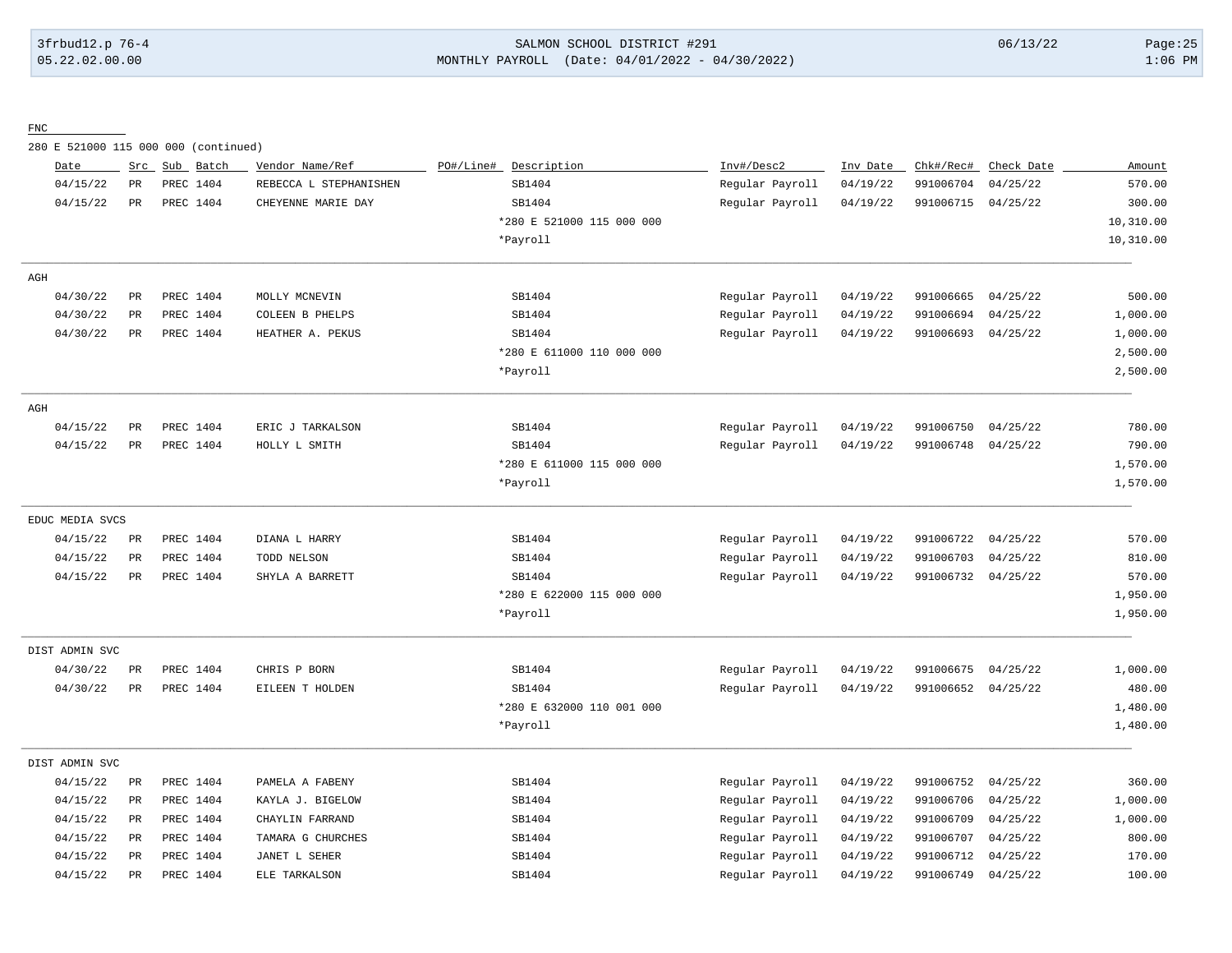# 3frbud12.p 76-4 SALMON SCHOOL DISTRICT #291 06/13/22 Page:26 05.22.02.00.00 MONTHLY PAYROLL (Date: 04/01/2022 - 04/30/2022) 1:06 PM

FNC

280 E 632000 115 000 000 (continued)

| Date           |             | Src Sub Batch | Vendor Name/Ref       | PO#/Line# Description     | Inv#/Desc2      | Inv Date |           | Chk#/Rec# Check Date | Amount   |
|----------------|-------------|---------------|-----------------------|---------------------------|-----------------|----------|-----------|----------------------|----------|
|                |             |               |                       | *280 E 632000 115 000 000 |                 |          |           |                      | 3,430.00 |
|                |             |               |                       | *Payroll                  |                 |          |           |                      | 3,430.00 |
| SCH ADMIN SVC  |             |               |                       |                           |                 |          |           |                      |          |
| 04/30/22       | PR          | PREC 1404     | JILL R PATTON         | SB1404                    | Regular Payroll | 04/19/22 | 991006666 | 04/25/22             | 1,000.00 |
|                |             |               |                       | *280 E 641000 110 103 000 |                 |          |           |                      | 1,000.00 |
|                |             |               |                       | *Payroll                  |                 |          |           |                      | 1,000.00 |
| SCH ADMIN SVC  |             |               |                       |                           |                 |          |           |                      |          |
| 04/30/22       | PR          | PREC 1404     | RUSTAN BRADSHAW       | SB1404                    | Regular Payroll | 04/19/22 | 991006676 | 04/25/22             | 1,000.00 |
|                |             |               |                       | *280 E 641000 110 401 000 |                 |          |           |                      | 1,000.00 |
|                |             |               |                       | *Payroll                  |                 |          |           |                      | 1,000.00 |
| SCH ADMIN SVC  |             |               |                       |                           |                 |          |           |                      |          |
| 04/15/22       | $_{\rm PR}$ | PREC 1404     | EVELYN M BUHLER       | SB1404                    | Regular Payroll | 04/19/22 | 991006702 | 04/25/22             | 810.00   |
| 04/15/22       | $_{\rm PR}$ | PREC 1404     | CHRISTINA K MULLEN    | SB1404                    | Regular Payroll | 04/19/22 | 991006726 | 04/25/22             | 810.00   |
|                |             |               |                       | *280 E 641000 115 000 000 |                 |          |           |                      | 1,620.00 |
|                |             |               |                       | *Payroll                  |                 |          |           |                      | 1,620.00 |
| BLDG CARE      |             |               |                       |                           |                 |          |           |                      |          |
| 04/15/22       | $_{\rm PR}$ | PREC 1404     | DAVID D FITZGERALD    | SB1404                    | Regular Payroll | 04/19/22 | 991006737 | 04/25/22             | 1,000.00 |
| 04/15/22       | $_{\rm PR}$ | PREC 1404     | ANALIA CAROLA OVEJERO | SB1404                    | Regular Payroll | 04/19/22 | 991006746 | 04/25/22             | 1,000.00 |
| 04/15/22       | PR          | PREC 1404     | LISA M MARLER         | SB1404                    | Regular Payroll | 04/19/22 | 991006762 | 04/25/22             | 1,000.00 |
| 04/15/22       | $_{\rm PR}$ | PREC 1404     | SCOTT BENTZ           | SB1404                    | Regular Payroll | 04/19/22 | 991006733 | 04/25/22             | 380.00   |
| 04/15/22       | PR          | PREC 1404     | STEVEN L YATES        | SB1404                    | Regular Payroll | 04/19/22 | 991006751 | 04/25/22             | 1,000.00 |
|                |             |               |                       | *280 E 661000 115 000 000 |                 |          |           |                      | 4,380.00 |
|                |             |               |                       | *Payroll                  |                 |          |           |                      | 4,380.00 |
| MAINT-STU OCC  |             |               |                       |                           |                 |          |           |                      |          |
| 04/15/22       | $_{\rm PR}$ | PREC 1404     | CHAD LEWIS            | SB1404                    | Regular Payroll | 04/19/22 | 991006742 | 04/25/22             | 1,000.00 |
| 04/15/22       | $_{\rm PR}$ | PREC 1404     | ROBERT L. LEWIS       | SB1404                    | Regular Payroll | 04/19/22 | 991006761 | 04/25/22             | 1,000.00 |
| 04/15/22       | PR          | PREC 1404     | DANA BIGELOW          | SB1404                    | Regular Payroll | 04/19/22 | 991006734 | 04/25/22             | 1,000.00 |
|                |             |               |                       | *280 E 664000 115 000 000 |                 |          |           |                      | 3,000.00 |
|                |             |               |                       | *Payroll                  |                 |          |           |                      | 3,000.00 |
| PUPIL 2 SCHOOL |             |               |                       |                           |                 |          |           |                      |          |
| 04/15/22       | PR          | PREC 1404     | KATHY TOLMAN          | SB1404                    | Regular Payroll | 04/19/22 | 991006705 | 04/25/22             | 360.00   |
| 04/15/22       | $_{\rm PR}$ | PREC 1404     | JOSHUA TOLMAN         | SB1404                    | Regular Payroll | 04/19/22 | 991006758 | 04/25/22             | 370.00   |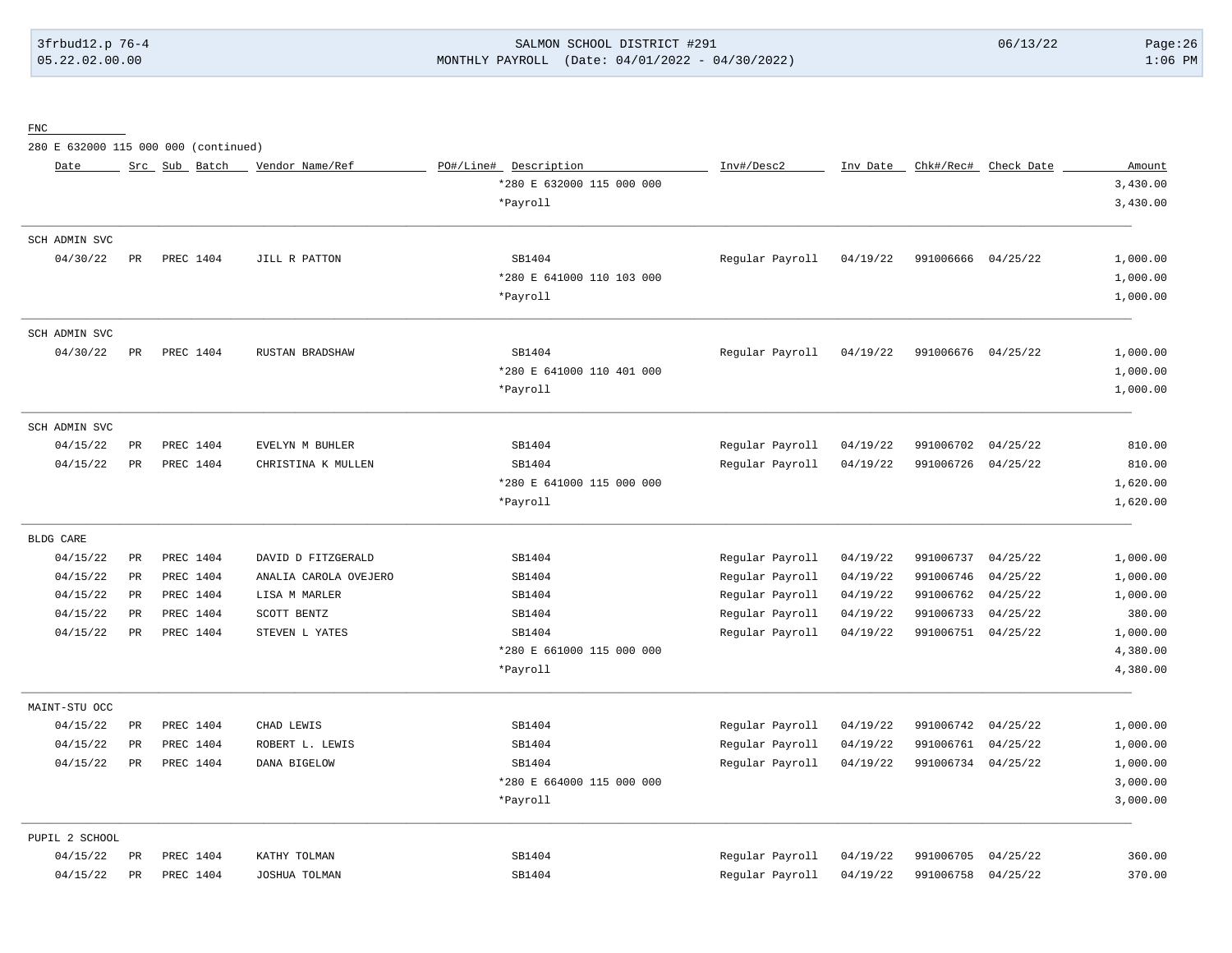#### 3frbud12.p 76-4 SALMON SCHOOL DISTRICT #291 06/13/22 Page:27 05.22.02.00.00 MONTHLY PAYROLL (Date: 04/01/2022 - 04/30/2022) 1:06 PM

#### FNC

280 E 681000 115 000 000 (continued)

| Date         | Src         | Sub Batch         | Vendor Name/Ref     | PO#/Line#<br>Description  | Inv#/Desc2      | Inv Date | Chk#/Rec# | Check Date | Amount   |
|--------------|-------------|-------------------|---------------------|---------------------------|-----------------|----------|-----------|------------|----------|
| 04/15/22     | $_{\rm PR}$ | PREC 1404         | PAUL FISHER         | SB1404                    | Regular Payroll | 04/19/22 | 991006755 | 04/25/22   | 370.00   |
| 04/15/22     | PR          | PREC 1404         | STEPHEN A FABENY    | SB1404                    | Regular Payroll | 04/19/22 | 991006708 | 04/25/22   | 370.00   |
| 04/15/22     | PR          | PREC 1404         | BROOKE D MONROE     | SB1404                    | Regular Payroll | 04/19/22 | 991006711 | 04/25/22   | 400.00   |
| 04/15/22     | PR          | PREC 1404         | DAVID J SHAFFMASTER | SB1404                    | Regular Payroll | 04/19/22 | 991006757 | 04/25/22   | 370.00   |
| 04/15/22     | PR          | PREC 1404         | BRUCE N MURPHY      | SB1404                    | Regular Payroll | 04/19/22 | 991006756 | 04/25/22   | 370.00   |
| 04/15/22     | PR          | PREC 1404         | MARK D AUSTIN       | SB1404                    | Regular Payroll | 04/19/22 | 991006753 | 04/25/22   | 1,000.00 |
| 04/15/22     | PR          | PREC 1404         | DIANE BALDWIN       | SB1404                    | Regular Payroll | 04/19/22 | 991006754 | 04/25/22   | 370.00   |
|              |             |                   |                     | *280 E 681000 115 000 000 |                 |          |           |            | 3,980.00 |
|              |             |                   |                     | *Payroll                  |                 |          |           |            | 3,980.00 |
| FOOD SVC PGM |             |                   |                     |                           |                 |          |           |            |          |
| 04/15/22     | PR          | PREC 1404         | SUZY PALMER         | SB1404                    | Regular Payroll | 04/19/22 | 991006760 | 04/25/22   | 750.00   |
| 04/15/22     | PR          | PREC 1404         | RICK D PALMER       | SB1404                    | Regular Payroll | 04/19/22 | 991006701 | 04/25/22   | 400.00   |
| 04/15/22     | PR          | PREC 1404         | AMBER E HALLE       | SB1404                    | Regular Payroll | 04/19/22 | 991006720 | 04/25/22   | 500.00   |
| 04/15/22     | PR          | PREC 1404         | CYNTHIA L HOFF      | SB1404                    | Regular Payroll | 04/19/22 | 991006739 | 04/25/22   | 370.00   |
| 04/15/22     | PR          | PREC 1404         | MILCA J. POLA       | SB1404                    | Regular Payroll | 04/19/22 | 991006747 | 04/25/22   | 570.00   |
|              |             |                   |                     | *280 E 710000 115 000 000 |                 |          |           |            | 2,590.00 |
|              |             |                   |                     | *Payroll                  |                 |          |           |            | 2,590.00 |
| INSTR IMPVMT |             |                   |                     |                           |                 |          |           |            |          |
|              |             |                   |                     | *289 E 621000 110 000 302 |                 |          |           |            | 0.00     |
| INSTR IMPVMT |             |                   |                     |                           |                 |          |           |            |          |
|              |             |                   |                     | *289 E 621000 115 000 302 |                 |          |           |            | 0.00     |
| FOOD SVC PGM |             |                   |                     |                           |                 |          |           |            |          |
| 04/15/22     | PR          | PREC 0605         | AMBER E HALLE       | FOOD SERVICES SALARY      | Regular Payroll | 04/19/22 | 991006720 | 04/25/22   | 22.46    |
| 04/15/22     | $_{\rm PR}$ | PREC 0605H        | MILCA J. POLA       | FOOD SERVICES HOURLY      | Regular Payroll | 04/19/22 | 991006747 | 04/25/22   | 1,189.10 |
| 04/15/22     | $_{\rm PR}$ | PREC 0605H        | AMBER E HALLE       | FOOD SERVICES HOURLY      | Regular Payroll | 04/19/22 | 991006720 | 04/25/22   | 871.56   |
| 04/15/22     | PR          | PREC 0605         | RICK D PALMER       | FOOD SERVICES SALARY      | Regular Payroll | 04/19/22 | 991006701 | 04/25/22   | 20.98    |
| 04/15/22     | $_{\rm PR}$ | PREC 0605H        | RICK D PALMER       | FOOD SERVICES HOURLY      | Regular Payroll | 04/19/22 | 991006701 | 04/25/22   | 593.84   |
| 04/15/22     | PR          | <b>PREC 0605H</b> | DAVID J SHAFFMASTER | FOOD SERVICES HOURLY      | Regular Payroll | 04/19/22 | 991006757 | 04/25/22   | 445.50   |
| 04/15/22     | PR          | PREC 0605H        | CYNTHIA L HOFF      | FOOD SERVICES HOURLY      | Regular Payroll | 04/19/22 | 991006739 | 04/25/22   | 501.98   |
| 04/15/22     | PR          | PREC 0605H        | SUZY PALMER         | FOOD SERVICES HOURLY      | Regular Payroll | 04/19/22 | 991006760 | 04/25/22   | 1,704.30 |
|              |             |                   |                     | *290 E 710000 115 000 000 |                 |          |           |            | 5,349.72 |
|              |             |                   |                     | *Payroll                  |                 |          |           |            | 5,349.72 |